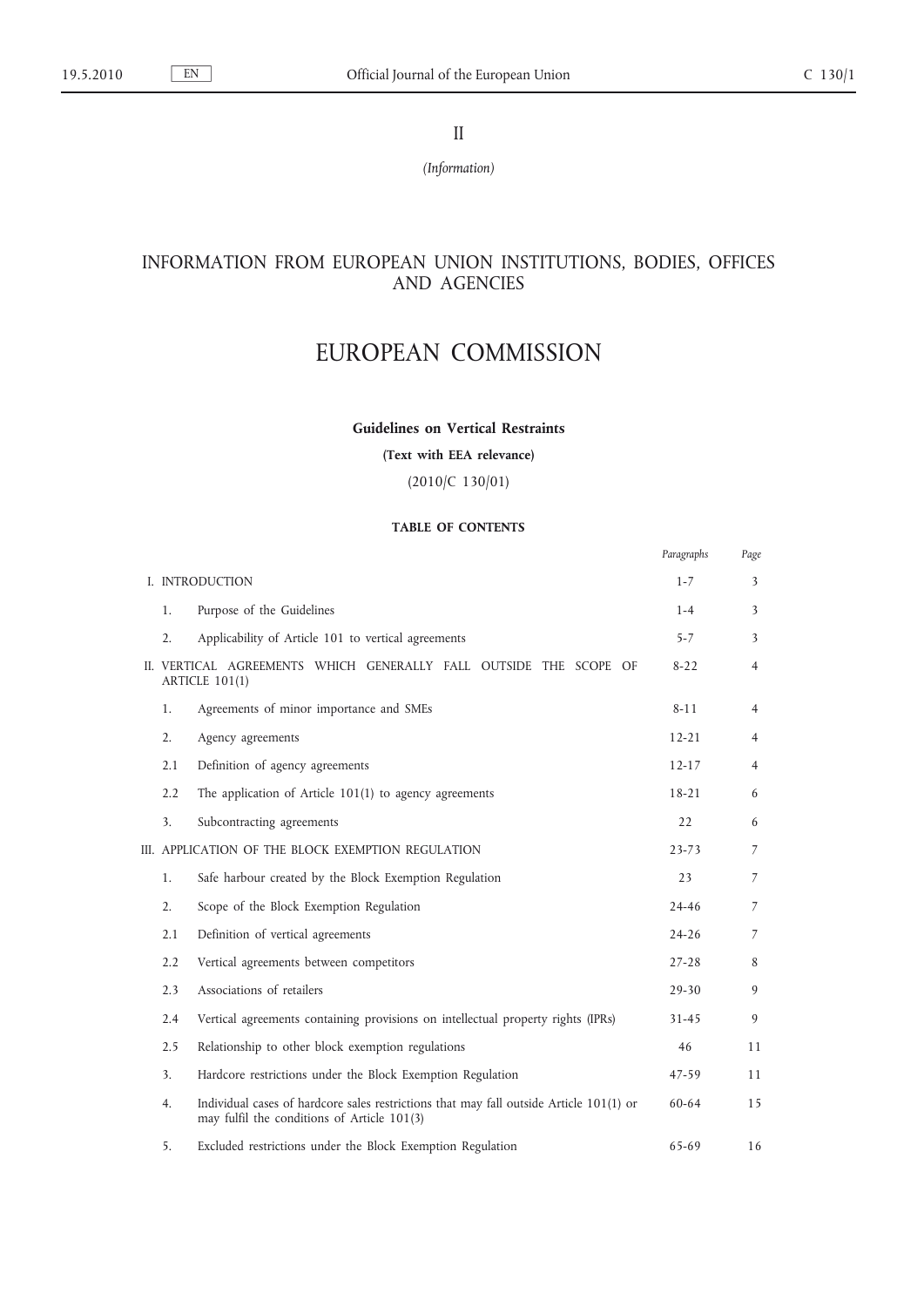|                  |                                                                                                            | Paragraphs | Page |
|------------------|------------------------------------------------------------------------------------------------------------|------------|------|
| 6.               | Severability                                                                                               | 70-71      | 17   |
| 7.               | Portfolio of products distributed through the same distribution system                                     | $72 - 73$  | 17   |
|                  | THE BLOCK EXEMPTION AND DISAPPLICATION OF THE<br>IV. WITHDRAWAL  OF<br><b>BLOCK EXEMPTION REGULATION</b>   | 74-85      | 18   |
| 1.               | Withdrawal procedure                                                                                       | 74-78      | 18   |
| $\overline{2}$ . | Disapplication of the Block Exemption Regulation                                                           | 79-85      | 18   |
|                  | V. MARKET DEFINITION AND MARKET SHARE CALCULATION                                                          | 86-95      | 19   |
| 1.               | Commission Notice on definition of the relevant market                                                     | 86         | 19   |
| $\overline{2}$ . | The relevant market for calculating the 30% market share threshold under the<br>Block Exemption Regulation | 87-92      | 19   |
| 3.               | Calculation of market shares under the Block Exemption Regulation                                          | 93-95      | 21   |
|                  | VI. ENFORCEMENT POLICY IN INDIVIDUAL CASES                                                                 | 96-229     | 21   |
| 1.               | The framework of analysis                                                                                  | 96-127     | 21   |
| 1.1.             | Negative effects of vertical restraints                                                                    | 100-105    | 22   |
| 1.2.             | Positive effects of vertical restraints                                                                    | 106-109    | 23   |
| 1.3.             | Methodology of analysis                                                                                    | 110-127    | 25   |
|                  | 1.3.1. Relevant factors for the assessment under Article 101(1)                                            | 111-121    | 25   |
|                  | 1.3.2. Relevant factors for the assessment under Article 101(3)                                            | 122-127    | 27   |
| $\overline{2}$ . | Analysis of specific vertical restraints                                                                   | 128-229    | 28   |
| 2.1.             | Single branding                                                                                            | 129-150    | 28   |
| 2.2.             | Exclusive distribution                                                                                     | 151-167    | 31   |
| 2.3.             | Exclusive customer allocation                                                                              | 168-173    | 35   |
| 2.4.             | Selective distribution                                                                                     | 174-188    | 36   |
| 2.5.             | Franchising                                                                                                | 189-191    | 39   |
| 2.6.             | Exclusive supply                                                                                           | 192-202    | 40   |
| 2.7.             | Upfront access payments                                                                                    | 203-208    | 42   |
| 2.8.             | Category management agreements                                                                             | 209-213    | 43   |
| 2.9.             | Tying                                                                                                      | 214-222    | 43   |
|                  | 2.10. Resale price restrictions                                                                            | 223-229    | 45   |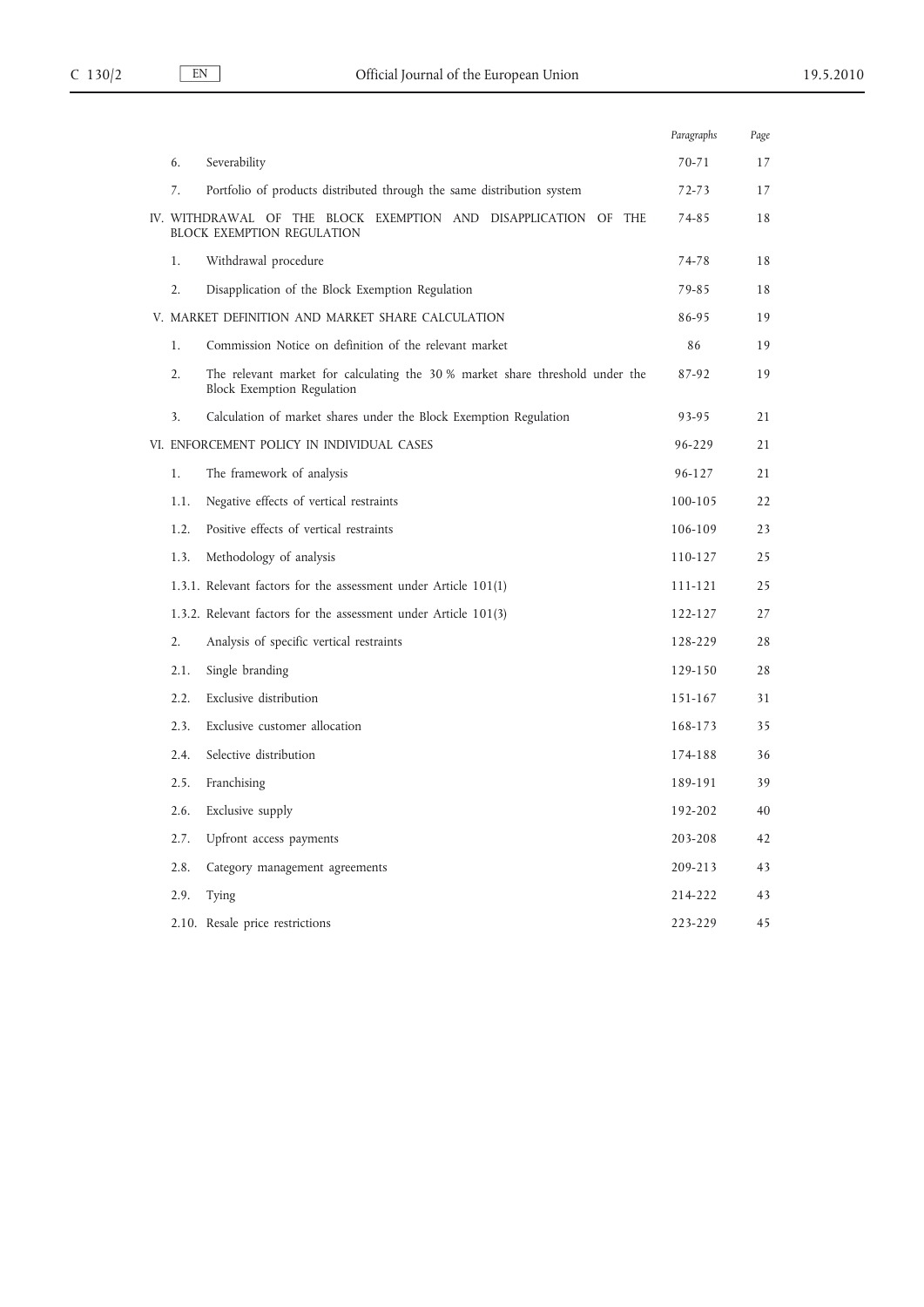## I. **INTRODUCTION**

## 1. **Purpose of the Guidelines**

- (1) These Guidelines set out the principles for the assessment of vertical agreements under Article 101 of the Treaty on the Functioning of the European Union (\*) (hereinafter 'Article 101')  $(1)$ . Article 1(1)(a) of Commission Regulation (EU) No 330/2010 of 20 April 2010 on the application of Article 101(3) of the Treaty on the Functioning of the European Union to categories of vertical agreements and concerted practices (2) (hereinafter referred to as the 'Block Exemption Regulation') (see paragraphs (24) to (46)) defines the term 'vertical agreement'. These Guidelines are without prejudice to the possible parallel application of Article 102 of the Treaty on the Functioning of the European Union (hereinafter 'Article 102') to vertical agreements. These Guidelines are structured in the following way:
	- Section II (paragraphs (8) to (22)) describes vertical agreements which generally fall outside Article 101(1);
	- Section III (paragraphs (23) to (73)) clarifies the conditions for the application of the Block Exemption Regulation;
	- Section IV (paragraphs (74) to (85)) describes the principles concerning the withdrawal of the block exemption and the disapplication of the Block Exemption Regulation;
	- Section V (paragraphs (86) to (95)) provides guidance on how to define the relevant market and calculate market shares;
	- Section VI (paragraphs (96) to (229)) describes the general framework of analysis and the enforcement policy of the Commission in individual cases concerning vertical agreements.
- (2) Throughout these Guidelines, the analysis applies to both goods and services, although certain vertical restraints are mainly used in the distribution of goods. Similarly,

 $(1)$ 1) These Guidelines replace the Commission Notice – Guidelines on Vertical Restraints, OJ C 291, 13.10.2000, p. 1.

vertical agreements can be concluded for intermediate and final goods and services. Unless otherwise stated, the analysis and arguments in these Guidelines apply to all types of goods and services and to all levels of trade. Thus, the term 'products' includes both goods and services. The terms 'supplier' and 'buyer' are used for all levels of trade. The Block Exemption Regulation and these Guidelines do not apply to agreements with final consumers where the latter are not undertakings, since Article 101 only applies to agreements between undertakings.

- (3) By issuing these Guidelines, the Commission aims to help companies conduct their own assessment of vertical agreements under EU competition rules. The standards set forth in these Guidelines cannot be applied mechanically, but must be applied with due consideration for the specific circumstances of each case. Each case must be evaluated in the light of its own facts.
- (4) These Guidelines are without prejudice to the case-law of the General Court and the Court of Justice of the European Union concerning the application of Article 101 to vertical agreements. The Commission will continue to monitor the operation of the Block Exemption Regulation and Guidelines based on market information from stakeholders and national competition authorities and may revise this notice in the light of future developments and of evolving insight.

## 2. **Applicability of Article 101 to vertical agreements**

(5) Article 101 applies to vertical agreements that may affect trade between Member States and that prevent, restrict or distort competition ('vertical restraints') (3). Article 101 provides a legal framework for the assessment of vertical restraints, which takes into consideration the distinction between anti-competitive and pro-competitive effects. Article 101(1) prohibits those agreements which appreciably restrict or distort competition, while Article 101(3) exempts those agreements which confer sufficient benefits to outweigh the anti-competitive effects (4).

<sup>(\*)</sup> With effect from 1 December 2009, Articles 81 and 82 of the EC Treaty have become Articles 101 and, 102, respectively, of the Treaty on the Functioning of the European Union ('TFEU'). The two sets of provisions are, in substance, identical. For the purposes of these Guidelines, references to Articles 101 and 102 of the TFEU should be understood as references to Articles 81 and 82, respectively, of the EC Treaty where appropriate. The TFEU also introduced certain changes in terminology, such as the replacement of 'Community' by 'Union' and 'common market' by 'internal market'. The terminology of the TFEU will be used throughout these Guidelines.

<sup>(</sup> 2) OJ L 102, 23.4.2010, p. 1.

<sup>(</sup> 3) See *inter alia* judgments of the Court of Justice in Joined Cases 56/64 and 58/64 *Grundig-Consten v Commission* [1966] ECR 299; Case 56/65 *Technique Minière* v *Maschinenbau Ulm* [1966] ECR 235; and judgment of the Court of First Instance in Case T-77/92 *Parker Pen* v *Commission* [1994] ECR II-549.

<sup>(</sup> 4) See Communication from the Commission - Notice – Guidelines on the application of Article 81(3) of the Treaty, OJ C 101, 27.4.2004, p. 97 for the Commission's general methodology and interpretation of the conditions for applying Article  $101(1)$  and in particular Article 101(3).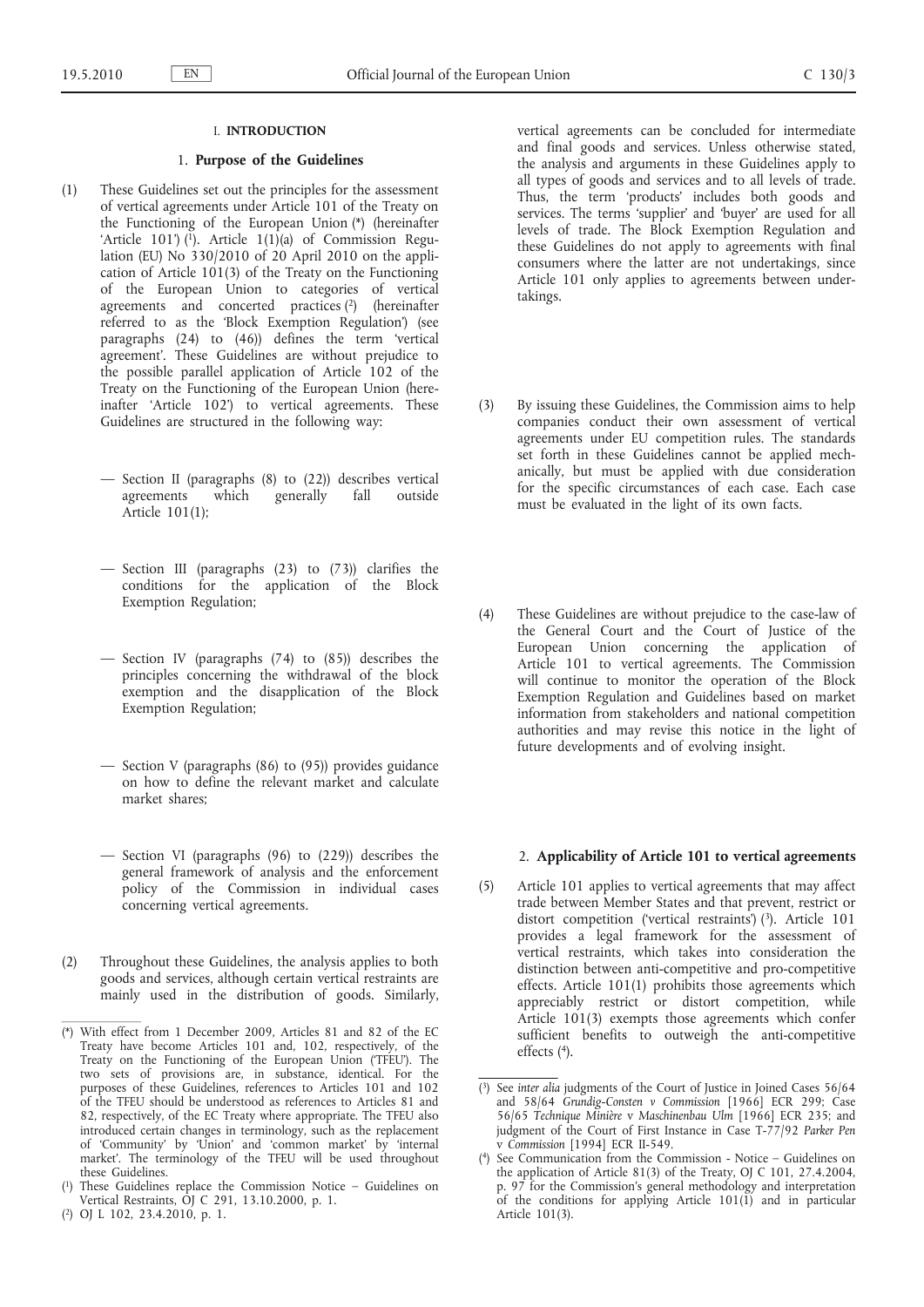- (6) For most vertical restraints, competition concerns can only arise if there is insufficient competition at one or more levels of trade, that is, if there is some degree of market power at the level of the supplier or the buyer or at both levels. Vertical restraints are generally less harmful than horizontal restraints and may provide substantial scope for efficiencies.
- (7) The objective of Article 101 is to ensure that undertakings do not use agreements – in this context, vertical agreements – to restrict competition on the market to the detriment of consumers. Assessing vertical restraints is also important in the context of the wider objective of achieving an integrated internal market. Market integration enhances competition in the European Union. Companies should not be allowed to re-establish private barriers between Member States where State barriers have been successfully abolished.

## II. **VERTICAL AGREEMENTS WHICH GENERALLY FALL OUTSIDE THE SCOPE OF ARTICLE 101(1)**

#### 1. **Agreements of minor importance and SMEs**

- (8) Agreements that are not capable of appreciably affecting trade between Member States or of appreciably restricting competition by object or effect do not fall within the scope of Article 101(1). The Block Exemption Regulation applies only to agreements falling within the scope of application of Article 101(1). These Guidelines are without prejudice to the application of Commission Notice on agreements of minor importance which do not appreciably restrict competition under Article 81(1) of the Treaty establishing the European Community *(de minimis*) (1) or any future *de minimis* notice.
- (9) Subject to the conditions set out in the *de minimis* notice concerning hardcore restrictions and cumulative effect issues, vertical agreements entered into by noncompeting undertakings whose individual market share on the relevant market does not exceed 15 % are generally considered to fall outside the scope of Article  $101(1)$  (2). There is no presumption that vertical agreements concluded by undertakings having more than 15 % market share automatically infringe Article 101(1). Agreements between undertakings whose market share exceeds the 15 % threshold may still not have an appreciable effect on trade between Member States or

may not constitute an appreciable restriction of competition (3). Such agreements need to be assessed in their legal and economic context. The criteria for the assessment of individual agreements are set out in paragraphs (96) to (229).

- (10) As regards hardcore restrictions referred to in the *de minimis* notice, Article 101(1) may apply below the 15 % threshold, provided that there is an appreciable effect on trade between Member States and on competition. The applicable case-law of the Court of Justice and the General Court is relevant in this respect (4). Reference is also made to the possible need to assess positive and negative effects of hardcore restrictions as described in particular in paragraph (47) of these Guidelines.
- (11) In addition, the Commission considers that, subject to cumulative effect and hardcore restrictions, vertical agreements between small and medium-sized undertakings as defined in the Annex to Commission Recommendation of 6 May 2003 concerning the definition of micro, small and medium-sized enterprises (5) are rarely capable of appreciably affecting trade between Member States or of appreciably restricting competition within the meaning of Article 101(1), and therefore generally fall outside the scope of Article 101(1). In cases where such agreements nonetheless meet the conditions for the application of Article 101(1), the Commission will normally refrain from opening proceedings for lack of sufficient interest for the European Union unless those undertakings collectively or individually hold a dominant position in a substantial part of the internal market.

## 2. **Agency agreements**

- 2.1 *Definition of agency agreements*
- (12) An agent is a legal or physical person vested with the power to negotiate and/or conclude contracts on behalf of another person (the principal), either in the agent's own name or in the name of the principal, for the:

— purchase of goods or services by the principal, or

— sale of goods or services supplied by the principal.

<sup>(</sup> 1) OJ C 368, 22.12.2001, p. 13.

<sup>(</sup> 2) For agreements between competing undertakings the *de minimis* market share threshold is 10 % for their collective market share on each affected relevant market.

<sup>(</sup> 3) See judgment of the Court of First Instance in Case T-7/93 *Langnese-Iglo* v *Commission* [1995] ECR II-1533, paragraph 98.

<sup>(</sup> 4) See judgments of the Court of Justice in Case 5/69 *Völk* v *Vervaecke* [1969] ECR 295; Case 1/71 *Cadillon* v *Höss* [1971] ECR 351 and Case C-306/96 *Javico* v *Yves Saint Laurent* [1998] ECR I-1983, paragraphs 16 and 17.

<sup>(</sup> 5) OJ L 124, 20.5.2003, p. 36.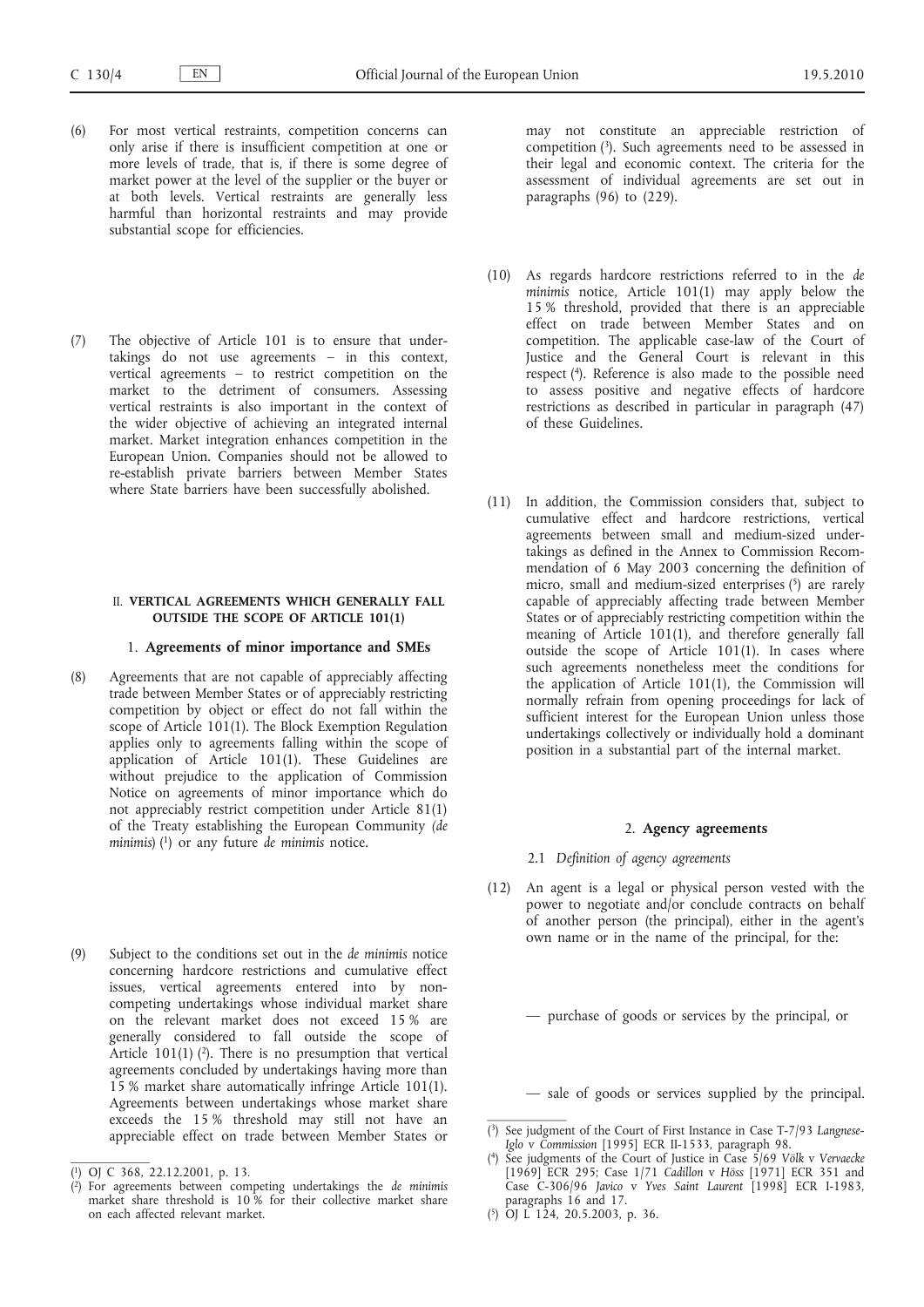- (13) The determining factor in defining an agency agreement for the application of Article  $101(1)$  is the financial or commercial risk borne by the agent in relation to the activities for which it has been appointed as an agent by the principal. (1) In this respect it is not material for the assessment whether the agent acts for one or several principals. Neither is material for this assessment the qualification given to their agreement by the parties or national legislation.
- (14) There are three types of financial or commercial risk that are material to the definition of an agency agreement for the application of Article 101(1). First, there are the contract-specific risks which are directly related to the contracts concluded and/or negotiated by the agent on behalf of the principal, such as financing of stocks. Secondly, there are the risks related to market-specific investments. These are investments specifically required for the type of activity for which the agent has been appointed by the principal, that is, which are required to enable the agent to conclude and/or negotiate this type of contract. Such investments are usually sunk, which means that upon leaving that particular field of activity the investment cannot be used for other activities or sold other than at a significant loss. Thirdly, there are the risks related to other activities undertaken on the same product market, to the extent that the principal requires the agent to undertake such activities, but not as an agent on behalf of the principal but for its own risk.
- (15) For the purposes of applying Article 101(1), the agreement will be qualified as an agency agreement if the agent does not bear any, or bears only insignificant, risks in relation to the contracts concluded and/or negotiated on behalf of the principal, in relation to market-specific investments for that field of activity, and in relation to other activities required by the principal to be undertaken on the same product market. However, risks that are related to the activity of providing agency services in general, such as the risk of the agent's income being dependent upon its success as an agent or general investments in for instance premises or personnel, are not material to this assessment.
- (16) For the purpose of applying Article 101(1), an agreement will thus generally be considered an agency agreement where property in the contract goods bought or sold

does not vest in the agent, or the agent does not himself supply the contract services and where the agent:

- (a) does not contribute to the costs relating to the supply/purchase of the contract goods or services, including the costs of transporting the goods. This does not preclude the agent from carrying out the transport service, provided that the costs are covered by the principal;
- (b) does not maintain at its own cost or risk stocks of the contract goods, including the costs of financing the stocks and the costs of loss of stocks and can return unsold goods to the principal without charge, unless the agent is liable for fault (for example, by failing to comply with reasonable security measures to avoid loss of stocks);
- (c) does not undertake responsibility towards third parties for damage caused by the product sold (product liability), unless, as agent, it is liable for fault in this respect;
- (d) does not take responsibility for customers' nonperformance of the contract, with the exception of the loss of the agent's commission, unless the agent is liable for fault (for example, by failing to comply with reasonable security or anti-theft measures or failing to comply with reasonable measures to report theft to the principal or police or to communicate to the principal all necessary information available to him on the customer's financial reliability);
- (e) is not, directly or indirectly, obliged to invest in sales promotion, such as contributions to the advertising budgets of the principal;
- (f) does not make market-specific investments in equipment, premises or training of personnel, such as for example the petrol storage tank in the case of petrol retailing or specific software to sell insurance policies in case of insurance agents, unless these costs are fully reimbursed by the principal;
- (g) does not undertake other activities within the same product market required by the principal, unless these activities are fully reimbursed by the principal.

<sup>(</sup> 1) See judgment of the Court of First Instance in Case T-325/01 *Daimler Chrysler* v *Commission* [2005] ECR II-3319; judgments of the Court of Justice in Case C-217/05 *Confederación Espanola de Empresarios de Estaciones de Servicio* v *CEPSA* [2006] ECR I-11987; and Case C-279/06 *CEPSA Estaciones de Servicio SA* v *LV Tobar e Hijos SL* [2008] ECR I-6681.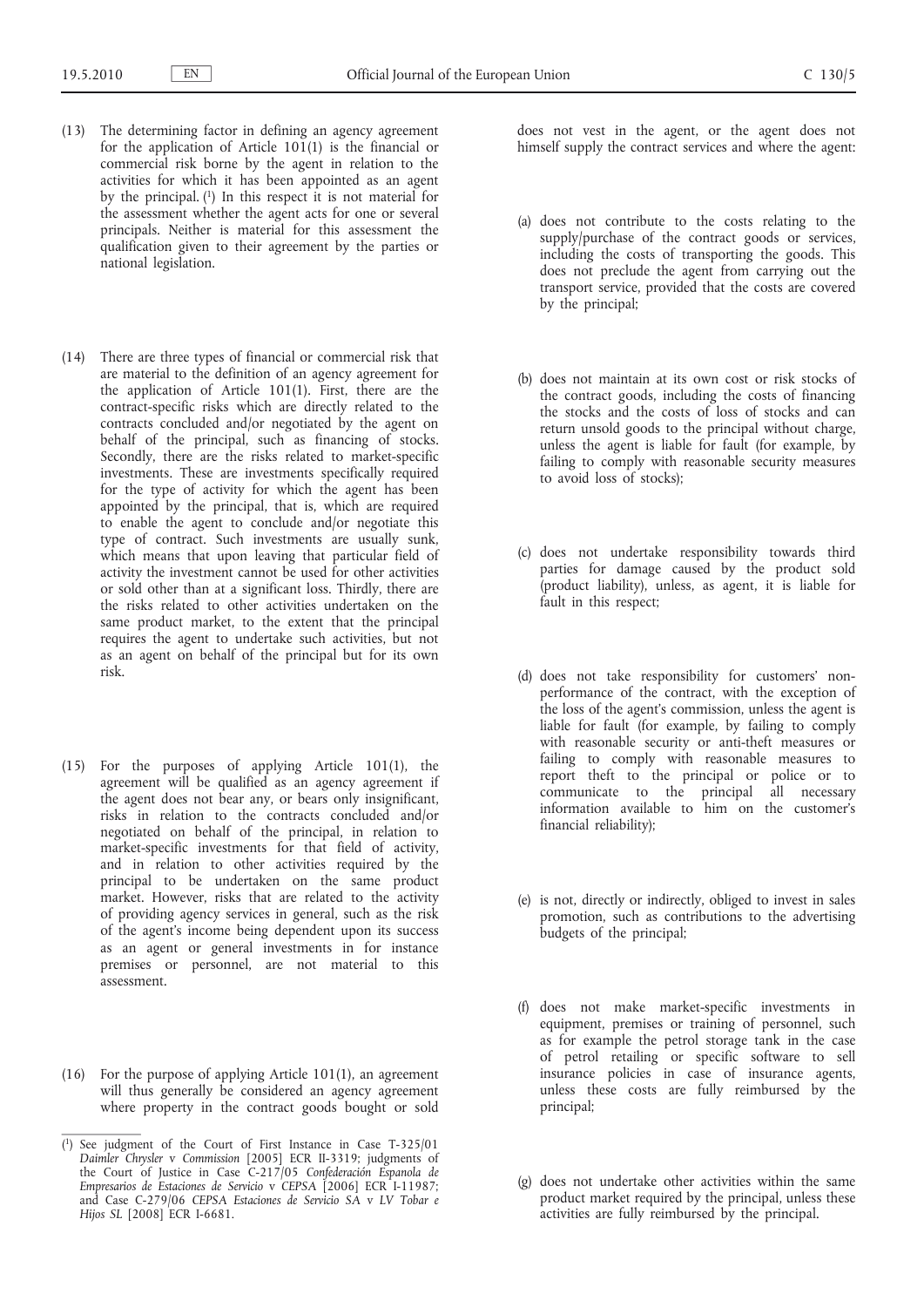(17) This list is not exhaustive. However, where the agent incurs one or more of the risks or costs mentioned in paragraphs (14), (15) and (16), the agreement between agent and principal will not be qualified as an agency agreement. The question of risk must be assessed on a case-by-case basis, and with regard to the economic reality of the situation rather than the legal form. For practical reasons, the risk analysis may start with the assessment of the contract-specific risks. If contractspecific risks are incurred by the agent, it will be enough to conclude that the agent is an independent distributor. On the contrary, if the agent does not incur contract-specific risks, then it will be necessary to continue further the analysis by assessing the risks related to market-specific investments. Finally, if the agent does not incur any contract-specific risks and risks related to market-specific investments, the risks related to other required activities within the same product market may have to be considered.

#### 2.2 *The application of Article 101(1) to agency agreements*

- (18) In the case of agency agreements as defined in section 2.1, the selling or purchasing function of the agent forms part of the principal's activities. Since the principal bears the commercial and financial risks related to the selling and purchasing of the contract goods and services all obligations imposed on the agent in relation to the contracts concluded and/or negotiated on behalf of the principal fall outside Article 101(1). The following obligations on the agent's part will be considered to form an inherent part of an agency agreement, as each of them relates to the ability of the principal to fix the scope of activity of the agent in relation to the contract goods or services, which is essential if the principal is to take the risks and therefore to be in a position to determine the commercial strategy:
	- (a) limitations on the territory in which the agent may sell these goods or services;
	- (b) limitations on the customers to whom the agent may sell these goods or services;
	- (c) the prices and conditions at which the agent must sell or purchase these goods or services.
- (19) In addition to governing the conditions of sale or purchase of the contract goods or services by the agent on behalf of the principal, agency agreements often contain provisions which concern the relationship between the agent and the principal. In particular, they may contain a provision preventing the principal from appointing other agents in respect of a given type of transaction, customer or territory (exclusive agency provisions) and/or a provision preventing the agent from acting as an agent or distributor of undertakings which compete with the principal (single branding

provisions). Since the agent is a separate undertaking from the principal, the provisions which concern the relationship between the agent and the principal may infringe Article 101(1). Exclusive agency provisions will in general not lead to anti-competitive effects. However, single branding provisions and post-term non-compete provisions, which concern inter-brand competition, may infringe Article 101(1) if they lead to or contribute to a (cumulative) foreclosure effect on the relevant market where the contract goods or services are sold or purchased (see in particular Section VI.2.1). Such provisions may benefit from the Block Exemption Regulation, in particular when the conditions provided in Article 5 of that Regulation are fulfilled. They can also be individually justified by efficiencies under Article 101(3) as for instance described in paragraphs (144) to (148).

- (20) An agency agreement may also fall within the scope of Article 101(1), even if the principal bears all the relevant financial and commercial risks, where it facilitates collusion. That could, for instance, be the case when a number of principals use the same agents while collectively excluding others from using these agents, or when they use the agents to collude on marketing strategy or to exchange sensitive market information between the principals.
- (21) Where the agent bears one or more of the relevant risks as described in paragraph (16), the agreement between agent and principal does not constitute an agency agreement for the purpose of applying Article 101(1). In that situation, the agent will be treated as an independent undertaking and the agreement between agent and principal will be subject to Article 101(1) as any other vertical agreement.

#### 3. **Subcontracting agreements**

(22) Subcontracting concerns a contractor providing technology or equipment to a subcontractor that undertakes to produce certain products on the basis thereof (exclusively) for the contractor. Subcontracting is covered by Commission notice of 18 December 1978 concerning the assessment of certain subcontracting agreements in relation to Article 85(1) of the EEC Treaty (1) (hereinafter 'subcontracting notice'). According to that notice, which remains applicable, subcontracting agreements whereby the subcontractor undertakes to produce certain products exclusively for the contractor generally fall outside the scope of Article 101(1) provided that the technology or equipment is necessary to enable the subcontractor to produce the products. However, other restrictions imposed on the subcontractor such as the obligation not to conduct or exploit its own research and development or not to produce for third parties in general may fall within the scope of Article 101 (2).

<sup>(</sup> 1) OJ C 1, 3.1.1979, p. 2.

<sup>(</sup> 2) See paragraph 3 of the subcontracting notice.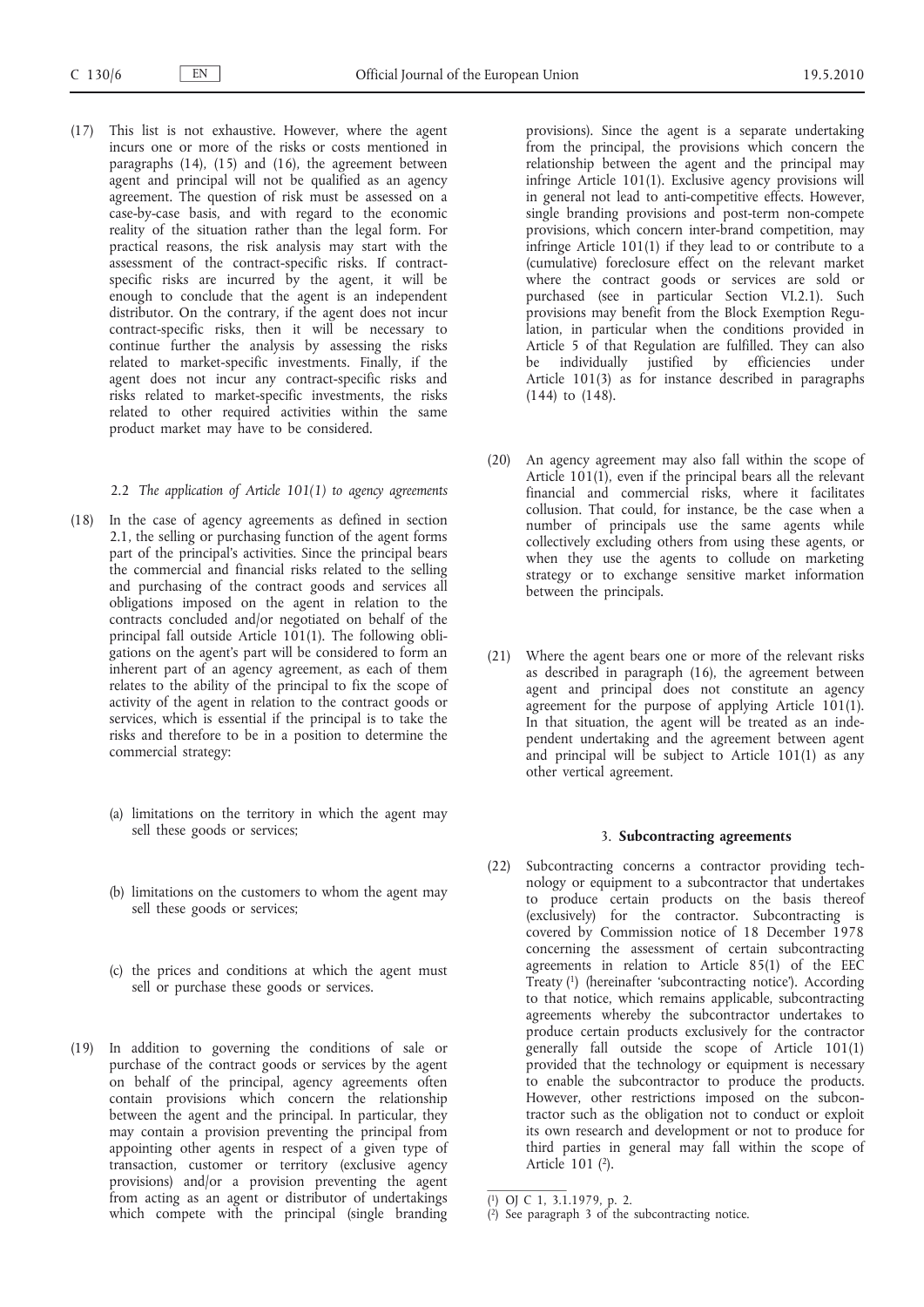## **III. APPLICATION OF THE BLOCK EXEMPTION REGU-LATION**

## 1. **Safe harbour created by the Block Exemption Regulation**

(23) For most vertical restraints, competition concerns can only arise if there is insufficient competition at one or more levels of trade, that is, if there is some degree of market power at the level of the supplier or the buyer or at both levels. Provided that they do not contain hardcore restrictions of competition, which are restrictions of competition by object, the Block Exemption Regulation creates a presumption of legality for vertical agreements depending on the market share of the supplier and the buyer. Pursuant to Article 3 of the Block Exemption Regulation, it is the supplier's market share on the market where it sells the contract goods or services and the buyer's market share on the market where it purchases the contract goods or services which determine the applicability of the block exemption. In order for the block exemption to apply, the supplier's and the buyer's market share must each be 30 % or less. Section V of these Guidelines provides guidance on how to define the relevant market and calculate the market shares. Above the market share threshold of 30 %, there is no presumption that vertical agreements fall within the scope of Article  $101(1)$  or fail to satisfy the conditions of Article 101(3) but there is also no presumption that vertical agreements falling within the scope of Article 101(1) will usually satisfy the conditions of Article 101(3).

#### 2. **Scope of the Block Exemption Regulation**

- 2.1 *Definition of vertical agreements*
- (24) Article 1(1)(a) of the Block Exemption Regulation defines a 'vertical agreement' as 'an agreement or concerted practice entered into between two or more undertakings each of which operates, for the purposes of the agreement or the concerted practice, at a different level of the production or distribution chain, and relating to the conditions under which the parties may purchase, sell or resell certain goods or services'.
- (25) The definition of 'vertical agreement' referred to in paragraph (24) has four main elements:
	- (a) The Block Exemption Regulation applies to agreements and concerted practices. The Block Exemption Regulation does not apply to unilateral conduct of the undertakings concerned. Such unilateral conduct can fall within the scope of Article 102 which prohibits abuses of a dominant position. For there to be an agreement within the meaning of Article 101 it is sufficient that the parties have expressed their joint intention to conduct themselves on the market in a specific

way. The form in which that intention is expressed is irrelevant as long as it constitutes a faithful expression of the parties' intention. In case there is no explicit agreement expressing the concurrence of wills, the Commission will have to prove that the unilateral policy of one party receives the acquiescence of the other party. For vertical agreements, there are two ways in which acquiescence with a particular unilateral policy can be established. First, the acquiescence can be deduced from the powers conferred upon the parties in a general agreement drawn up in advance. If the clauses of the agreement drawn up in advance provide for or authorise a party to adopt subsequently a specific unilateral policy which will be binding on the other party, the acquiescence of that policy by the other party can be established on the basis thereof (1). Secondly, in the absence of such an explicit acquiescence, the Commission can show the existence of tacit acquiescence. For that it is necessary to show first that one party requires explicitly or implicitly the cooperation of the other party for the implementation of its unilateral policy and second that the other party complied with that requirement by implementing that unilateral policy in practice (2). For instance, if after a supplier's announcement of a unilateral reduction of supplies in order to prevent parallel trade, distributors reduce immediately their orders and stop engaging in parallel trade, then those distributors tacitly acquiesce to the supplier's unilateral policy. This can however not be concluded if the distributors continue to engage in parallel trade or try to find new ways to engage in parallel trade. Similarly, for vertical agreements, tacit acquiescence may be deduced from the level of coercion exerted by a party to impose its unilateral policy on the other party or parties to the agreement in combination with the number of distributors that are actually implementing in practice the unilateral policy of the supplier. For instance, a system of monitoring and penalties, set up by a supplier to penalise those distributors that do not comply with its unilateral policy, points to tacit acquiescence with the supplier's unilateral policy if this system allows the supplier to implement in practice its policy. The two ways of establishing acquiescence described in this paragraph can be used jointly;

(b) The agreement or concerted practice is between two or more undertakings. Vertical agreements with final consumers not operating as an undertaking are not covered by the Block Exemption Regulation. More generally, agreements with final consumers do not fall under Article 101(1), as that article applies only to agreements between undertakings, decisions by associations of undertakings and concerted practices of undertakings. This is without prejudice to the possible application of Article 102;

<sup>(</sup> 1) Judgment of the Court of Justice in Case C-74/04 P *Commission* v *Volkswagen AG* [2006] ECR I-6585.

<sup>(</sup> 2) Judgment of the Court of First Instance in Case T-41/96 *Bayer AG* v *Commission* [2000] ECR II-3383.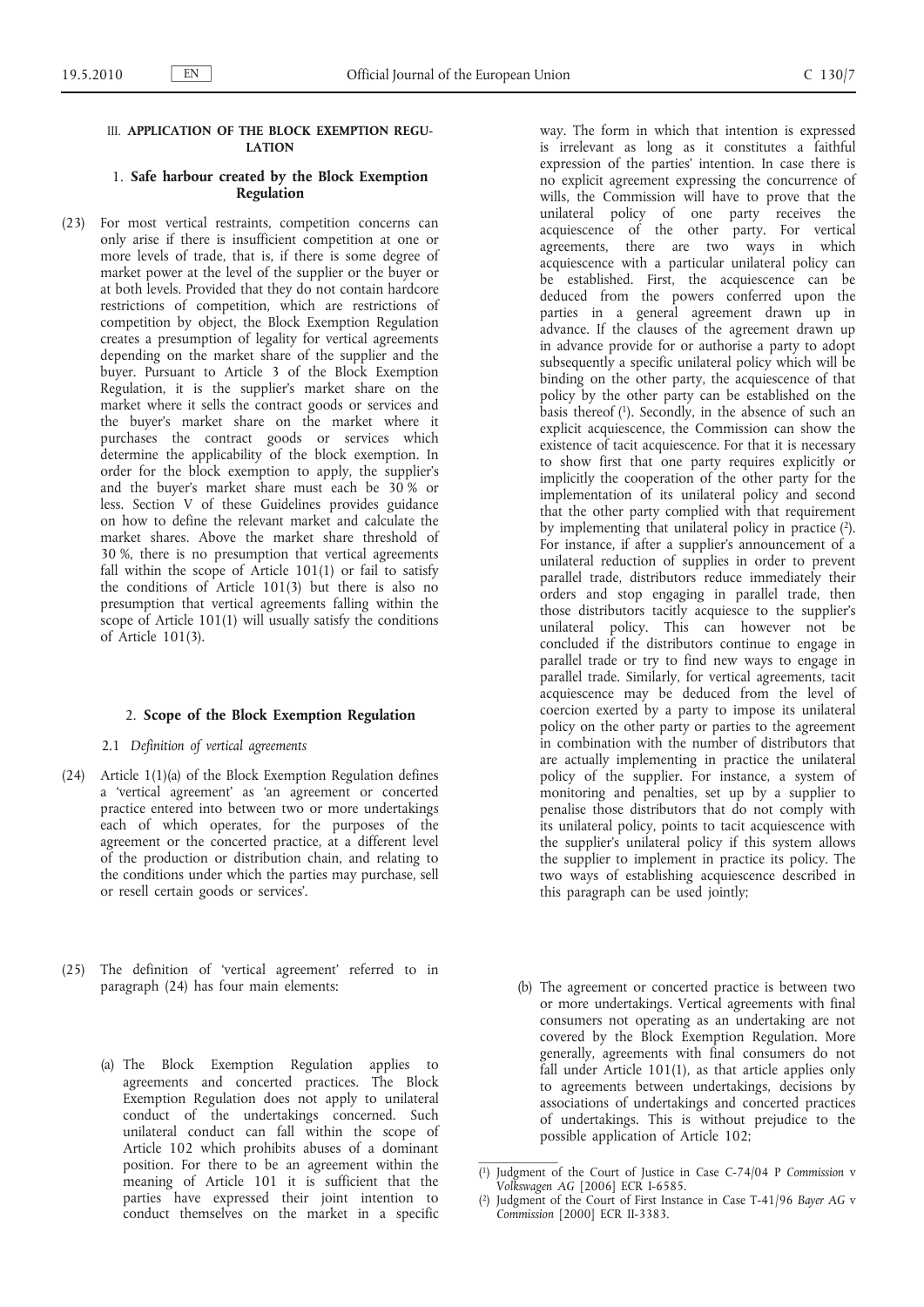- (c) The agreement or concerted practice is between undertakings each operating, for the purposes of the agreement, at a different level of the production or distribution chain. This means for instance that one undertaking produces a raw material which the other undertaking uses as an input, or that the first is a manufacturer, the second a wholesaler and the third a retailer. This does not preclude an undertaking from being active at more than one level of the production or distribution chain;
- (d) The agreements or concerted practices relate to the conditions under which the parties to the agreement, the supplier and the buyer, 'may purchase, sell or resell certain goods or services'. This reflects the purpose of the Block Exemption Regulation to cover purchase and distribution agreements. These are agreements which concern the conditions for the purchase, sale or resale of the goods or services supplied by the supplier and/or which concern the conditions for the sale by the buyer of the goods or services which incorporate these goods or services. Both the goods or services supplied by the supplier and the resulting goods or services are considered to be contract goods or services under the Block Exemption Regulation. Vertical agreements relating to all final and intermediate goods and services are covered. The only exception is the automobile sector, as long as this sector remains covered by a specific block exemption such as that granted by Commission Regulation (EC) No 1400/2002 of 31 July 2002 on the application of Article 81(3) of the Treaty to categories of vertical agreements and concerted practices in the motor vehicle sector (1) or its successor. The goods or services provided by the supplier may be resold by the buyer or may be used as an input by the buyer to produce its own goods or services.
- (26) The Block Exemption Regulation also applies to goods sold and purchased for renting to third parties. However, rent and lease agreements as such are not covered, as no good or service is sold by the supplier to the buyer. More generally, the Block Exemption Regulation does not cover restrictions or obligations that do not relate to the conditions of purchase, sale and resale, such as an obligation preventing parties from carrying out independent research and development which the parties may have included in an otherwise vertical agreement. In addition, Article 2(2) to (5) of the Block Exemption Regulation directly or indirectly excludes certain vertical agreements from the application of that Regulation.
- 2.2 *Vertical agreements between competitors*
- (27) Article 2(4) of the Block Exemption Regulation explicitly excludes 'vertical agreements entered into between competing undertakings' from its application. Vertical agreements between competitors are dealt with, as regards possible collusion effects, in the Commission Guidelines on the applicability of Article 81 of the EC Treaty to horizontal cooperation agreements (2). However, the vertical aspects of such agreements need to be assessed under these Guidelines. Article 1(1)(c) of the Block Exemption Regulation defines a competing undertaking as 'an actual or potential competitor'. Two companies are treated as actual competitors if they are active on the same relevant market. A company is treated as a potential competitor of another company if, absent the agreement, in case of a small but permanent increase in relative prices it is likely that this first company, within a short period of time normally not longer than one year, would undertake the necessary additional investments or other necessary switching costs to enter the relevant market on which the other company is active. That assessment must be based on realistic grounds; the mere theoretical possibility of entering a market is not sufficient. (3) A distributor that provides specifications to a manufacturer to produce particular goods under the distributor's brand name is not to be considered a manufacturer of such own-brand goods.
- (28) Article 2(4) of the Block Exemption Regulation contains two exceptions to the general exclusion of vertical agreements between competitors. These exceptions concern non-reciprocal agreements. Non-reciprocal agreements between competitors are covered by the Block Exemption Regulation where (a) the supplier is a manufacturer and distributor of goods, while the buyer is only a distributor and not also a competing undertaking at the manufacturing level, or (b) the supplier is a provider of services operating at several levels of trade, while the buyer operates at the retail level and is not a competing undertaking at the level of trade where it purchases the contract services. The first exception covers situations of dual distribution, that is, the manufacturer of particular goods also acts as a distributor of the goods in competition with independent distributors of its goods. In case of dual distribution it is considered that in general any potential impact on the competitive relationship between the manufacturer and retailer at the retail level is of lesser importance than the potential impact of the vertical supply agreement on competition in general at the manufacturing or retail level. The second exception covers similar situations of dual distribution, but in this case for services, when the supplier is also a provider of products at the retail level where the buyer operates.

<sup>(</sup> 1) OJ L 203, 1.8.2002, p. 30.

<sup>(</sup> 2) OJ C 3, 6.1.2001, p. 2. A revision of those Guidelines is forthcoming.

<sup>(</sup> See Commission Notice on the definition of the relevant market for the purposes of Community competition law, OJ C 372, 9.12.1997, p. 5, paragraphs 20 to 24, the Commission's Thirteenth Report on Competition Policy, point 55, and Commission Decision 90/410/EEC in Case No IV/32.009 — *Elopak/Metal Box-Odin*, OJ L 209, 8.8.1990, p. 15.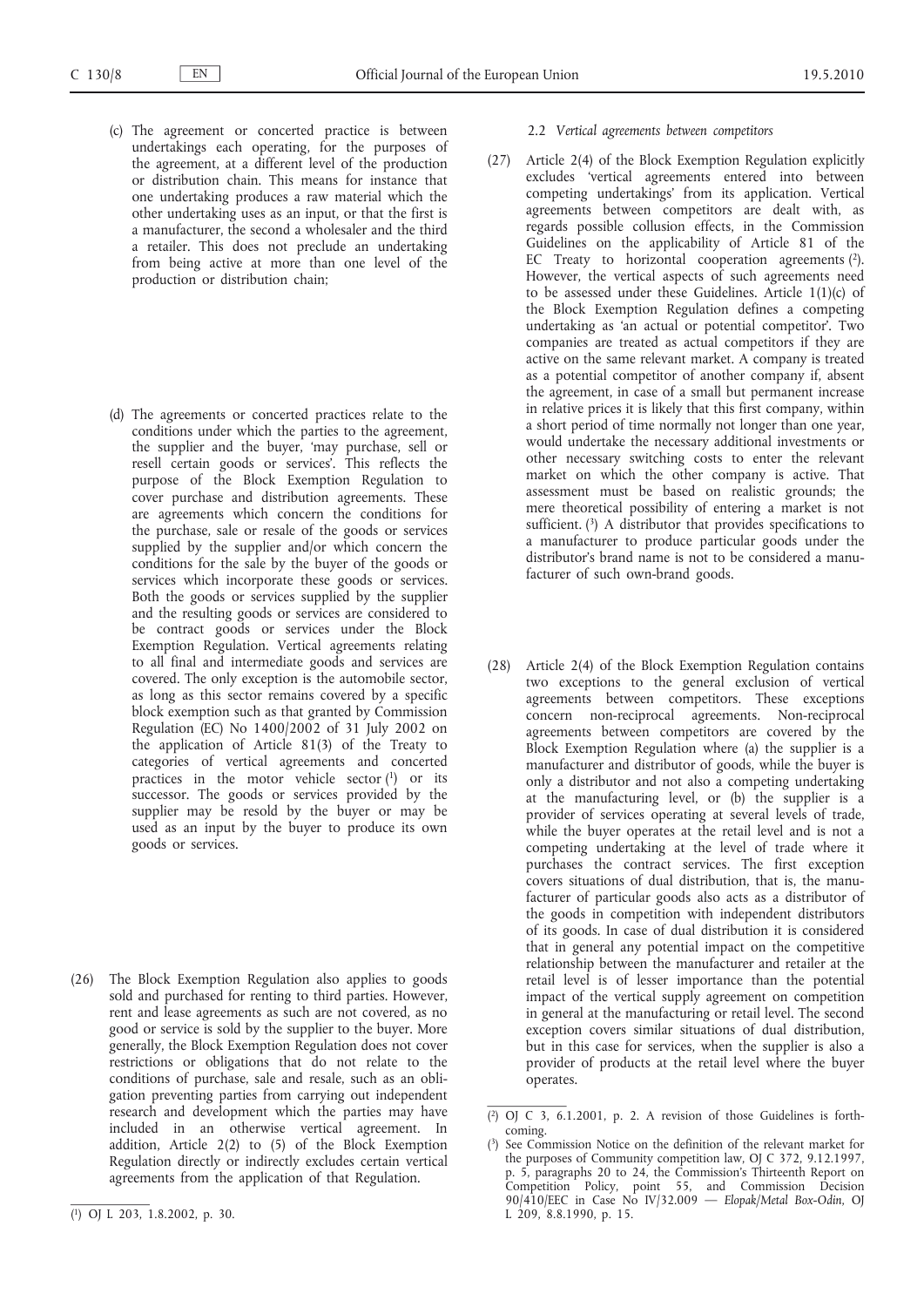#### 2.3 *Associations of retailers*

- (29) Article 2(2) of the Block Exemption Regulation includes in its application vertical agreements entered into by an association of undertakings which fulfils certain conditions and thereby excludes from the Block Exemption Regulation vertical agreements entered into by all other associations. Vertical agreements entered into between an association and its members, or between an association and its suppliers, are covered by the Block Exemption Regulation only if all the members are retailers of goods (not services) and if each individual member of the association has a turnover not exceeding EUR 50 million. Retailers are distributors reselling goods to final consumers. Where only a limited number of the members of the association have a turnover exceeding the EUR 50 million threshold and where these members together represent less than 15 % of the collective turnover of all the members combined, the assessment under Article 101 will normally not be affected.
- (30) An association of undertakings may involve both horizontal and vertical agreements. The horizontal agreements must be assessed according to the principles set out in the Guidelines on the applicability of Article 81 of the EC Treaty to horizontal cooperation agreements  $(1)$ . If that assessment leads to the conclusion that a cooperation between undertakings in the area of purchasing or selling is acceptable, a further assessment will be necessary to examine the vertical agreements concluded by the association with its suppliers or its individual members. The latter assessment will follow the rules of the Block Exemption Regulation and these Guidelines. For instance, horizontal agreements concluded between the members of the association or decisions adopted by the association, such as the decision to require the members to purchase from the association or the decision to allocate exclusive territories to the members must first be assessed as a horizontal agreement. Once that assessment leads to the conclusion that the horizontal agreement is not anticompetitive, an assessment of the vertical agreements between the association and individual members or between the association and suppliers is necessary.
	- 2.4 *Vertical agreements containing provisions on intellectual property rights (IPRs)*
- (31) Article 2(3) of the Block Exemption Regulation includes vertical agreements containing certain provisions relating to the assignment of IPRs to or use of IPRs by the buyer in its application and thereby excludes all other vertical agreements containing IPR provisions from the Block Exemption Regulation. The Block Exemption Regulation applies to vertical agreements containing IPR provisions where five conditions are fulfilled:
	- (a) The IPR provisions must be part of a vertical agreement, that is, an agreement with conditions

under which the parties may purchase, sell or resell certain goods or services;

- (b) The IPRs must be assigned to, or licensed for use by, the buyer;
- (c) The IPR provisions must not constitute the primary object of the agreement;
- (d) The IPR provisions must be directly related to the use, sale or resale of goods or services by the buyer or its customers. In the case of franchising where marketing forms the object of the exploitation of the IPRs, the goods or services are distributed by the master franchisee or the franchisees;
- (e) The IPR provisions, in relation to the contract goods or services, must not contain restrictions of competition having the same object as vertical restraints which are not exempted under the Block Exemption Regulation.
- (32) Such conditions ensure that the Block Exemption Regulation applies to vertical agreements where the use, sale or resale of goods or services can be performed more effectively because IPRs are assigned to or licensed for use by the buyer. In other words, restrictions concerning the assignment or use of IPRs can be covered when the main object of the agreement is the purchase or distribution of goods or services.
- (33) The first condition makes clear that the context in which the IPRs are provided is an agreement to purchase or distribute goods or an agreement to purchase or provide services and not an agreement concerning the assignment or licensing of IPRs for the manufacture of goods, nor a pure licensing agreement. The Block Exemption Regulation does not cover for instance:
	- (a) agreements where a party provides another party with a recipe and licenses the other party to produce a drink with this recipe;
	- (b) agreements under which one party provides another party with a mould or master copy and licenses the other party to produce and distribute copies;
	- (c) the pure licence of a trade mark or sign for the purposes of merchandising;

<sup>(</sup> 1) See paragraph (27).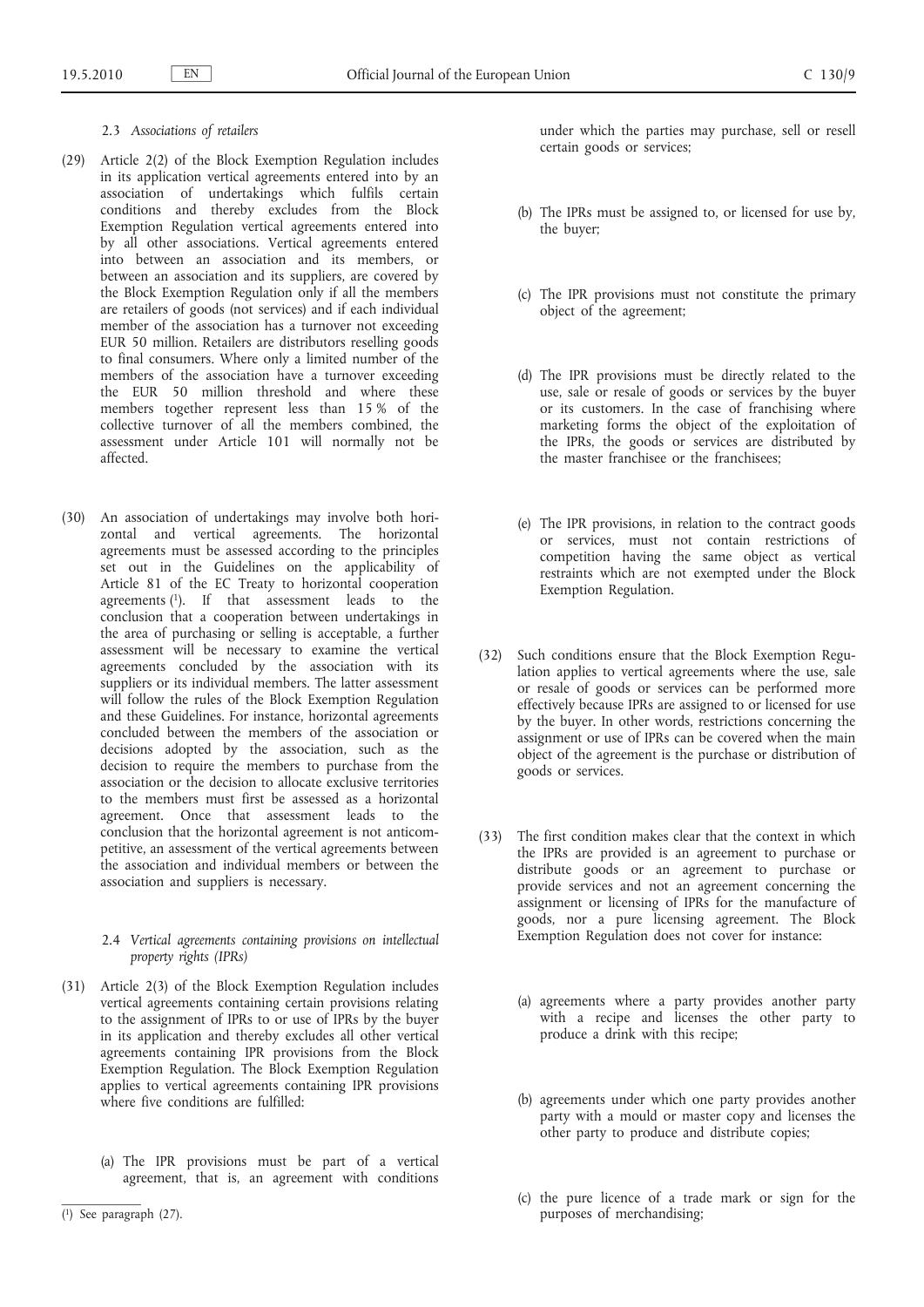- (d) sponsorship contracts concerning the right to advertise oneself as being an official sponsor of an event;
- (e) copyright licensing such as broadcasting contracts concerning the right to record and/or broadcast an event.
- (34) The second condition makes clear that the Block Exemption Regulation does not apply when the IPRs are provided by the buyer to the supplier, no matter whether the IPRs concern the manner of manufacture or of distribution. An agreement relating to the transfer of IPRs to the supplier and containing possible restrictions on the sales made by the supplier is not covered by the Block Exemption Regulation. That means, in particular, that subcontracting involving the transfer of know-how to a subcontractor (1) does not fall within the scope of application of the Block Exemption Regulation (see also paragraph (22)). However, vertical agreements under which the buyer provides only specifications to the supplier which describe the goods or services to be supplied fall within the scope of application of the Block Exemption Regulation.
- (35) The third condition makes clear that in order to be covered by the Block Exemption Regulation, the primary object of the agreement must not be the assignment or licensing of IPRs. The primary object must be the purchase, sale or resale of goods or services and the IPR provisions must serve the implementation of the vertical agreement.
- (36) The fourth condition requires that the IPR provisions facilitate the use, sale or resale of goods or services by the buyer or its customers. The goods or services for use or resale are usually supplied by the licensor but may also be purchased by the licensee from a third supplier. The IPR provisions will normally concern the marketing of goods or services. An example would be a franchise agreement where the franchisor sells goods for resale to the franchisee and licenses the franchisee to use its trade mark and know-how to market the goods or where the supplier of a concentrated extract licenses the buyer to dilute and bottle the extract before selling it as a drink.
- (37) The fifth condition highlights the fact that the IPR provisions should not have the same object as any of the hardcore restrictions listed in Article 4 of the Block Exemption Regulation or any of the restrictions excluded from the coverage of the Block Exemption Regulation by Article  $5$  of that Regulation (see paragraphs (47) to (69) of these Guidelines).

(38) Intellectual property rights relevant to the implementation of vertical agreements within the meaning of Article 2(3) of the Block Exemption Regulation generally concern three main areas: trade marks, copyright and know-how.

## T r a d e m a r k

(39) A trade mark licence to a distributor may be related to the distribution of the licensor's products in a particular territory. If it is an exclusive licence, the agreement amounts to exclusive distribution.

## C o p y r i g h t

- (40) Resellers of goods covered by copyright (books, software, etc.) may be obliged by the copyright holder only to resell under the condition that the buyer, whether another reseller or the end user, shall not infringe the copyright. Such obligations on the reseller, to the extent that they fall under Article 101(1) at all, are covered by the Block Exemption Regulation.
- (41) Agreements, under which hard copies of software are supplied for resale and where the reseller does not acquire a licence to any rights over the software but only has the right to resell the hard copies, are to be regarded as agreements for the supply of goods for resale for the purpose of the Block Exemption Regulation. Under that form of distribution, licensing the software only occurs between the copyright owner and the user of the software. It may take the form of a 'shrink wrap' licence, that is, a set of conditions included in the package of the hard copy which the end user is deemed to accept by opening the package.
- (42) Buyers of hardware incorporating software protected by copyright may be obliged by the copyright holder not to infringe the copyright, and must therefore not make copies and resell the software or make copies and use the software in combination with other hardware. Such use-restrictions, to the extent that they fall within Article 101(1) at all, are covered by the Block Exemption Regulation.

#### K n o w - h o w

(43) Franchise agreements, with the exception of industrial franchise agreements, are the most obvious example of where know-how for marketing purposes is communicated to the buyer  $(2)$ . Franchise agreements contain licences of intellectual property rights relating

<sup>(</sup> 1) See the subcontracting notice (referred to in paragraph (22)).

<sup>(</sup> 2) Paragraphs 43-45 apply by analogy to other types of distribution agreements which involve the transfer of substantial know-how from supplier to buyer.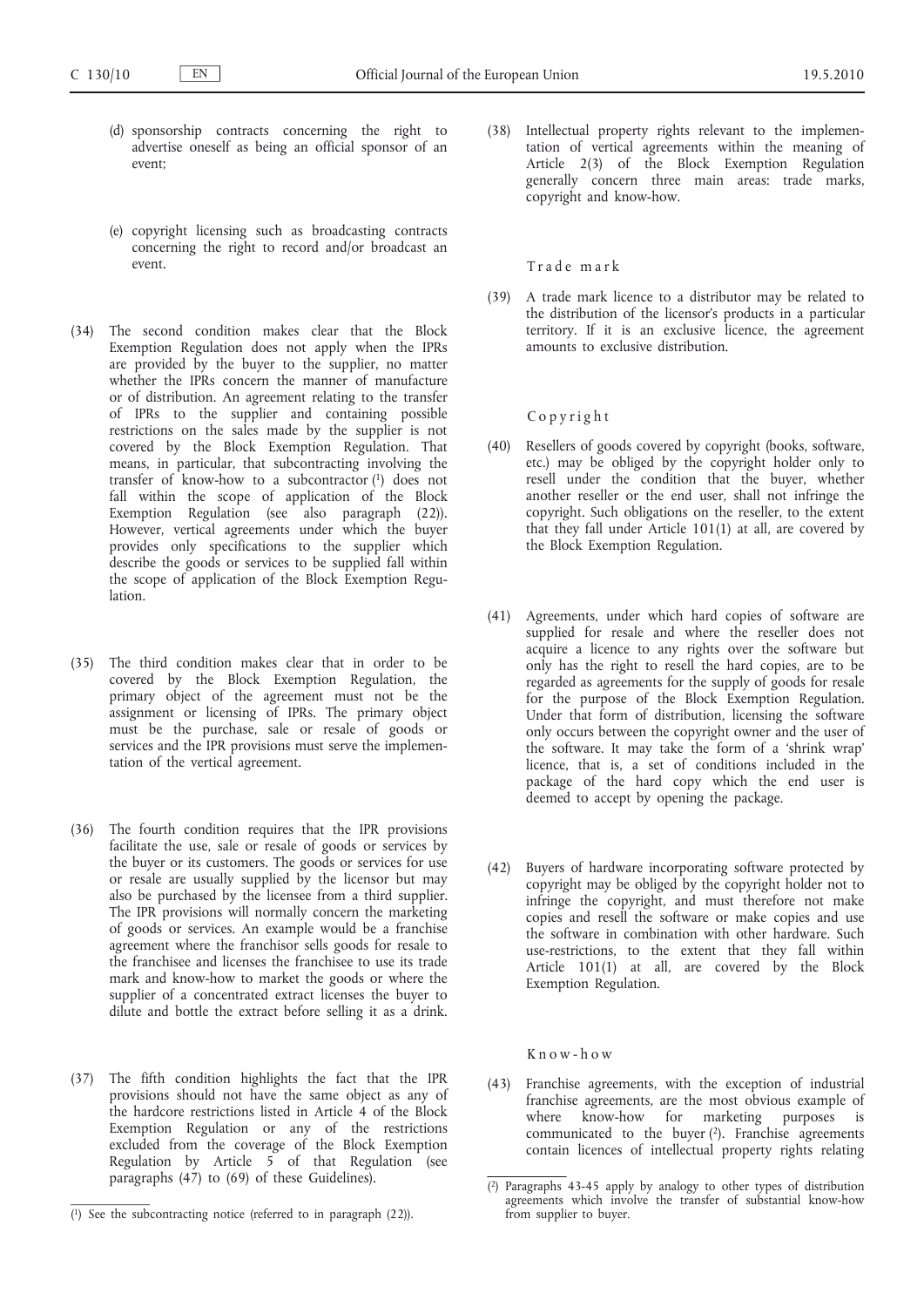to trade marks or signs and know-how for the use and distribution of goods or the provision of services. In addition to the licence of IPR, the franchisor usually provides the franchisee during the life of the agreement with commercial or technical assistance, such as procurement services, training, advice on real estate, financial planning etc. The licence and the assistance are integral components of the business method being franchised.

- (44) Licensing contained in franchise agreements is covered by the Block Exemption Regulation where all five conditions listed in paragraph (31) are fulfilled. Those conditions are usually fulfilled as under most franchise agreements, including master franchise agreements, the franchisor provides goods and/or services, in particular commercial or technical assistance services, to the franchisee. The IPRs help the franchisee to resell the products supplied by the franchisor or by a supplier designated by the franchisor or to use those products and sell the resulting goods or services. Where the franchise agreement only or primarily concerns licensing of IPRs, it is not covered by the Block Exemption Regulation, but the Commission will, as a general rule, apply the principles set out in the Block Exemption Regulation and these Guidelines to such an agreement.
- (45) The following IPR-related obligations are generally considered necessary to protect the franchisor's intellectual property rights and are, where these obligations fall under Article 101(1), also covered by the Block Exemption Regulation:
	- (a) an obligation on the franchisee not to engage, directly or indirectly, in any similar business;
	- (b) an obligation on the franchisee not to acquire financial interests in the capital of a competing undertaking such as would give the franchisee the power to influence the economic conduct of such undertaking;
	- (c) an obligation on the franchisee not to disclose to third parties the know-how provided by the franchisor as long as this know-how is not in the public domain;
	- (d) an obligation on the franchisee to communicate to the franchisor any experience gained in exploiting the franchise and to grant the franchisor, and other franchisees, a non-exclusive licence for the know-how resulting from that experience;
	- (e) an obligation on the franchisee to inform the franchisor of infringements of licensed intellectual

property rights, to take legal action against infringers or to assist the franchisor in any legal actions against infringers;

- (f) an obligation on the franchisee not to use know-how licensed by the franchisor for purposes other than the exploitation of the franchise;
- (g) an obligation on the franchisee not to assign the rights and obligations under the franchise agreement without the franchisor's consent.
- 2.5 *Relationship to other block exemption regulations*
- (46) Article 2(5) states that the Block Exemption Regulation does 'not apply to vertical agreements the subject matter of which falls within the scope of any other block exemption regulation, unless otherwise provided for in such a regulation'. The Block Exemption Regulation does not therefore apply to vertical agreements covered by Commission Regulation (EC) No 772/2004 of 27 April 2004 on the application of Article 81(3) of the Treaty to categories of technology transfer agreements  $(1)$ , Regulation 1400/2002 on the application of Article  $81(3)$  of the Treaty to categories of vertical agreements and concerted practices in the motor vehicle sector (2) or Commission Regulation (EC) No 2658/2000 of 29 November 2000 on the application of Article 81(3) of the Treaty to categories of specialisation agreements  $(3)$  and Commission Regulation (EC) No 2659/2000 of 29 November 2000 on the application of Article 81(3) of the Treaty to categories of research and development agreements (4) exempting vertical agreements concluded in connection with horizontal agreements, or any future regulations of that kind, unless otherwise provided for in such a regulation.

## 3. **Hardcore restrictions under the Block Exemption Regulation**

(47) Article 4 of the Block Exemption Regulation contains a list of hardcore restrictions which lead to the exclusion of the whole vertical agreement from the scope of application of the Block Exemption Regulation (5). Where such a hardcore restriction is included in an agreement, that agreement is presumed to fall within Article 101(1). It is also presumed that the agreement is unlikely to fulfil the conditions of Article 101(3), for which reason the block exemption does not apply. However, undertakings

<sup>(</sup> 1) OJ L 123, 27.4.2004, p. 11.

<sup>(</sup> 2) See paragraph (25).

<sup>(</sup> 3) OJ L 304, 5.12.2000, p. 3.

<sup>(</sup> 4) OJ L 304, 5.12.2000, p. 7.

<sup>(</sup> 5) This list of hardcore restrictions applies to vertical agreements concerning trade within the Union. In so far as vertical agreements concern exports outside the Union or imports/re-imports from outside the Union see judgment of the Court of Justice in Case C-306/96 *Javico* v *Yves Saint Laurent* [1998] ECR I-1983. In that judgment the ECJ held in paragraph 20 that 'an agreement in which the reseller gives to the producer an undertaking that it will sell the contractual products on a market outside the Community cannot be regarded as having the object of appreciably restricting competition within the common market or as being capable of affecting, as such, trade between Member States'.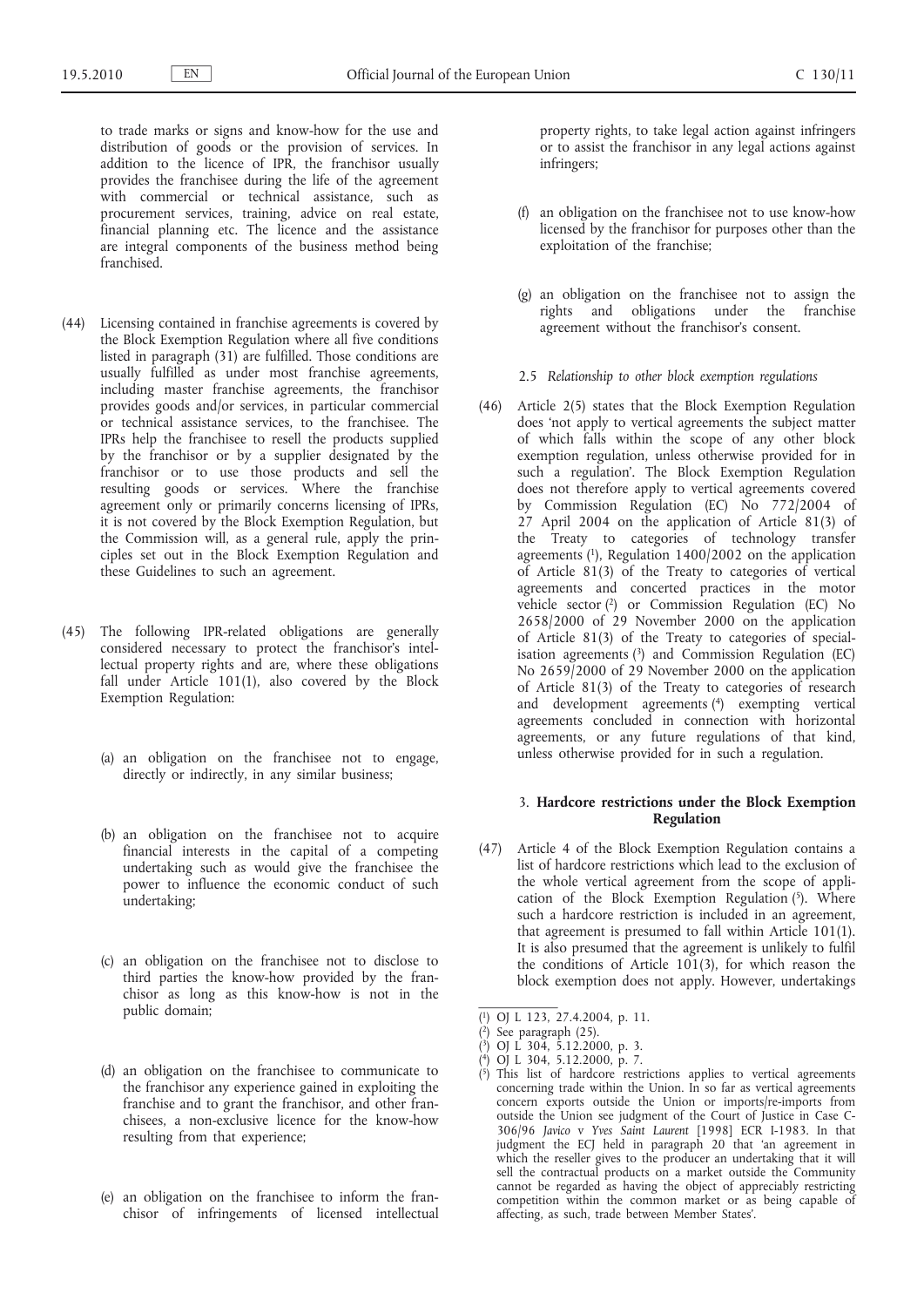may demonstrate pro-competitive effects under Article 101(3) in an individual case  $(1)$ . Where the undertakings substantiate that likely efficiencies result from including the hardcore restriction in the agreement and demonstrate that in general all the conditions of Article 101(3) are fulfilled, the Commission will be required to effectively assess the likely negative impact on competition before making an ultimate assessment of whether the conditions of Article 101(3) are fulfilled (2).

- (48) The hardcore restriction set out in Article 4(a) of the Block Exemption Regulation concerns resale price maintenance (RPM), that is, agreements or concerted practices having as their direct or indirect object the establishment of a fixed or minimum resale price or a fixed or minimum price level to be observed by the buyer. In the case of contractual provisions or concerted practices that directly establish the resale price, the restriction is clear cut. However, RPM can also be achieved through indirect means. Examples of the latter are an agreement fixing the distribution margin, fixing the maximum level of discount the distributor can grant from a prescribed price level, making the grant of rebates or reimbursement of promotional costs by the supplier subject to the observance of a given price level, linking the prescribed resale price to the resale prices of competitors, threats, intimidation, warnings, penalties, delay or suspension of deliveries or contract terminations in relation to observance of a given price level. Direct or indirect means of achieving price fixing can be made more effective when combined with measures to identify price-cutting distributors, such as the implementation of a price monitoring system, or the obligation on retailers to report other members of the distribution network that deviate from the standard price level. Similarly, direct or indirect price fixing can be made more effective when combined with measures which may reduce the buyer's incentive to lower the resale price, such as the supplier printing a recommended resale price on the product or the supplier obliging the buyer to apply a most-favoured-customer clause. The same indirect means and the same 'supportive' measures can be used to make maximum or recommended prices work as RPM. However, the use of a particular supportive measure or the provision of a list of recommended prices or maximum prices by the supplier to the buyer is not considered in itself as leading to RPM.
- ( 1) See in particular paragraphs 106 to 109 describing in general possible efficiencies related to vertical restraints and Section VI.2.10 on resale price restrictions. See for general guidance on this the Communication from the Commission - Notice – Guidelines on the application of Article 81(3) of the Treaty, OJ C 101, 27.4.2004, p. 97.
- ( 2) Although, in legal terms, these are two distinct steps, they may in practice be an iterative process where the parties and Commission in several steps enhance and improve their respective arguments.

(49) In the case of agency agreements, the principal normally establishes the sales price, as the agent does not become the owner of the goods. However, where such an agreement cannot be qualified as an agency agreement for the purposes of applying Article  $101(1)$  (see paragraphs (12) to (21)) an obligation preventing or restricting the agent from sharing its commission, fixed or variable, with the customer would be a hardcore restriction under Article 4(a) of the Block Exemption Regulation. In order to avoid including such a hardcore restriction in the agreement, the agent should thus be left free to lower the effective price paid by the customer without reducing the income for the principal  $(3)$ .

(50) The hardcore restriction set out in Article 4(b) of the Block Exemption Regulation concerns agreements or concerted practices that have as their direct or indirect object the restriction of sales by a buyer party to the agreement or its customers, in as far as those restrictions relate to the territory into which or the customers to whom the buyer or its customers may sell the contract goods or services. This hardcore restriction relates to market partitioning by territory or by customer group. That may be the result of direct obligations, such as the obligation not to sell to certain customers or to customers in certain territories or the obligation to refer orders from these customers to other distributors. It may also result from indirect measures aimed at inducing the distributor not to sell to such customers, such as refusal or reduction of bonuses or discounts, termination of supply, reduction of supplied volumes or limitation of supplied volumes to the demand within the allocated territory or customer group, threat of contract termination, requiring a higher price for products to be exported, limiting the proportion of sales that can be exported or profit pass-over obligations. It may further result from the supplier not providing a Union-wide guarantee service under which normally all distributors are obliged to provide the guarantee service and are reimbursed for this service by the supplier, even in relation to products sold by other distributors into their territory  $(4)$ . Such practices are even more likely to be viewed as a restriction of the buyer's sales when used in conjunction with the implementation by the supplier of a monitoring system aimed at verifying the effective

<sup>(</sup> 3) See, for instance, Commission Decision 91/562/EEC in Case No IV/32.737 — *Eirpage*, OJ L 306, 7.11.1991, p. 22, in particular recital (6).

<sup>(</sup> 4) If the supplier decides not to reimburse its distributors for services rendered under the Union-wide guarantee, it may be agreed with these distributors that a distributor which makes a sale outside its allocated territory, will have to pay the distributor appointed in the territory of destination a fee based on the cost of the services (to be) carried out including a reasonable profit margin. This type of scheme may not be seen as a restriction of the distributors' sales outside their territory (see judgment of the Court of First Instance in Case T-67/01 *JCB Service* v *Commission* [2004] ECR II-49, paragraphs 136 to 145).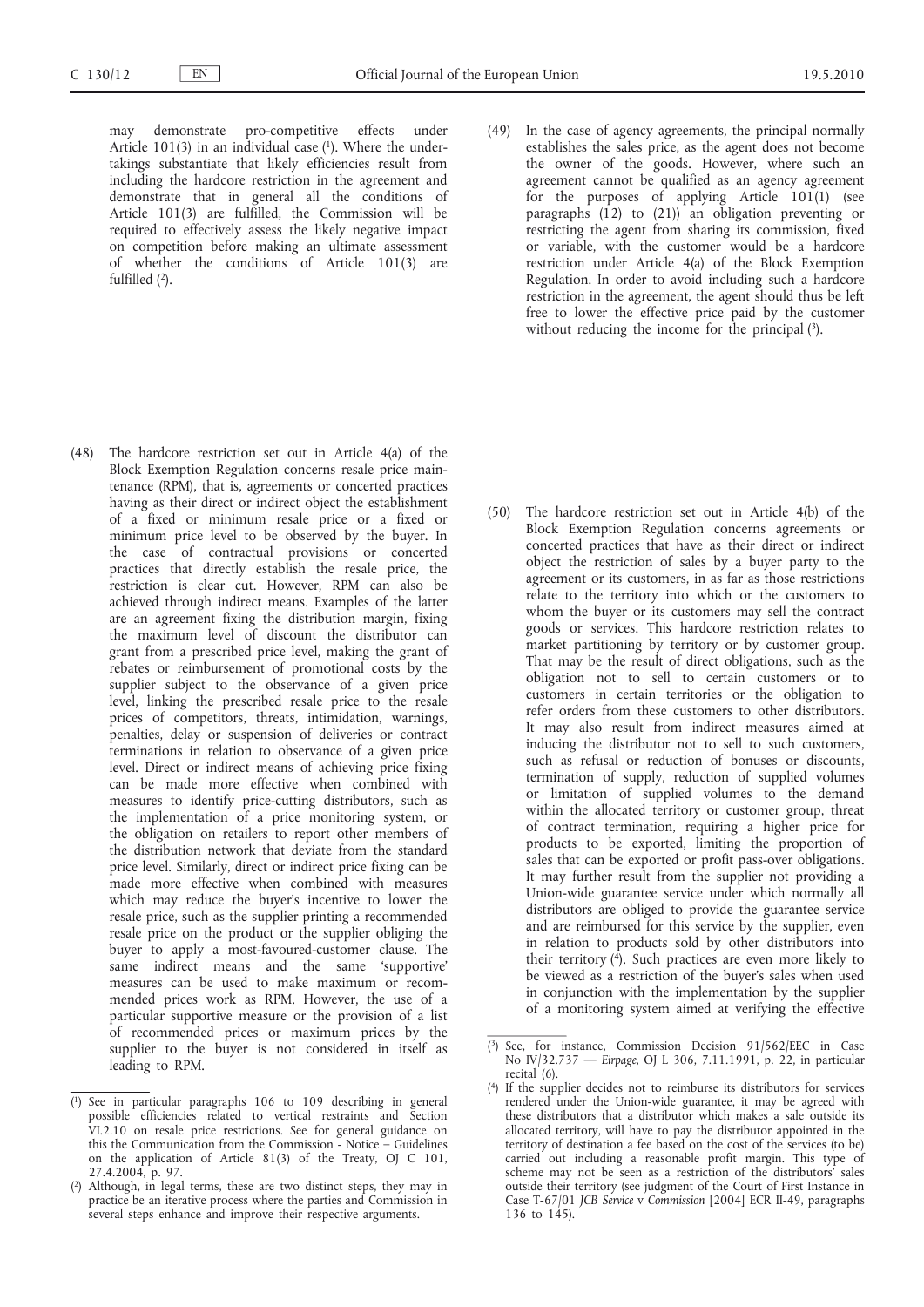destination of the supplied goods, such as the use of differentiated labels or serial numbers. However, obligations on the reseller relating to the display of the supplier's brand name are not classified as hardcore. As Article 4(b) only concerns restrictions of sales by the buyer or its customers, this implies that restrictions of the supplier's sales are also not a hardcore restriction, subject to what is stated in paragraph (59) regarding sales of spare parts in the context of Article 4(e) of the Block Exemption Regulation. Article 4(b) applies without prejudice to a restriction on the buyer's place of establishment. Thus, the benefit of the Block Exemption Regulation is not lost if it is agreed that the buyer will restrict its distribution outlet(s) and warehouse(s) to a particular address, place or territory.

(51) There are four exceptions to the hardcore restriction in Article 4(b) of the Block Exemption Regulation. The first exception in Article 4(b)(i) allows a supplier to restrict active sales by a buyer party to the agreement to a territory or a customer group which has been allocated exclusively to another buyer or which the supplier has reserved to itself. A territory or customer group is exclusively allocated when the supplier agrees to sell its product only to one distributor for distribution in a particular territory or to a particular customer group and the exclusive distributor is protected against active selling into its territory or to its customer group by all the other buyers of the supplier within the Union, irrespective of sales by the supplier. The supplier is allowed to combine the allocation of an exclusive territory and an exclusive customer group by for instance appointing an exclusive distributor for a particular customer group in a certain territory. Such protection of exclusively allocated territories or customer groups must, however, permit passive sales to such territories or customer groups. For the application of Article 4(b) of the Block Exemption Regulation, the Commission interprets 'active' and 'passive' sales as follows:

> — 'Active' sales mean actively approaching individual customers by for instance direct mail, including the sending of unsolicited e-mails, or visits; or actively approaching a specific customer group or customers in a specific territory through advertisement in media, on the internet or other promotions specifically targeted at that customer group or targeted at customers in that territory. Advertisement or promotion that is only attractive for the buyer if it (also) reaches a specific group of customers or customers in a specific territory, is considered active

selling to that customer group or customers in that territory.

- 'Passive' sales mean responding to unsolicited requests from individual customers including delivery of goods or services to such customers. General advertising or promotion that reaches customers in other distributors' (exclusive) territories or customer groups but which is a reasonable way to reach customers outside those territories or customer groups, for instance to reach customers in one's own territory, are considered passive selling. General advertising or promotion is considered a reasonable way to reach such customers if it would be attractive for the buyer to undertake these investments also if they would not reach customers in other distributors' (exclusive) territories or customer groups.
- (52) The internet is a powerful tool to reach a greater number and variety of customers than by more traditional sales methods, which explains why certain restrictions on the use of the internet are dealt with as (re)sales restrictions. In principle, every distributor must be allowed to use the internet to sell products. In general, where a distributor uses a website to sell products that is considered a form of passive selling, since it is a reasonable way to allow customers to reach the distributor. The use of a website may have effects that extend beyond the distributor's own territory and customer group; however, such effects result from the technology allowing easy access from everywhere. If a customer visits the web site of a distributor and contacts the distributor and if such contact leads to a sale, including delivery, then that is considered passive selling. The same is true if a customer opts to be kept (automatically) informed by the distributor and it leads to a sale. Offering different language options on the website does not, of itself, change the passive character of such selling. The Commission thus regards the following as examples of hardcore restrictions of passive selling given the capability of these restrictions to limit the distributor's access to a greater number and variety of customers:
	- (a) an agreement that the (exclusive) distributor shall prevent customers located in another (exclusive) territory from viewing its website or shall automatically re-rout its customers to the manufacturer's or other (exclusive) distributors' websites. This does not exclude an agreement that the distributor's website shall also offer a number of links to websites of other distributors and/or the supplier;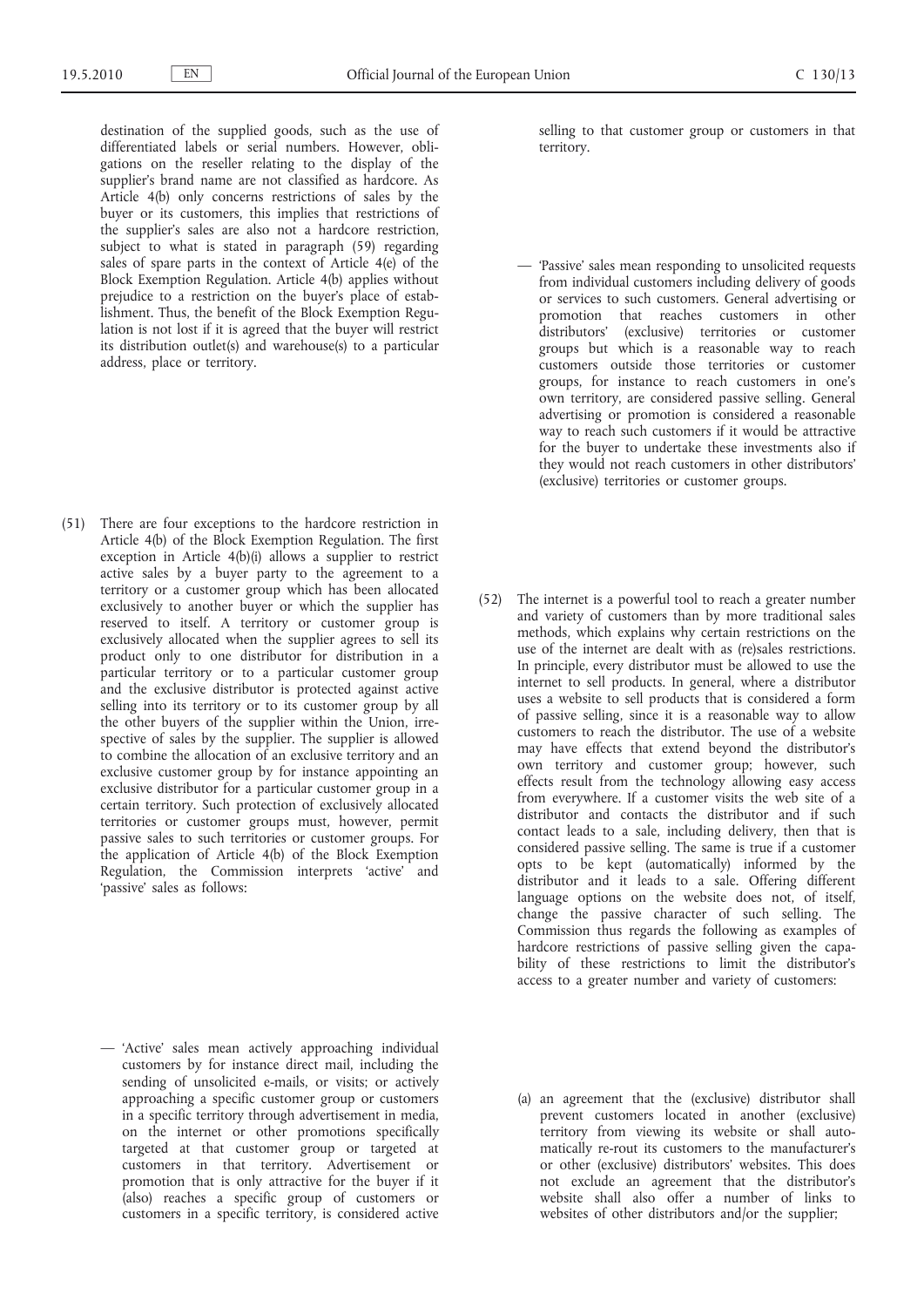- (b) an agreement that the (exclusive) distributor shall terminate consumers' transactions over the internet once their credit card data reveal an address that is not within the distributor's (exclusive) territory;
- (c) an agreement that the distributor shall limit its proportion of overall sales made over the internet. This does not exclude the supplier requiring, without limiting the online sales of the distributor, that the buyer sells at least a certain absolute amount (in value or volume) of the products offline to ensure an efficient operation of its brick and mortar shop (physical point of sales), nor does it preclude the supplier from making sure that the online activity of the distributor remains consistent with the supplier's distribution model (see paragraphs (54) and (56)). This absolute amount of required offline sales can be the same for all buyers, or determined individually for each buyer on the basis of objective criteria, such as the buyer's size in the network or its geographic location;
- (d) an agreement that the distributor shall pay a higher price for products intended to be resold by the distributor online than for products intended to be resold offline. This does not exclude the supplier agreeing with the buyer a fixed fee (that is, not a variable fee where the sum increases with the realised offline turnover as this would amount indirectly to dual pricing) to support the latter's offline or online sales efforts.
- (53) A restriction on the use of the internet by distributors that are party to the agreement is compatible with the Block Exemption Regulation to the extent that promotion on the internet or use of the internet would lead to active selling into, for instance, other distributors' exclusive territories or customer groups. The Commission considers online advertisement specifically addressed to certain customers as a form of active selling to those customers. For instance, territory-based banners on third party websites are a form of active sales into the territory where these banners are shown. In general, efforts to be found specifically in a certain territory or by a certain customer group is active selling into that territory or to that customer group. For instance, paying a search engine or online advertisement provider to have advertisements displayed specifically to users in a particular territory is active selling into that territory.
- (54) However, under the Block Exemption the supplier may require quality standards for the use of the internet site to resell its goods, just as the supplier may require quality standards for a shop or for selling by catalogue or for advertising and promotion in general. This may be relevant in particular for selective distribution. Under the Block Exemption, the supplier may, for example,

require that its distributors have one or more brick and mortar shops or showrooms as a condition for becoming a member of its distribution system. Subsequent changes to such a condition are also possible under the Block Exemption, except where those changes have as their object to directly or indirectly limit the online sales by the distributors. Similarly, a supplier may require that its distributors use third party platforms to distribute the contract products only in accordance with the standards and conditions agreed between the supplier and its distributors for the distributors' use of the internet. For instance, where the distributor's website is hosted by a third party platform, the supplier may require that customers do not visit the distributor's website through a site carrying the name or logo of the third party platform.

- (55) There are three further exceptions to the hardcore restriction set out in Article 4(b) of the Block Exemption Regulation. All three exceptions allow for the restriction of both active and passive sales. Under the first exception, it is permissible to restrict a wholesaler from selling to end users, which allows a supplier to keep the wholesale and retail level of trade separate. However, that exception does not exclude the possibility that the wholesaler can sell to certain end users, such as bigger end users, while not allowing sales to (all) other end users. The second exception allows a supplier to restrict an appointed distributor in a selective distribution system from selling, at any level of trade, to unauthorised distributors located in any territory where the system is currently operated or where the supplier does not yet sell the contract products (referred to as 'the territory reserved by the supplier to operate that system' in Article 4(b)(iii)). The third exception allows a supplier to restrict a buyer of components, to whom the components are supplied for incorporation, from reselling them to competitors of the supplier. The term 'component' includes any intermediate goods and the term 'incorporation' refers to the use of any input to produce goods.
- (56) The hardcore restriction set out in Article 4(c) of the Block Exemption Regulation excludes the restriction of active or passive sales to end users, whether professional end users or final consumers, by members of a selective distribution network, without prejudice to the possibility of prohibiting a member of the network from operating out of an unauthorised place of establishment. Accordingly, dealers in a selective distribution system, as defined in Article 1(1)(e) of the Block Exemption Regulation, cannot be restricted in the choice of users to whom they may sell, or purchasing agents acting on behalf of those users except to protect an exclusive distribution system operated elsewhere (see paragraph (51)). Within a selective distribution system the dealers should be free to sell, both actively and passively, to all end users, also with the help of the internet. Therefore, the Commission considers any obligations which dissuade appointed dealers from using the internet to reach a greater number and variety of customers by imposing criteria for online sales which are not overall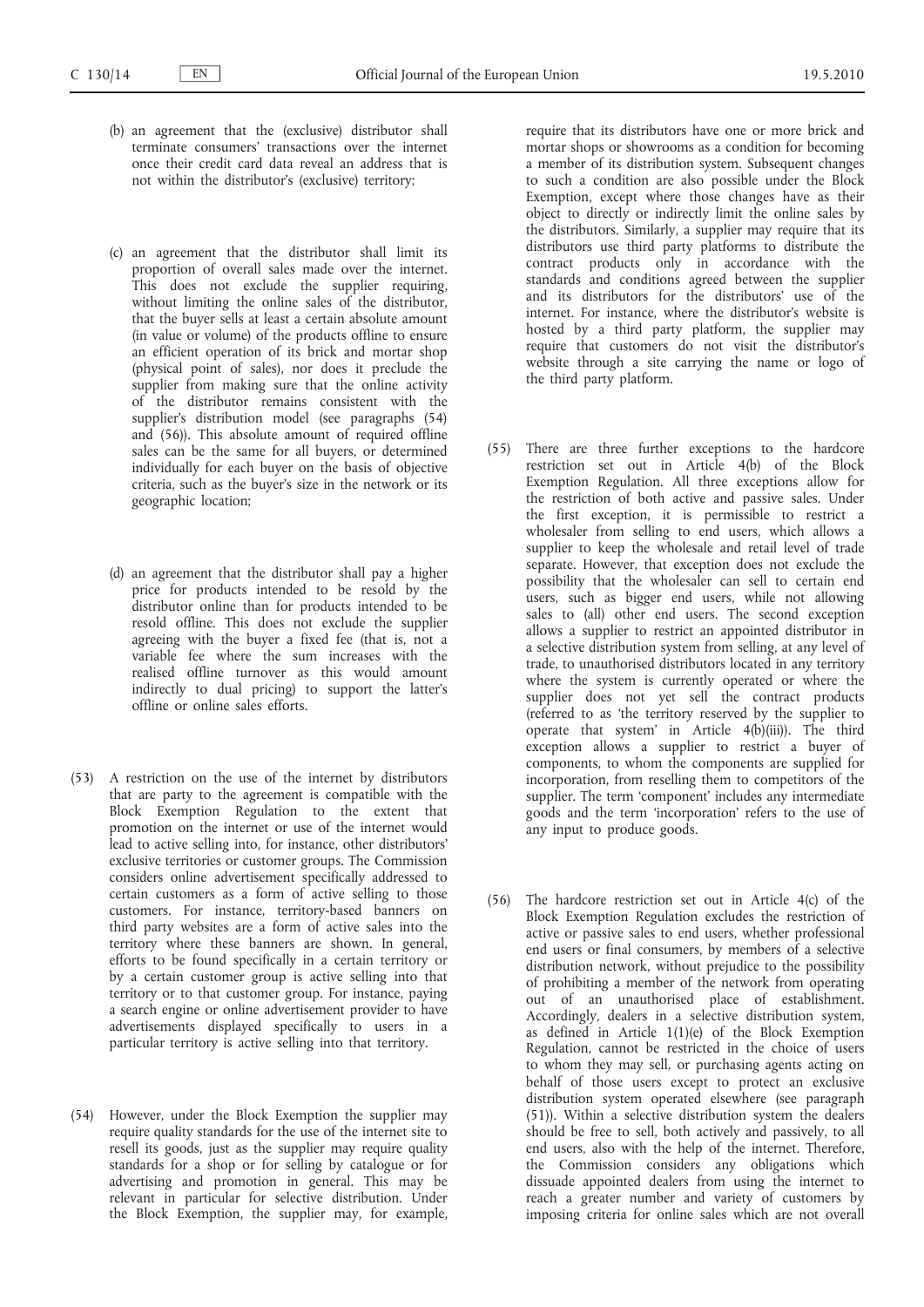equivalent to the criteria imposed for the sales from the brick and mortar shop as a hardcore restriction. This does not mean that the criteria imposed for online sales must be identical to those imposed for offline sales , but rather that they should pursue the same objectives and achieve comparable results and that the difference between the criteria must be justified by the different nature of these two distribution modes. For example, in order to prevent sales to unauthorised dealers, a supplier can restrict its selected dealers from selling more than a given quantity of contract products to an individual end user. Such a requirement may have to be stricter for online sales if it is easier for an unauthorised dealer to obtain those products by using the internet. Similarly, it may have to be stricter for offline sales if it is easier to obtain them from a brick and mortar shop. In order to ensure timely delivery of contract products, a supplier may impose that the products be delivered instantly in the case of offline sales. Whereas an identical requirement cannot be imposed for online sales, the supplier may specify certain practicable delivery times for such sales. Specific requirements may have to be formulated for an online after-sales help desk, so as to cover the costs of customers returning the product and for applying secure payment systems.

(57) Within the territory where the supplier operates selective distribution, this system may not be combined with exclusive distribution as that would lead to a hardcore restriction of active or passive selling by the dealers under Article 4(c) of the Block Exemption Regulation, with the exception that restrictions can be imposed on the dealer's ability to determine the location of its business premises. Selected dealers may be prevented from operating their business from different premises or from opening a new outlet in a different location. In that context, the use by a distributor of its own website cannot be considered to be the same thing as the opening of a new outlet in a different location. If the dealer's outlet is mobile , an area may be defined outside which the mobile outlet cannot be operated. In addition, the supplier may commit itself to supplying only one dealer or a limited number of dealers in a particular part of the territory where the selective distribution system is applied.

(58) The hardcore restriction set out in Article 4(d) of the Block Exemption Regulation concerns the restriction of cross-supplies between appointed distributors within a selective distribution system. Accordingly, an agreement or concerted practice may not have as its direct or indirect object to prevent or restrict the active or

passive selling of the contract products between the selected distributors. Selected distributors must remain free to purchase the contract products from other appointed distributors within the network, operating either at the same or at a different level of trade. Consequently, selective distribution cannot be combined with vertical restraints aimed at forcing distributors to purchase the contract products exclusively from a given source. It also means that within a selective distribution network, no restrictions can be imposed on appointed wholesalers as regards their sales of the product to appointed retailers.

(59) The hardcore restriction set out in Article 4(e) of the Block Exemption Regulation concerns agreements that prevent or restrict end-users, independent repairers and service providers from obtaining spare parts directly from the manufacturer of those spare parts. An agreement between a manufacturer of spare parts and a buyer that incorporates those parts into its own products (original equipment manufacturer (OEM)), may not, either directly or indirectly, prevent or restrict sales by the manufacturer of those spare parts to end users, independent repairers or service providers. Indirect restrictions may arise particularly when the supplier of the spare parts is restricted in supplying technical information and special equipment which are necessary for the use of spare parts by users, independent repairers or service providers. However, the agreement may place restrictions on the supply of the spare parts to the repairers or service providers entrusted by the original equipment manufacturer with the repair or servicing of its own goods. In other words, the original equipment manufacturer may require its own repair and service network to buy spare parts from it.

### 4. **Individual cases of hardcore sales restrictions that may fall outside the scope of Article 101(1) or may fulfil the conditions of Article 101(3)**

(60) Hardcore restrictions may be objectively necessary in exceptional cases for an agreement of a particular type or nature (1) and therefore fall outside Article 101(1). For example, a hardcore restriction may be objectively necessary to ensure that a public ban on selling dangerous substances to certain customers for reasons of safety or health is respected. In addition, undertakings may plead an efficiency defence under Article 101(3) in an individual case. This section provides some examples for (re)sales restrictions, whereas for RPM this is dealt with in section VI.2.10.

<sup>(</sup> 1) See paragraph 18 of Communication from the Commission - Notice – Guidelines on the application of Article 81(3) of the Treaty, OJ C 101, 27.4.2004, p. 97.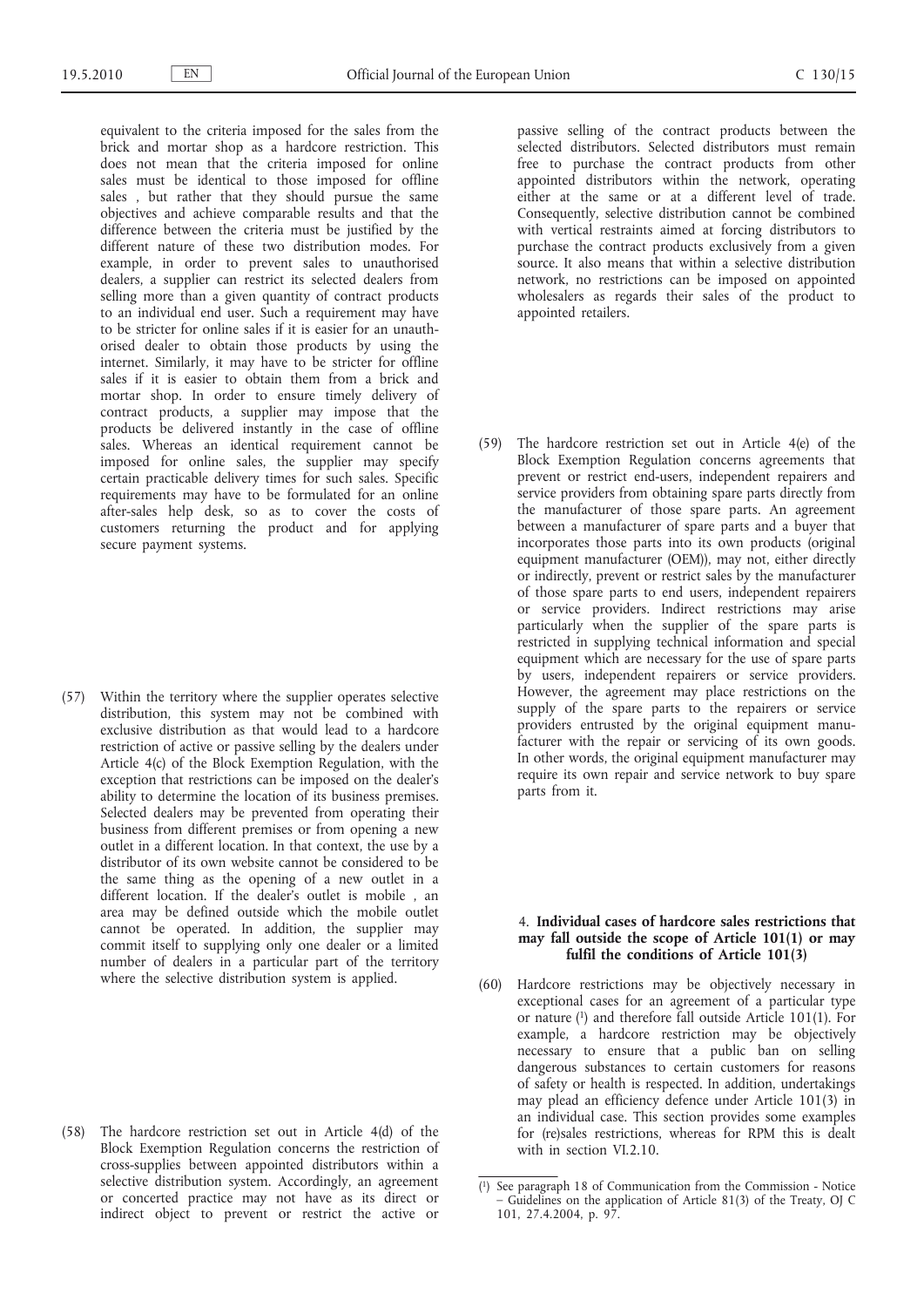- (61) A distributor which will be the first to sell a new brand or the first to sell an existing brand on a new market, thereby ensuring a genuine entry on the relevant market, may have to commit substantial investments where there was previously no demand for that type of product in general or for that type of product from that producer. Such expenses may often be sunk and in such circumstances the distributor may not enter into the distribution agreement without protection for a certain period of time against (active and) passive sales into its territory or to its customer group by other distributors. For example such a situation may occur where a manufacturer established in a particular national market enters another national market and introduces its products with the help of an exclusive distributor and where this distributor needs to invest in launching and establishing the brand on this new market. Where substantial investments by the distributor to start up and/or develop the new market are necessary, restrictions of passive sales by other distributors into such a territory or to such a customer group which are necessary for the distributor to recoup those investments generally fall outside the scope of Article 101(1) during the first two years that the distributor is selling the contract goods or services in that territory or to that customer group, even though such hardcore restrictions are in general presumed to fall within the scope of Article 101(1).
- (62) In the case of genuine testing of a new product in a limited territory or with a limited customer group and in the case of a staggered introduction of a new product, the distributors appointed to sell the new product on the test market or to participate in the first round(s) of the staggered introduction may be restricted in their active selling outside the test market or the market(s) where the product is first introduced without falling within the scope of Article 101(1) for the period necessary for the testing or introduction of the product.
- (63) In the case of a selective distribution system, cross supplies between appointed distributors must normally remain free (see paragraph (58)). However, if appointed wholesalers located in different territories are obliged to invest in promotional activities in 'their' territories to support the sales by appointed retailers and it is not practical to specify in a contract the required promotional activities, restrictions on active sales by the wholesalers to appointed retailers in other wholesalers' territories to overcome possible free riding may, in an individual case, fulfil the conditions of Article 101(3).
- (64) In general, an agreement that a distributor shall pay a higher price for products intended to be resold by the distributor online than for products intended to be resold

offline ('dual pricing') is a hardcore restriction (see paragraph (52)). However, in some specific circumstances, such an agreement may fulfil the conditions of Article 101(3). Such circumstances may be present where a manufacturer agrees such dual pricing with its distributors, because selling online leads to substantially higher costs for the manufacturer than offline sales. For example, where offline sales include home installation by the distributor but online sales do not, the latter may lead to more customer complaints and warranty claims for the manufacturer. In that context, the Commission will also consider to what extent the restriction is likely to limit internet sales and hinder the distributor to reach more and different customers.

#### 5. **Excluded restrictions under the Block Exemption Regulation**

- (65) Article 5 of the Block Exemption Regulation excludes certain obligations from the coverage of the Block Exemption Regulation even though the market share threshold is not exceeded. However, the Block Exemption Regulation continues to apply to the remaining part of the vertical agreement if that part is severable from the non-exempted obligations.
- (66) The first exclusion is provided for in Article  $5(1)(a)$  of the Block Exemption Regulation and concerns non-compete obligations. Non-compete obligations are arrangements that result in the buyer purchasing from the supplier or from another undertaking designated by the supplier more than 80 % of the buyer's total purchases of the contract goods and services and their substitutes during the preceding calendar year (as defined by Article  $1(1)(d)$ of the Block Exemption Regulation), thereby preventing the buyer from purchasing competing goods or services or limiting such purchases to less than 20 % of total purchases. Where, in the first year after entering in the agreement, for the year preceding the conclusion of the contract no relevant purchasing data for the buyer are available, the buyer's best estimate of its annual total requirements may be used. Such non-compete obligations are not covered by the Block Exemption Regulation where the duration is indefinite or exceeds five years. Non-compete obligations that are tacitly renewable beyond a period of five years are also not covered by the Block Exemption Regulation (see the second subparagraph of Article 5(1)). In general, noncompete obligations are exempted under that Regulation where their duration is limited to five years or less and no obstacles exist that hinder the buyer from effectively terminating the non-compete obligation at the end of the five year period. If, for instance, the agreement provides for a five-year non-compete obligation and the supplier provides a loan to the buyer, the repayment of that loan should not hinder the buyer from effectively terminating the non-compete obligation at the end of the five-year period. Similarly, when the supplier provides the buyer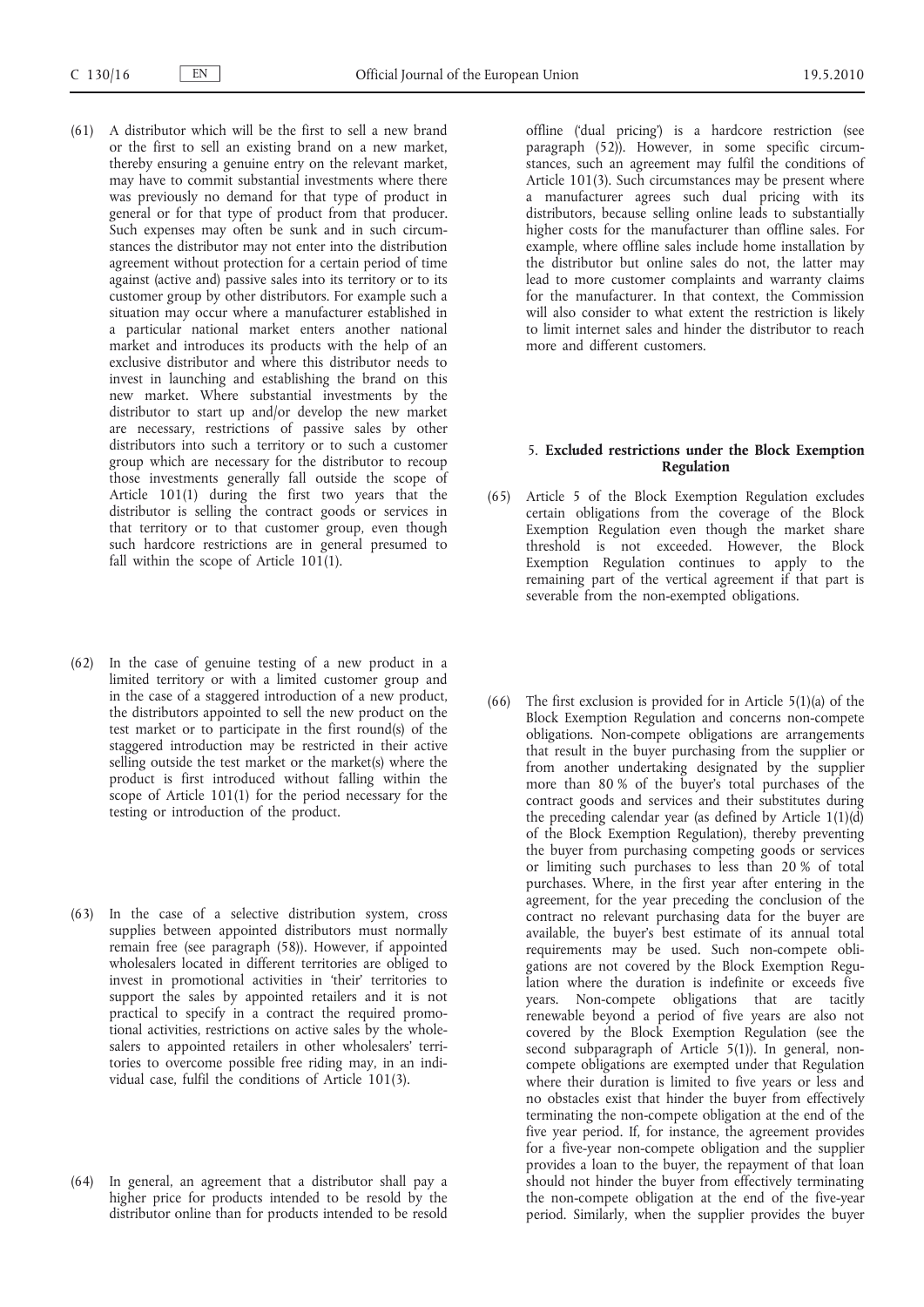with equipment which is not relationship-specific, the buyer should have the possibility to take over the equipment at its market asset value once the noncompete obligation expires.

- (67) The five-year duration limit does not apply when the goods or services are resold by the buyer 'from premises and land owned by the supplier or leased by the supplier from third parties not connected with the buyer'. In such cases the non-compete obligation may be of the same duration as the period of occupancy of the point of sale by the buyer (Article 5(2) of the Block Exemption Regulation). The reason for this exception is that it is normally unreasonable to expect a supplier to allow competing products to be sold from premises and land owned by the supplier without its permission. By analogy, the same principles apply where the buyer operates from a mobile outlet owned by the supplier or leased by the supplier from third parties not connected with the buyer. Artificial ownership constructions, such as a transfer by the distributor of its proprietary rights over the land and premises to the supplier for only a limited period, intended to avoid the five-year limit cannot benefit from this exception.
- (68) The second exclusion from the block exemption is provided for in Article 5(1)(b) of the Block Exemption Regulation and concerns post term non-compete obligations on the buyer. Such obligations are normally not covered by the Block Exemption Regulation, unless the obligation is indispensable to protect know-how transferred by the supplier to the buyer, is limited to the point of sale from which the buyer has operated during the contract period, and is limited to a maximum period of one year (see Article 5(3) of the Block Exemption Regulation). According to the definition in Article  $1(1)(g)$  of the Block Exemption Regulation the know-how needs to be 'substantial', meaning that the know-how includes information which is significant and useful to the buyer for the use, sale or resale of the contract goods or services.
- (69) The third exclusion from the block exemption is provided for in Article 5(1)(c) of the Block Exemption Regulation and concerns the sale of competing goods in a selective distribution system. The Block Exemption Regulation covers the combination of selective distribution with a non-compete obligation, obliging the dealers not to resell competing brands in general. However, if the supplier prevents its appointed dealers, either directly or indirectly, from buying products for resale from specific competing suppliers, such an obligation cannot enjoy the benefit of the Block Exemption Regulation. The objective of the exclusion of such an obligation is to avoid a situation whereby a number of suppliers using the same selective distribution outlets prevent one specific competitor or certain specific

competitors from using these outlets to distribute their products (foreclosure of a competing supplier which would be a form of collective boycott) (1).

#### 6. **Severability**

- (70) The Block Exemption Regulation exempts vertical agreements on condition that no hardcore restriction, as set out in Article 4 of that Regulation, is contained in or practised with the vertical agreement. If there are one or more hardcore restrictions, the benefit of the Block Exemption Regulation is lost for the entire vertical agreement. There is no severability for hardcore restrictions.
- (71) The rule of severability does apply, however, to the excluded restrictions set out in Article 5 of the Block Exemption Regulation. Therefore, the benefit of the block exemption is only lost in relation to that part of the vertical agreement which does not comply with the conditions set out in Article 5.

## 7. **Portfolio of products distributed through the same distribution system**

- (72) Where a supplier uses the same distribution agreement to distribute several goods/services some of these may, in view of the market share threshold, be covered by the Block Exemption Regulation while others may not. In that case, the Block Exemption Regulation applies to those goods and services for which the conditions of application are fulfilled.
- (73) In respect of the goods or services which are not covered by the Block Exemption Regulation, the ordinary rules of competition apply, which means:
	- (a) there is no block exemption but also no presumption of illegality;
	- (b) if there is an infringement of Article 101(1) which is not exemptible, consideration may be given to whether there are appropriate remedies to solve the competition problem within the existing distribution system;
	- (c) if there are no such appropriate remedies, the supplier concerned will have to make other distribution arrangements.

Such a situation can also arise where Article 102 applies in respect of some products but not in respect of others.

<sup>(</sup> 1) An example of indirect measures having such exclusionary effects can be found in Commission Decision 92/428/EEC in Case No IV/33.542 — *Parfum Givenchy*, OJ L 236, 19.8.1992, p. 11.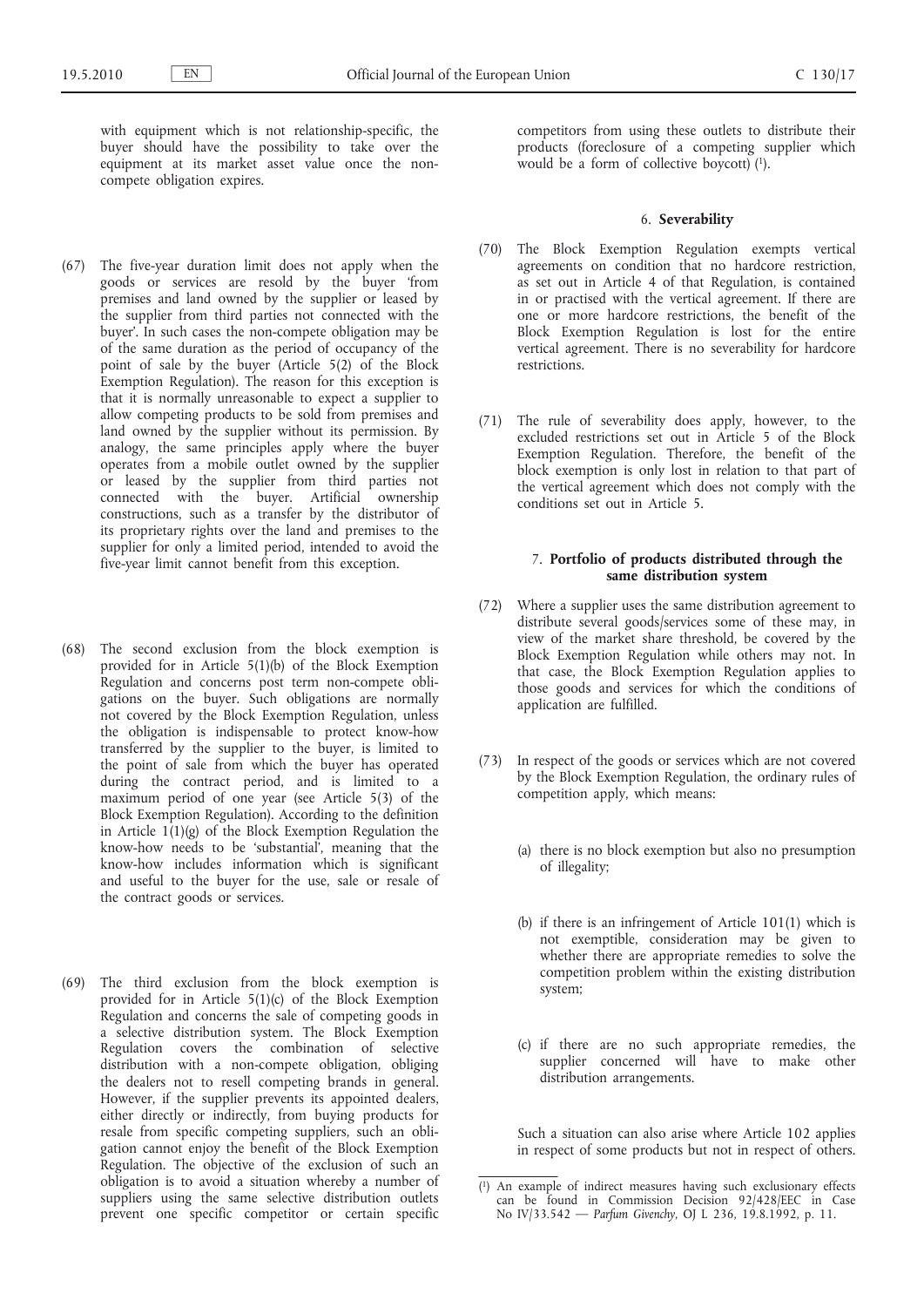## IV. **WITHDRAWAL OF THE BLOCK EXEMPTION AND DISAPPLICATION OF THE BLOCK EXEMPTION REGU-LATION**

#### 1. **Withdrawal procedure**

- (74) The presumption of legality conferred by the Block Exemption Regulation may be withdrawn where a vertical agreement, considered either in isolation or in conjunction with similar agreements enforced by competing suppliers or buyers, comes within the scope of Article  $101(1)$  and does not fulfil all the conditions of Article 101(3).
- (75) The conditions of Article 101(3) may in particular not be fulfilled when access to the relevant market or competition therein is significantly restricted by the cumulative effect of parallel networks of similar vertical agreements practised by competing suppliers or buyers. Parallel networks of vertical agreements are to be regarded as similar if they contain restraints producing similar effects on the market. Such a situation may arise for example when, on a given market, certain suppliers practise purely qualitative selective distribution while other suppliers practise quantitative selective distribution. Such a situation may also arise when, on a given market, the cumulative use of qualitative criteria forecloses more efficient distributors. In such circumstances, the assessment must take account of the anti-competitive effects attributable to each individual network of agreements. Where appropriate, withdrawal may concern only a particular qualitative criterion or only the quantitative limitations imposed on the number of authorised distributors.
- (76) Responsibility for an anti-competitive cumulative effect can only be attributed to those undertakings which make an appreciable contribution to it. Agreements entered into by undertakings whose contribution to the cumulative effect is insignificant do not fall under the prohibition provided for in Article  $101(1)$  (1) and are therefore not subject to the withdrawal mechanism. The assessment of such a contribution will be made in accordance with the criteria set out in paragraphs (128) to (229).
- (77) Where the withdrawal procedure is applied, the Commission bears the burden of proof that the agreement falls within the scope of Article 101(1) and that the agreement does not fulfil one or several of the conditions of Article 101(3). A withdrawal decision can only have ex nunc effect, which means that the exempted status of the agreements concerned will not be affected until the date at which the withdrawal becomes effective.

(78) As referred to in recital 14 of the Block Exemption Regulation, the competition authority of a Member State may withdraw the benefit of the Block Exemption Regulation in respect of vertical agreements whose anticompetitive effects are felt in the territory of the Member State concerned or a part thereof, which has all the characteristics of a distinct geographic market. The Commission has the exclusive power to withdraw the benefit of the Block Exemption Regulation in respect of vertical agreements restricting competition on a relevant geographic market which is wider than the territory of a single Member State. When the territory of a single Member State, or a part thereof, constitutes the relevant geographic market, the Commission and the Member State concerned have concurrent competence for withdrawal.

#### 2. **Disapplication of the Block Exemption Regulation**

- (79) Article 6 of the Block Exemption Regulation enables the Commission to exclude from the scope of the Block Exemption Regulation, by means of regulation, parallel networks of similar vertical restraints where these cover more than 50 % of a relevant market. Such a measure is not addressed to individual undertakings but concerns all undertakings whose agreements are defined in the regulation disapplying the Block Exemption Regulation.
- (80) Whereas the withdrawal of the benefit of the Block Exemption Regulation implies the adoption of a decision establishing an infringement of Article 101 by an individual company, the effect of a regulation under Article 6 is merely to remove, in respect of the restraints and the markets concerned, the benefit of the application of the Block Exemption Regulation and to restore the full application of Article 101(1) and (3). Following the adoption of a regulation declaring the Block Exemption Regulation inapplicable in respect of certain vertical restraints on a particular market, the criteria developed by the relevant case-law of the Court of Justice and the General Court and by notices and previous decisions adopted by the Commission will guide the application of Article 101 to individual agreements. Where appropriate, the Commission will take a decision in an individual case, which can provide guidance to all the undertakings operating on the market concerned.
- (81) For the purpose of calculating the 50 % market coverage ratio, account must be taken of each individual network of vertical agreements containing restraints, or combinations of restraints, producing similar effects on the market. Article 6 of the Block Exemption Regulation does not entail an obligation on the part of the Commission to act where the 50 % market-coverage ratio is exceeded. In general, disapplication is appropriate

<sup>(</sup> 1) Judgment of the Court of Justice of 28 February 1991 in Case C-234/89, *Stergios Delimitis* v *Henninger Bräu AG* [1991] ECR I-935.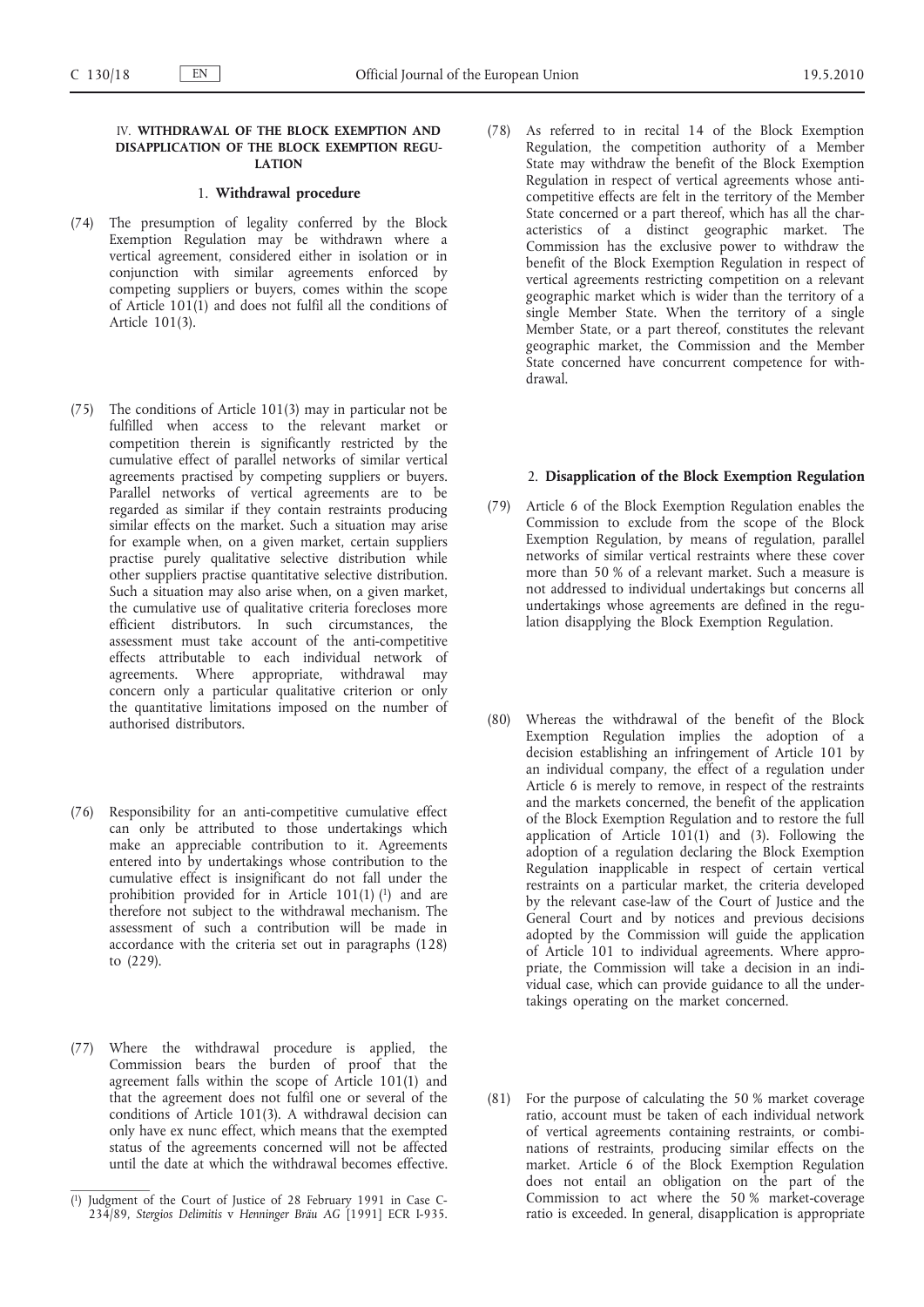when it is likely that access to the relevant market or competition therein is appreciably restricted. This may occur in particular when parallel networks of selective distribution covering more than 50 % of a market are liable to foreclose the market by using selection criteria which are not required by the nature of the relevant goods or which discriminate against certain forms of distribution capable of selling such goods.

- (82) In assessing the need to apply Article 6 of the Block Exemption Regulation, the Commission will consider whether individual withdrawal would be a more appropriate remedy. This may depend, in particular, on the number of competing undertakings contributing to a cumulative effect on a market or the number of affected geographic markets within the Union.
- (83) Any regulation referred to in Article 6 of the Block Exemption Regulation must clearly set out its scope. Therefore, the Commission must first define the relevant product and geographic market(s) and, secondly, must identify the type of vertical restraint in respect of which the Block Exemption Regulation will no longer apply. As regards the latter aspect, the Commission may modulate the scope of its regulation according to the competition concern which it intends to address. For instance, while all parallel networks of single-branding type arrangements shall be taken into account in view of establishing the 50 % market coverage ratio, the Commission may nevertheless restrict the scope of the disapplication regulation only to non-compete obligations exceeding a certain duration. Thus, agreements of a shorter duration or of a less restrictive nature might be left unaffected, in consideration of the lesser degree of foreclosure attributable to such restraints. Similarly, when on a particular market selective distribution is practised in combination with additional restraints such as noncompete or quantity-forcing on the buyer, the disapplication regulation may concern only such additional restraints. Where appropriate, the Commission may also provide guidance by specifying the market share level which, in the specific market context, may be regarded as insufficient to bring about a significant contribution by an individual undertaking to the cumulative effect.
- (84) Pursuant to Regulation No 19/65/EEC of 2 March 1965 of the Council on the application of Article 85(3) of the Treaty to certain categories of agreements and concerted practices (1), the Commission will have to set a transitional period of not less than six months before a regulation disapplying the Block Exemption Regulation becomes applicable. This should allow the undertakings concerned to adapt their agreements to take account of the regulation disapplying the Block Exemption Regulation.

(85) A regulation disapplying the Block Exemption Regulation will not affect the exempted status of the agreements concerned for the period preceding its date of application.

#### V. **MARKET DEFINITION AND MARKET SHARE CALCULATION**

#### 1. **Commission Notice on definition of the relevant market**

(86) The Commission Notice on definition of the relevant market for the purposes of Community competition law (2) provides guidance on the rules, criteria and evidence which the Commission uses when considering market definition issues. That Notice will not be further explained in these Guidelines and should serve as the basis for market definition issues. These Guidelines will only deal with specific issues that arise in the context of vertical restraints and that are not dealt with in that notice.

## 2. **The relevant market for calculating the 30 % market share threshold under the Block Exemption Regulation**

- (87) Under Article 3 of the Block Exemption Regulation, the market share of both the supplier and the buyer are decisive to determine if the block exemption applies. In order for the block exemption to apply, the market share of the supplier on the market where it sells the contract products to the buyer, and the market share of the buyer on the market where it purchases the contract products, must each be 30 % or less. For agreements between small and medium-sized undertakings it is in general not necessary to calculate market shares (see paragraph (11)).
- (88) In order to calculate an undertaking's market share, it is necessary to determine the relevant market where that undertaking sells and purchases, respectively, the contract products. Accordingly, the relevant product market and the relevant geographic market must be defined. The relevant product market comprises any goods or services which are regarded by the buyers as interchangeable, by reason of their characteristics, prices and intended use. The relevant geographic market comprises the area in which the undertakings concerned are involved in the supply and demand of relevant goods or services, in which the conditions of competition are sufficiently homogeneous, and which can be distinguished from neighbouring geographic areas because, in particular, conditions of competition are appreciably different in those areas.

<sup>(</sup> 1) OJ 36, 6.3.1965, p. 533/65, English special edition: OJ Series I Chapter 1965-1966, p. 35. (2) OJ C 372, 9.12.1997, p. 5.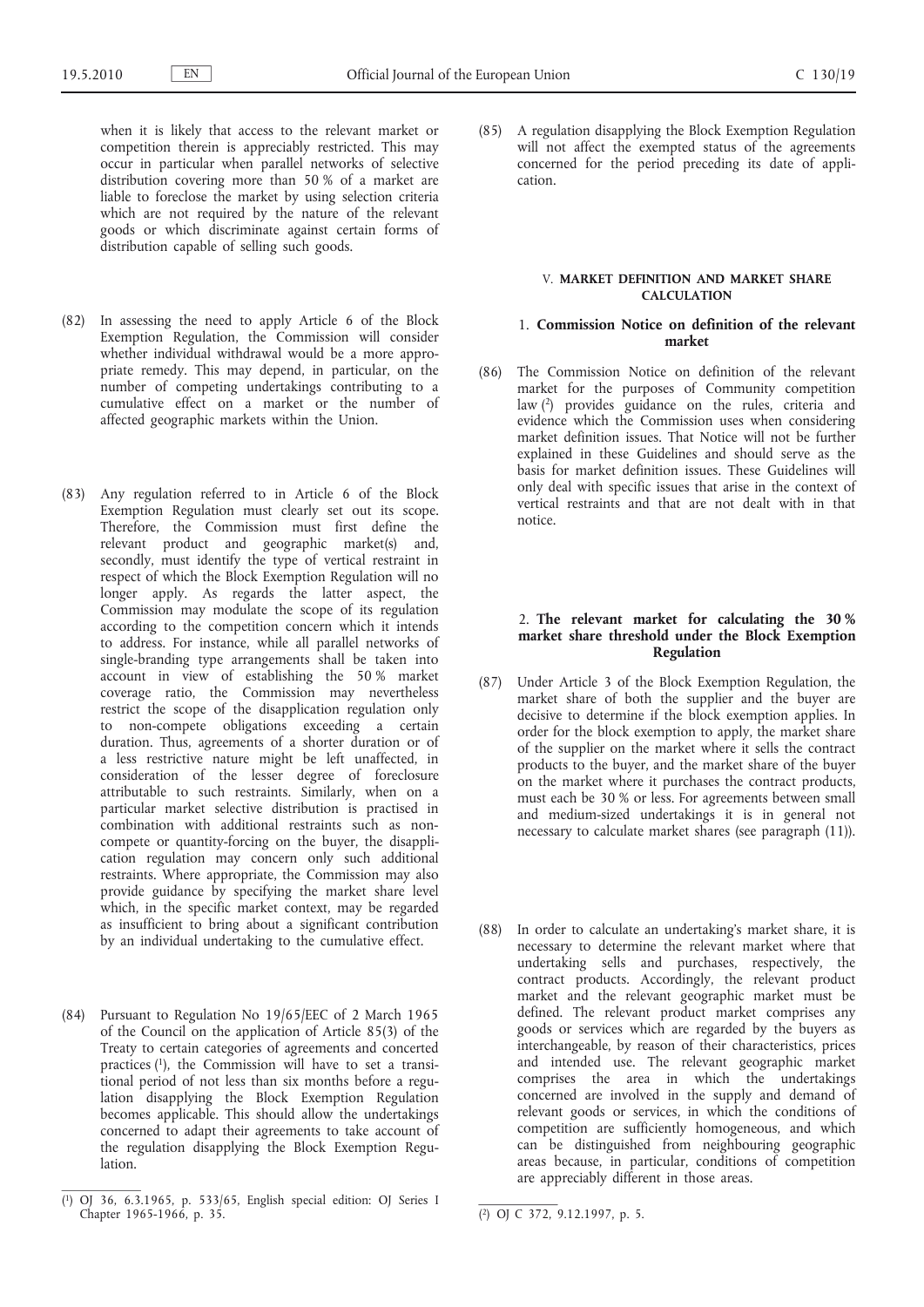(89) The product market definition primarily depends on substitutability from the buyers' perspective. When the supplied product is used as an input to produce other products and is generally not recognisable in the final product, the product market is normally defined by the direct buyers' preferences. The customers of the buyers will normally not have a strong preference concerning the inputs used by the buyers. Usually, the vertical restraints agreed between the supplier and buyer of the input only relate to the sale and purchase of the intermediate product and not to the sale of the resulting product. In the case of distribution of final goods, substitutes for the direct buyers will normally be influenced or determined by the preferences of the final consumers. A distributor, as reseller, cannot ignore the preferences of final consumers when it purchases final goods. In addition, at the distribution level the vertical restraints usually concern not only the sale of products between supplier and buyer, but also their resale. As different distribution formats usually compete, markets are in general not defined by the form of distribution that is applied. Where suppliers generally sell a portfolio of products, the entire portfolio may determine the product market when the portfolios and not the individual products are regarded as substitutes by the buyers. As distributors are professional buyers, the geographic wholesale market is usually wider than the retail market, where the product is resold to final consumers. Often, this will lead to the definition of national or wider wholesale markets. But retail markets may also be wider than the final consumers' search area where homogeneous market conditions and overlapping local or regional catchment areas exist.

(90) Where a vertical agreement involves three parties, each operating at a different level of trade, each party's market share must be 30 % or less in order for the block exemption to apply. As specified in Article 3(2) of the Block Exemption Regulation, where in a multi party agreement an undertaking buys the contract goods or services from one undertaking party to the agreement and sells the contract goods or services to another undertaking party to the agreement, the block exemption applies only if its market share does not exceed the 30 % threshold both as a buyer and a supplier. If, for instance, in an agreement between a manufacturer, a wholesaler (or association of retailers) and a retailer, a non-compete obligation is agreed, then the market shares of the manufacturer and the wholesaler (or association of retailers) on their respective downstream markets must not exceed 30 % and the market share of the wholesaler (or association of retailers) and the retailer must not exceed 30 % on their respective purchase markets in order to benefit from the block exemption.

(91) Where a supplier produces both original equipment and the repair or replacement parts for that equipment, the supplier will often be the only or the major supplier on the after-market for the repair and replacement parts. This may also arise where the supplier (OEM supplier) subcontracts the manufacturing of the repair or replacement parts. The relevant market for application of the Block Exemption Regulation may be the original equipment market including the spare parts or a separate original equipment market and after-market depending on the circumstances of the case, such as the effects of the restrictions involved, the lifetime of the equipment and importance of the repair or replacement costs  $(1)$ . In practice, the issue is whether a significant proportion of buyers make their choice taking into account the lifetime costs of the product. If so, it indicates there is one market for the original equipment and spare parts combined.

(92) Where the vertical agreement, in addition to the supply of the contract goods, also contains IPR provisions such as a provision concerning the use of the supplier's trademark — which help the buyer to market the contract goods, the supplier's market share on the market where it sells the contract goods is relevant for the application of the Block Exemption Regulation. Where a franchisor does not supply goods to be resold but provides a bundle of services and goods combined with IPR provisions which together form the business method being franchised, the franchisor needs to take account of its market share as a provider of a business method. For that purpose, the franchisor needs to calculate its market share on the market where the business method is exploited, which is the market where the franchisees exploit the business method to provide goods or services to end users. The franchisor must base its market share on the value of the goods or services supplied by its franchisees on this market. On such a market, the competitors may be providers of other franchised business methods but also suppliers of substitutable goods or services not applying franchising. For instance, without prejudice to the definition of such market, if there was a market for fast-food services, a franchisor operating on such a market would need to calculate its market share on the basis of the relevant sales figures of its franchisees on this market.

<sup>(</sup> 1) See for example Commission Decision in *Pelikan/Kyocera* (1995), COM(96) 126 (not published), point 87, and Commission Decision 91/595/EEC in Case No IV/M.12 — *Varta/Bosch*, OJ L 320, 22.11.1991, p. 26, Commission Decision in Case No IV/M.1094 — *Caterpillar/Perkins Engines*, OJ C 94, 28.3.1998, p. 23, and Commission Decision in Case No IV/M.768 — *Lucas/Varity*, OJ C 266, 13.9.1996, p. 6. See also point 56 of the Notice on the definition of the relevant market for the purposes of Community competition law (see paragraph 86).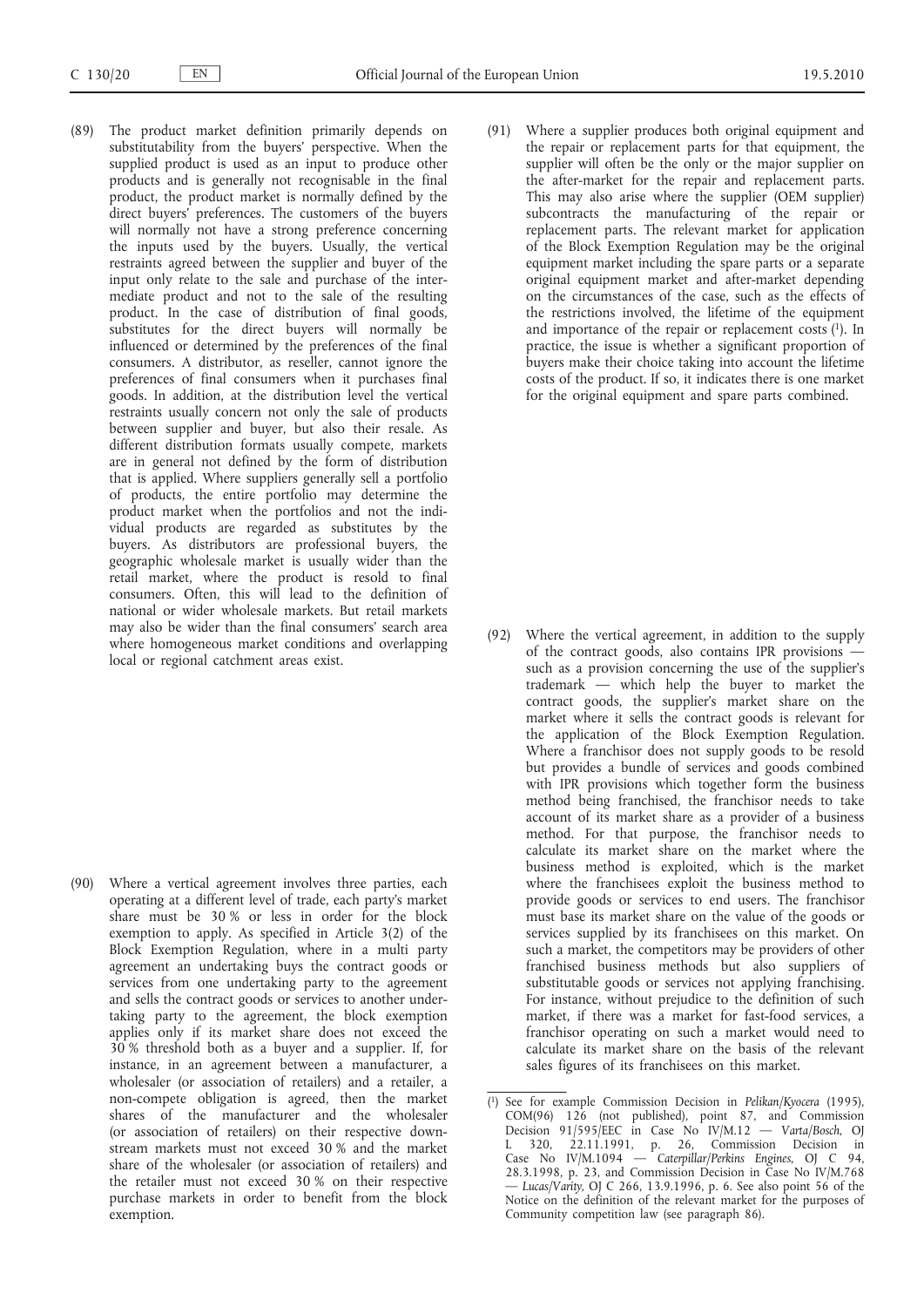## 3. **Calculation of market shares under the Block Exemption Regulation**

(93) The calculation of market shares needs to be based in principle on value figures. Where value figures are not available substantiated estimates can be made. Such estimates may be based on other reliable market information such as volume figures (see Article 7(a) of the Block Exemption Regulation).

(94) In-house production, that is, production of an intermediate product for own use, may be very important in a competition analysis as one of the competitive constraints or to accentuate the market position of a company. However, for the purpose of market definition and the calculation of market share for intermediate goods and services, in-house production will not be taken into account.

the market share threshold is exceeded fall within the scope of Article 101(1) or fail to satisfy the conditions of Article 101(3). Individual assessment of the likely effects of the agreement is required. Companies are encouraged to do their own assessment. Agreements that either do not restrict competition within the meaning of Article 101(1) or which fulfil the conditions of Article 101(3) are valid and enforceable. Pursuant to Article 1(2) of Council Regulation (EC) No 1/2003 of 16 December 2002 on the implementation of the rules on competition laid down in Articles 81 and 82 of the Treaty  $(2)$  no notification needs to be made to benefit from an individual exemption under Article 101(3). In the case of an individual examination by the Commission, the latter will bear the burden of proof that the agreement in question infringes Article 101(1). The undertakings claiming the benefit of Article 101(3) bear the burden of proving that the conditions of that paragraph are fulfilled. When likely anti-competitive effects are demonstrated, undertakings may substantiate efficiency claims and explain why a certain distribution system is indispensable to bring likely benefits to consumers without eliminating competition, before the Commission decides whether the agreement satisfies the conditions of Article 101(3).

(95) However, in the case of dual distribution of final goods, that is, where a producer of final goods also acts as a distributor on the market, the market definition and market share calculation need to include sales of their own goods made by the producers through their vertically integrated distributors and agents (see Article 7(c) of the Block Exemption Regulation). 'Integrated distributors' are connected undertakings within the meaning of Article 1(2) of the Block Exemption Regulation  $(1)$ .

## VI. **ENFORCEMENT POLICY IN INDIVIDUAL CASES**

## 1. **The framework of analysis**

(96) Outside the scope of the block exemption, it is relevant to examine whether in the individual case the agreement falls within the scope of Article 101(1) and if so whether the conditions of Article 101(3) are satisfied. Provided that they do not contain restrictions of competition by object and in particular hardcore restrictions of competition, there is no presumption that vertical agreements falling outside the block exemption because

(97) The assessment of whether a vertical agreement has the effect of restricting competition will be made by comparing the actual or likely future situation on the relevant market with the vertical restraints in place with the situation that would prevail in the absence of the vertical restraints in the agreement. In the assessment of individual cases, the Commission will take, as appropriate, both actual and likely effects into account. For vertical agreements to be restrictive of competition by effect they must affect actual or potential competition to such an extent that on the relevant market negative effects on prices, output, innovation, or the variety or quality of goods and services can be expected with a reasonable degree of probability. The likely negative effects on competition must be appreciable  $(3)$ . Appreciable anticompetitive effects are likely to occur when at least one of the parties has or obtains some degree of market power and the agreement contributes to the creation, maintenance or strengthening of that market power or allows the parties to exploit such market power. Market power is the ability to maintain prices above competitive levels or to maintain output in terms of product quantities, product quality and variety or innovation below competitive levels for a not insignificant period of time. The degree of market power normally required for a finding of an infringement under Article 101(1) is less than the degree of market power required for a finding of dominance under Article 102.

<sup>(</sup> 1) For these market definition and market share calculation purposes, it is not relevant whether the integrated distributor sells in addition products of competitors.

<sup>(</sup> 2) OJ L 1, 4.1.2003, p. 1.

<sup>(</sup> 3) See Section II.1.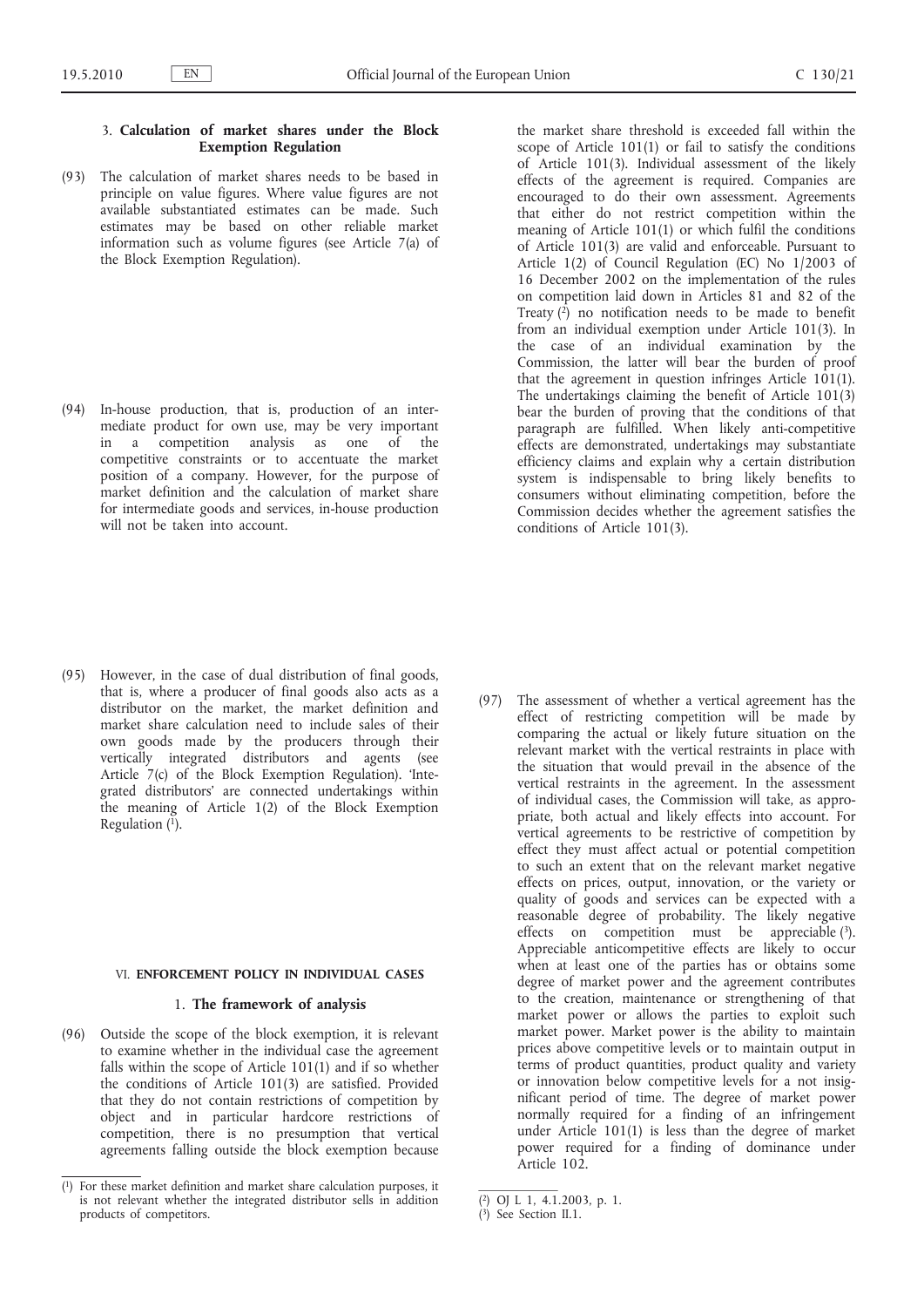- (98) Vertical restraints are generally less harmful than horizontal restraints. The main reason for the greater focus on horizontal restraints is that such restraints may concern an agreement between competitors producing identical or substitutable goods or services. In such horizontal relationships, the exercise of market power by one company (higher price of its product) may benefit its competitors. This may provide an incentive to competitors to induce each other to behave anticompetitively. In vertical relationships, the product of the one is the input for the other-, in other words, the activities of the parties to the agreement are complementary to each other. The exercise of market power by either the upstream or downstream company would therefore normally hurt the demand for the product of the other. The companies involved in the agreement therefore usually have an incentive to prevent the exercise of market power by the other.
- (99) Such self-restraining character should not, however, be over-estimated. When a company has no market power, it can only try to increase its profits by optimising its manufacturing and distribution processes, with or without the help of vertical restraints. More generally, because of the complementary role of the parties to a vertical agreement in getting a product on the market, vertical restraints may provide substantial scope for efficiencies. However, when an undertaking does have market power it can also try to increase its profits at the expense of its direct competitors by raising their costs and at the expense of its buyers and ultimately consumers by trying to appropriate some of their surplus. This can happen when the upstream and downstream company share the extra profits or when one of the two uses vertical restraints to appropriate all the extra profits.

## 1.1 *Negative effects of vertical restraints*

- (100) The negative effects on the market that may result from vertical restraints which EU competition law aims at preventing are the following:
	- (a) anticompetitive foreclosure of other suppliers or other buyers by raising barriers to entry or expansion;
	- (b) softening of competition between the supplier and its competitors and/or facilitation of collusion amongst these suppliers, often referred to as reduction of interbrand competition (1);
	- (c) softening of competition between the buyer and its competitors and/or facilitation of collusion amongst
- ( 1) By collusion is meant both explicit collusion and tacit collusion (conscious parallel behaviour).

these competitors, often referred to as reduction of intra-brand competition if it concerns distributors' competition on the basis of the brand or product of the same supplier;

- (d) the creation of obstacles to market integration, including, above all, limitations on the possibilities for consumers to purchase goods or services in any Member State they may choose.
- (101) Foreclosure, softening of competition and collusion at the manufacturers' level may harm consumers in particular by increasing the wholesale prices of the products, limiting the choice of products, lowering their quality or reducing the level of product innovation. Foreclosure, softening of competition and collusion at the distributors' level may harm consumers in particular by increasing the retail prices of the products, limiting the choice of priceservice combinations and distribution formats, lowering the availability and quality of retail services and reducing the level of innovation of distribution.
- (102) On a market where individual distributors distribute the brand(s) of only one supplier, a reduction of competition between the distributors of the same brand will lead to a reduction of intra-brand competition between these distributors, but may not have a negative effect on competition between distributors in general. In such a case, if inter-brand competition is fierce, it is unlikely that a reduction of intra-brand competition will have negative effects for consumers.
- (103) Exclusive arrangements are generally more anticompetitive than non-exclusive arrangements. Exclusive arrangements, whether by means of express contractual language or their practical effects, result in one party sourcing all or practically all of its demand from another party. For instance, under a non-compete obligation the buyer purchases only one brand. Quantity forcing, on the other hand, leaves the buyer some scope to purchase competing goods. The degree of foreclosure may therefore be less with quantity forcing.
- (104) Vertical restraints agreed for non-branded goods and services are in general less harmful than restraints affecting the distribution of branded goods and services. Branding tends to increase product differentiation and reduce substitutability of the product, leading to a reduced elasticity of demand and an increased possibility to raise price. The distinction between branded and nonbranded goods or services will often coincide with the distinction between intermediate goods and services and final goods and services.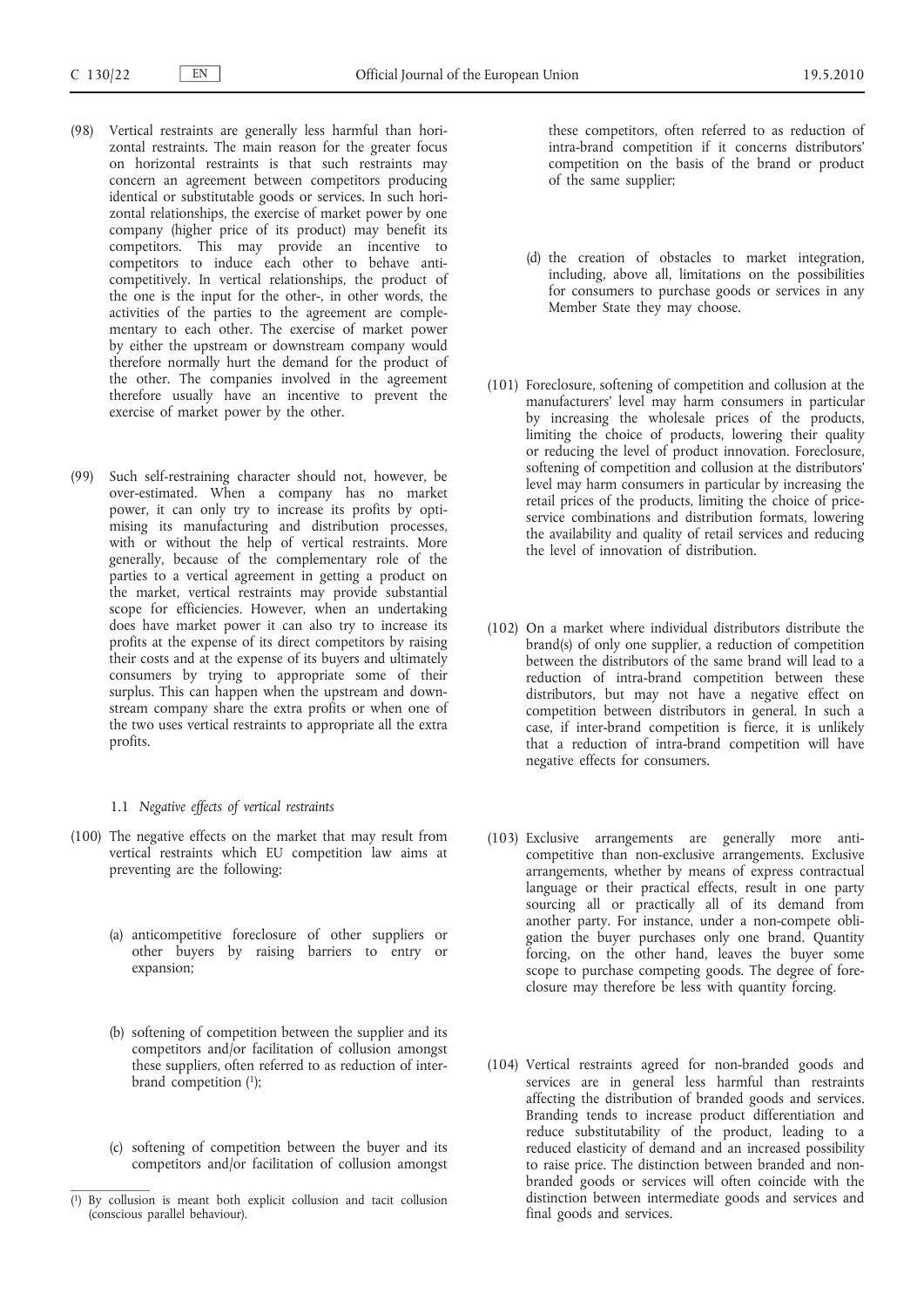(105) In general, a combination of vertical restraints aggravates their individual negative effects. However, certain combinations of vertical restraints are less anti-competitive than their use in isolation. For instance, in an exclusive distribution system, the distributor may be tempted to increase the price of the products as intra-brand competition has been reduced. The use of quantity forcing or the setting of a maximum resale price may limit such price increases. Possible negative effects of vertical restraints are reinforced when several suppliers and their buyers organise their trade in a similar way, leading to so-called cumulative effects.

#### 1.2. *Positive effects of vertical restraints*

- (106) It is important to recognise that vertical restraints may have positive effects by, in particular, promoting nonprice competition and improved quality of services. When a company has no market power, it can only try to increase its profits by optimising its manufacturing or distribution processes. In a number of situations vertical restraints may be helpful in this respect since the usual arm's length dealings between supplier and buyer, determining only price and quantity of a certain transaction, can lead to a sub-optimal level of investments and sales.
- (107) While trying to give a fair overview of the various justifications for vertical restraints, these Guidelines do not claim to be complete or exhaustive. The following reasons may justify the application of certain vertical restraints:
	- (a) To solve a 'free-rider' problem. One distributor may free-ride on the promotion efforts of another distributor. That type of problem is most common at the wholesale and retail level. Exclusive distribution or similar restrictions may be helpful in avoiding such free-riding. Free-riding can also occur between suppliers, for instance where one invests in promotion at the buyer's premises, in general at the retail level, that may also attract customers for its competitors. Non-compete type restraints can help to overcome free-riding  $(1)$ .

For there to be a problem, there needs to be a real free-rider issue. Free-riding between buyers can only occur on pre-sales services and other promotional activities, but not on after-sales services for which the distributor can charge its customers individually. The product will usually need to be relatively new or technically complex or the reputation of the product must be a major determinant of its demand, as the customer may otherwise very well know what it wants, based on past purchases. And the product must be of a reasonably high value as it is otherwise not attractive for a customer to go to one shop for information and to another to buy. Lastly, it must not be practical for the supplier to impose on all buyers, by contract, effective promotion or service requirements.

Free-riding between suppliers is also restricted to specific situations, namely to cases where the promotion takes place at the buyer's premises and is generic, not brand specific.

- (b) To 'open up or enter new markets'. Where a manufacturer wants to enter a new geographic market, for instance by exporting to another country for the first time, this may involve special 'first time investments' by the distributor to establish the brand on the market. In order to persuade a local distributor to make these investments, it may be necessary to provide territorial protection to the distributor so that it can recoup these investments by temporarily charging a higher price. Distributors based in other markets should then be restrained for a limited period from selling on the new market (see also paragraph (61) in Section III.4). This is a special case of the free-rider problem described under point (a).
- (c) The 'certification free-rider issue'. In some sectors, certain retailers have a reputation for stocking only 'quality' products. In such a case, selling through those retailers may be vital for the introduction of a new product. If the manufacturer cannot initially limit its sales to the premium stores, it runs the risk of being de-listed and the product introduction may fail. There may, therefore, be a reason for allowing for a limited duration a restriction such as exclusive distribution or selective distribution. It must be enough to guarantee introduction of the new product but not so long as to hinder large-scale dissemination. Such benefits are more likely with 'experience' goods or complex goods that represent a relatively large purchase for the final consumer.

<sup>(</sup> 1) Whether consumers actually benefit overall from extra promotional efforts depends on whether the extra promotion informs and convinces and thus benefits many new customers or mainly reaches customers who already know what they want to buy and for whom the extra promotion only or mainly implies a price increase.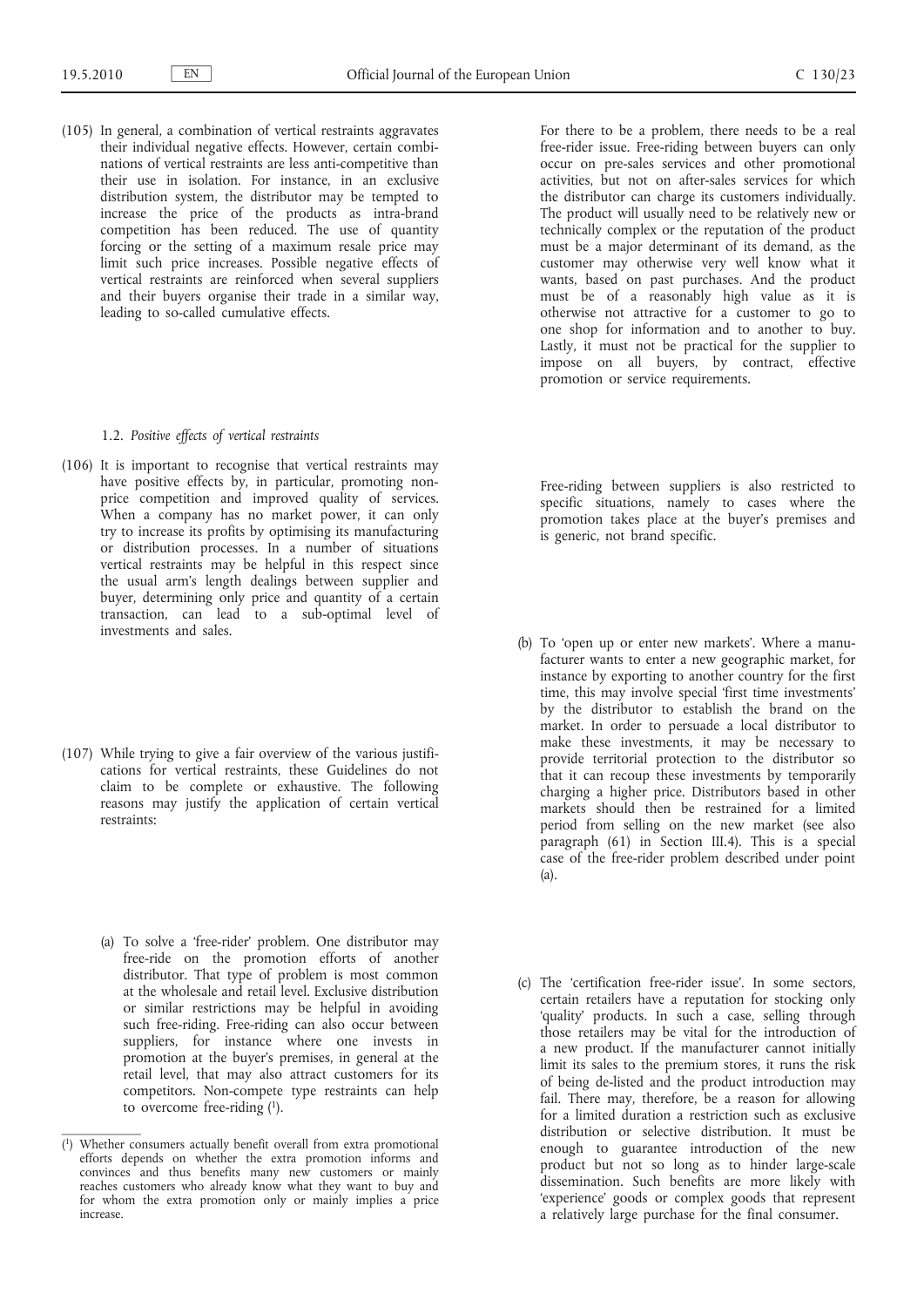(d) The so-called 'hold-up problem'. Sometimes there are client-specific investments to be made by either the supplier or the buyer, such as in special equipment or training. For instance, a component manufacturer that has to build new machines and tools in order to satisfy a particular requirement of one of its customers. The investor may not commit the necessary investments before particular supply arrangements are fixed.

However, as in the other free-riding examples, there are a number of conditions that have to be met before the risk of under-investment is real or significant. Firstly, the investment must be relationship-specific. An investment made by the supplier is considered to be relationship-specific when, after termination of the contract, it cannot be used by the supplier to supply other customers and can only be sold at a significant loss. An investment made by the buyer is considered to be relationship-specific when, after termination of the contract, it cannot be used by the buyer to purchase and/or use products supplied by other suppliers and can only be sold at a significant loss. An investment is thus relationship-specific because it can only, for instance, be used to produce a brandspecific component or to store a particular brand and thus cannot be used profitably to produce or resell alternatives. Secondly, it must be a long-term investment that is not recouped in the short run. And thirdly, the investment must be asymmetric, that is, one party to the contract invests more than the other party. Where these conditions are met, there is usually a good reason to have a vertical restraint for the duration it takes to depreciate the investment. The appropriate vertical restraint will be of the non-compete type or quantity-forcing type when the investment is made by the supplier and of the exclusive distribution, exclusive customer allocation or exclusive supply type when the investment is made by the buyer.

- (f) The 'vertical externality issue'. A retailer may not gain all the benefits of its action taken to improve sales; some may go to the manufacturer. For every extra unit a retailer sells by lowering its resale price or by increasing its sales effort, the manufacturer benefits if its wholesale price exceeds its marginal production costs. Thus, there may be a positive externality bestowed on the manufacturer by such retailer's actions and from the manufacturer's perspective the retailer may be pricing too high and/or making too little sales efforts. The negative externality of too high pricing by the retailer is sometimes called the "double marginalisation problem" and it can be avoided by imposing a maximum resale price on the retailer. To increase the retailer's sales efforts selective distribution, exclusive distribution or similar restrictions may be helpful (1).
- (g) 'Economies of scale in distribution'. In order to have scale economies exploited and thereby see a lower retail price for itsproduct, the manufacturer may want to concentrate the resale of its products on a limited number of distributors. To do so, it could use exclusive distribution, quantity forcing in the form of a minimum purchasing requirement, selective distribution containing such a requirement or exclusive sourcing.
- (h) 'Capital market imperfections'. The usual providers of capital (banks, equity markets) may provide capital sub-optimally when they have imperfect information on the quality of the borrower or there is an inadequate basis to secure the loan. The buyer or supplier may have better information and be able, through an exclusive relationship, to obtain extra security for its investment. Where the supplier provides the loan to the buyer, this may lead to non-compete or quantity forcing on the buyer. Where the buyer provides the loan to the supplier, this may be the reason for having exclusive supply or quantity forcing on the supplier.
- (e) The 'specific hold-up problem that may arise in the case of transfer of substantial know-how'. The knowhow, once provided, cannot be taken back and the provider of the know-how may not want it to be used for or by its competitors. In as far as the know-how was not readily available to the buyer, is substantial and indispensable for the operation of the agreement, such a transfer may justify a non-compete type of restriction, which would normally fall outside Article 101(1).

<sup>(</sup>i) 'Uniformity and quality standardisation'. A vertical restraint may help to create a brand image by imposing a certain measure of uniformity and quality standardisation on the distributors, thereby increasing the attractiveness of the product to the final consumer and increasing its sales. This can for instance be found in selective distribution and franchising.

<sup>(</sup> 1) See however the previous footnote.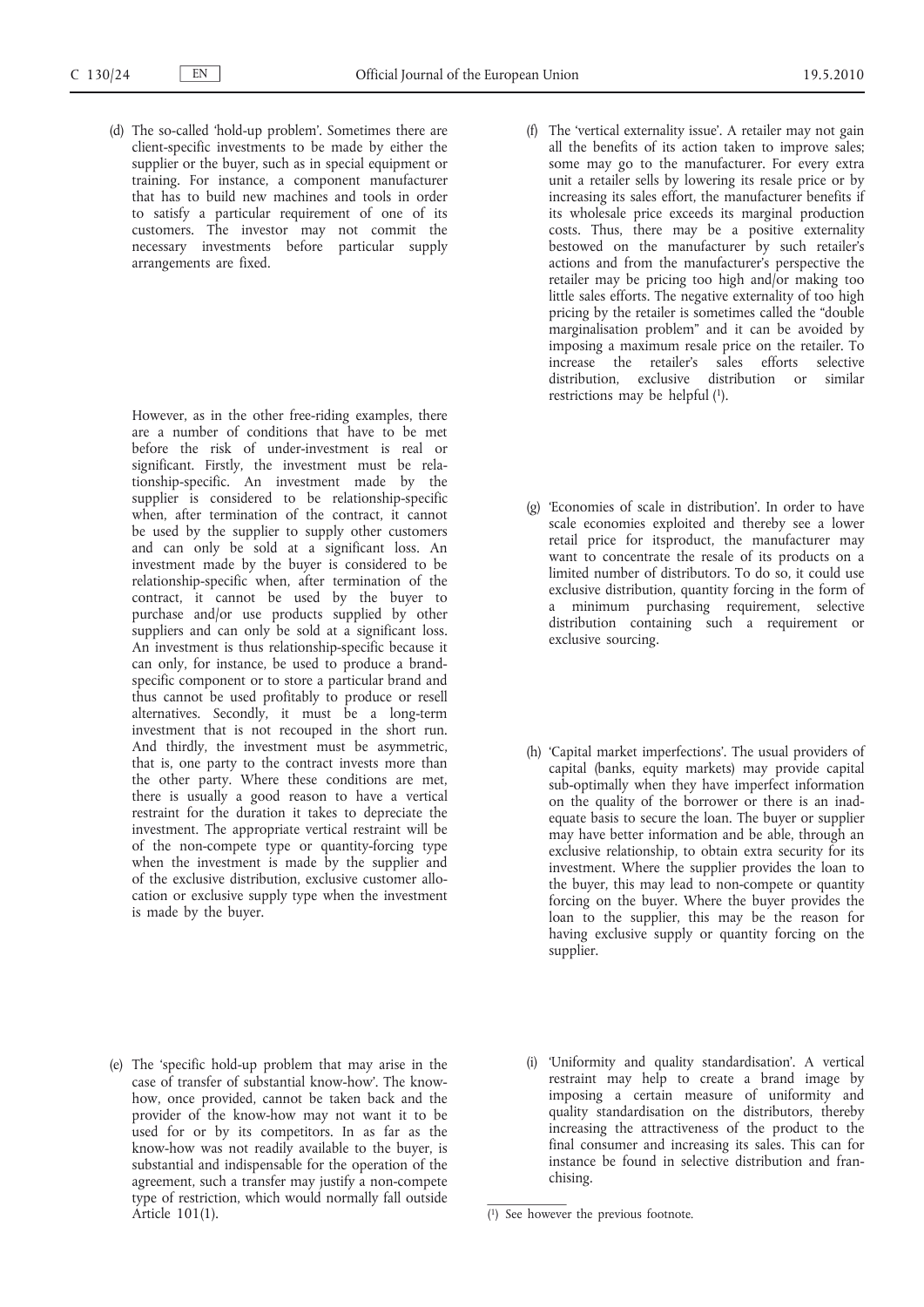- (108) The nine situations listed in paragraph (107) make clear that under certain conditions, vertical agreements are likely to help realise efficiencies and the development of new markets and that this may offset possible negative effects. The case is in general strongest for vertical restraints of a limited duration which help the introduction of new complex products or protect relationship-specific investments. A vertical restraint is sometimes necessary for as long as the supplier sells its product to the buyer (see in particular the situations described in paragraph  $(107)(a)$ ,  $(e)$ ,  $(f)$ ,  $(g)$  and  $(i)$ ).
- (109) A large measure of substitutability exists between the different vertical restraints. As a result, the same inefficiency problem can be solved by different vertical restraints. For instance, economies of scale in distribution may possibly be achieved by using exclusive distribution, selective distribution, quantity forcing or exclusive sourcing. However, the negative effects on competition may differ between the various vertical restraints, which plays a role when indispensability is discussed under Article 101(3).

#### 1.3. *Methodology of analysis*

- (110) The assessment of a vertical restraint generally involves the following four steps  $(1)$ :
	- (a) First, the undertakings involved need to establish the market shares of the supplier and the buyer on the market where they respectively sell and purchase the contract products.
	- (b) If the relevant market share of the supplier and the buyer each do not exceed the 30 % threshold, the vertical agreement is covered by the Block Exemption Regulation, subject to the hardcore restrictions and excluded restrictions set out in that Regulation.
	- (c) If the relevant market share is above the 30 % threshold for supplier and/or buyer, it is necessary to assess whether the vertical agreement falls within Article 101(1).
	- (d) If the vertical agreement falls within Article 101(1), it is necessary to examine whether it fulfils the conditions for exemption under Article 101(3).
	- 1.3.1. Relevant factors for the assessment under Article  $101(1)$
- (111) In assessing cases above the market share threshold of 30 %, the Commission will undertake a full competition

analysis. The following factors are particularly relevant to establish whether a vertical agreement brings about an appreciable restriction of competition under Article 101(1):

- (a) nature of the agreement;
- (b) market position of the parties;
- (c) market position of competitors;
- (d) market position of buyers of the contract products;
- (e) entry barriers;
- (f) maturity of the market;
- (g) level of trade;
- (h) nature of the product;
- (i) other factors.
- (112) The importance of individual factors may vary from case to case and depends on all other factors. For instance, a high market share of the parties is usually a good indicator of market power, but in the case of low entry barriers it may not be indicative of market power. It is therefore not possible to provide firm rules on the importance of the individual factors.
- (113) Vertical agreements can take many shapes and forms. It is therefore important to analyse the nature of the agreement in terms of the restraints that it contains, the duration of those restraints and the percentage of total sales on the market affected by those restraints. It may be necessary to go beyond the express terms of the agreement. The existence of implicit restraints may be derived from the way in which the agreement is implemented by the parties and the incentives that they face.
- (114) The market position of the parties provides an indication of the degree of market power, if any, possessed by the supplier, the buyer or both. The higher their market share, the greater their market power is likely to be. This is particularly so where the market share reflects cost advantages or other competitive advantages vis-àvis competitors. Such competitive advantages may, for instance, result from being a first mover on the market (having the best site, etc.), from holding essential patents or having superior technology, from being the brand leader or having a superior portfolio.

<sup>(</sup> 1) These steps are not intended to present a legal reasoning that the Commission should follow in this order to take a decision.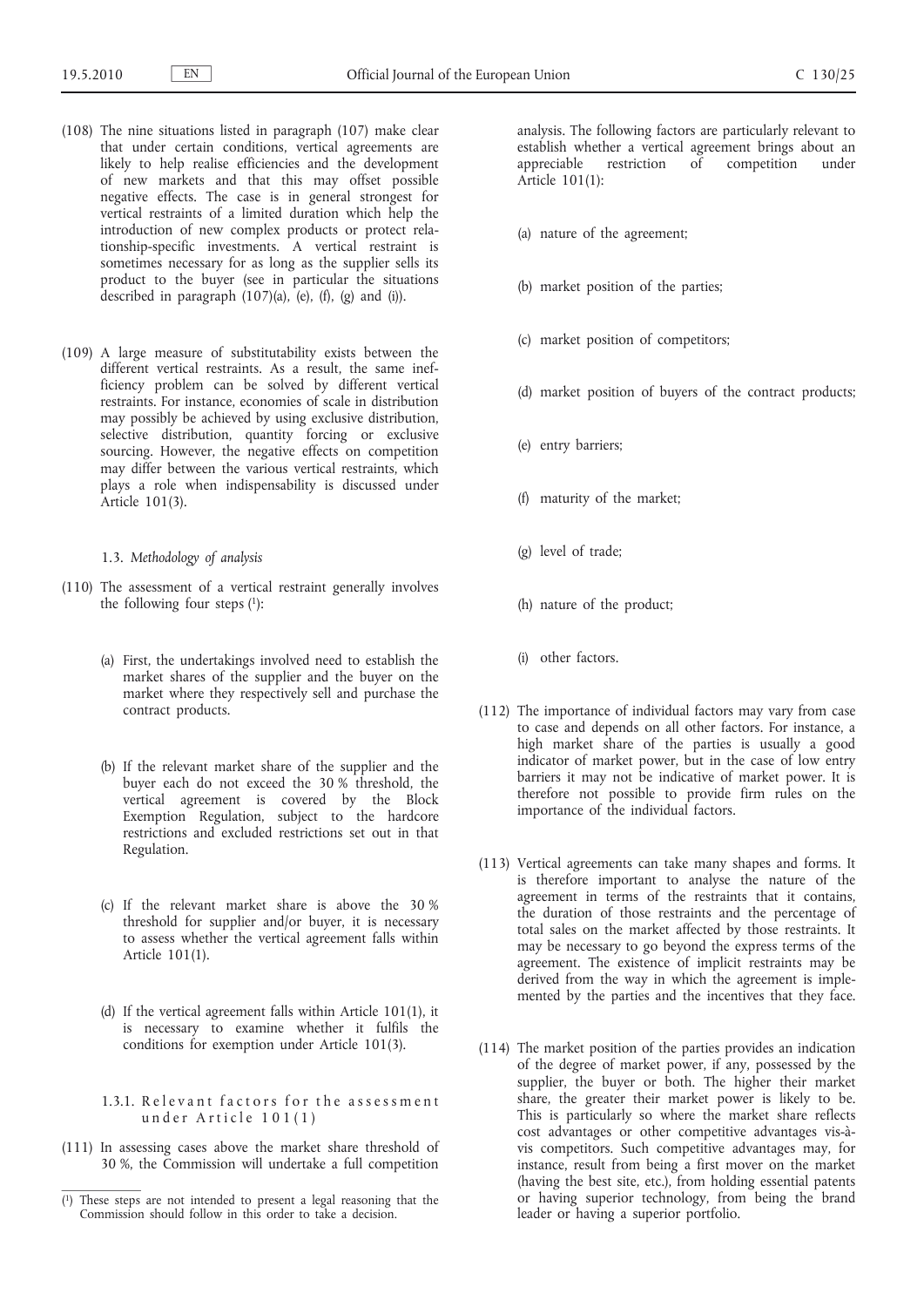(115) Such indicators, namely market share and possible competitive advantages, are used to assess the market position of competitors. The stronger the competitors are and the greater their number, the less risk there is that the parties will be able to individually exercise market power and foreclose the market or soften competition. It is also relevant to consider whether there are effective and timely counterstrategies that competitors would be likely to deploy. However, if the number of competitors becomes rather small and their market position (size, costs, R&D potential, etc.) is rather similar, such a market structure may increase the risk of collusion. Fluctuating or rapidly changing market shares are in general an indication of intense competition.

(116) The market position of the parties' customers provides an indication of whether or not one or more of those customers possess buyer power. The first indicator of buyer power is the market share of the customer on the purchase market. That share reflects the importance of its demand for possible suppliers. Other indicators focus on the position of the customer on its resale market, including characteristics such as a wide geographic spread of its outlets, own brands including private labels and its brand image amongst final consumers. In some circumstances, buyer power may prevent the parties from exercising market power and thereby solve a competition problem that would otherwise have existed. This is particularly so when strong customers have the capacity and incentive to bring new sources of supply on to the market in the case of a small but permanent increase in relative prices. Where strong customers merely extract favourable terms for themselves or simply pass on any price increase to their customers, their position does not prevent the parties from exercising market power.

(117) Entry barriers are measured by the extent to which incumbent companies can increase their price above the competitive level without attracting new entry. In the absence of entry barriers, easy and quick entry would render price increases unprofitable. When effective entry, preventing or eroding the exercise of market power, is likely to occur within one or two years, entry barriers can, as a general rule, be said to be low. Entry barriers may result from a wide variety of factors such as economies of scale and scope, government regulations, especially where they establish exclusive rights, state aid, import tariffs, intellectual property rights, ownership of resources where the

supply is limited due to for instance natural limitations (1), essential facilities, a first mover advantage and brand loyalty of consumers created by strong advertising over a period of time. Vertical restraints and vertical integration may also work as an entry barrier by making access more difficult and foreclosing (potential) competitors. Entry barriers may be present at only the supplier or buyer level or at both levels. The question whether certain of those factors should be described as entry barriers depends particularly on whether they entail sunk costs. Sunk costs are those costs that have to be incurred to enter or be active on a market but that are lost when the market is exited. Advertising costs to build consumer loyalty are normally sunk costs, unless an exiting firm could either sell its brand name or use it somewhere else without a loss. The more costs are sunk, the more potential entrants have to weigh the risks of entering the market and the more credibly incumbents can threaten that they will match new competition, as sunk costs make it costly for incumbents to leave the market. If, for instance, distributors are tied to a manufacturer via a noncompete obligation, the foreclosing effect will be more significant if setting up its own distributors will impose sunk costs on the potential entrant. In general, entry requires sunk costs, sometimes minor and sometimes major. Therefore, actual competition is in general more effective and will weigh more heavily in the assessment of a case than potential competition.

- (118) A mature market is a market that has existed for some time, where the technology used is well known and widespread and not changing very much, where there are no major brand innovations and in which demand is relatively stable or declining. In such a market, negative effects are more likely than in more dynamic markets.
- (119) The level of trade is linked to the distinction between intermediate and final goods and services. Intermediate goods and services are sold to undertakings for use as an input to produce other goods or services and are generally not recognisable in the final goods or services. The buyers of intermediate products are usually well-informed customers, able to assess quality and therefore less reliant on brand and image. Final goods are, directly or indirectly, sold to final consumers that often rely more on brand and image. As distributors have to respond to the demand of final consumers, competition may suffer more when distributors are foreclosed from selling one or a number of brands than when buyers of intermediate products are prevented from buying competing products from certain sources of supply.

<sup>(</sup> 1) See Commission Decision 97/26/EC (Case No IV/M.619 — *Gencor/ Lonrho*), OJ L 11, 14.1.1997, p. 30.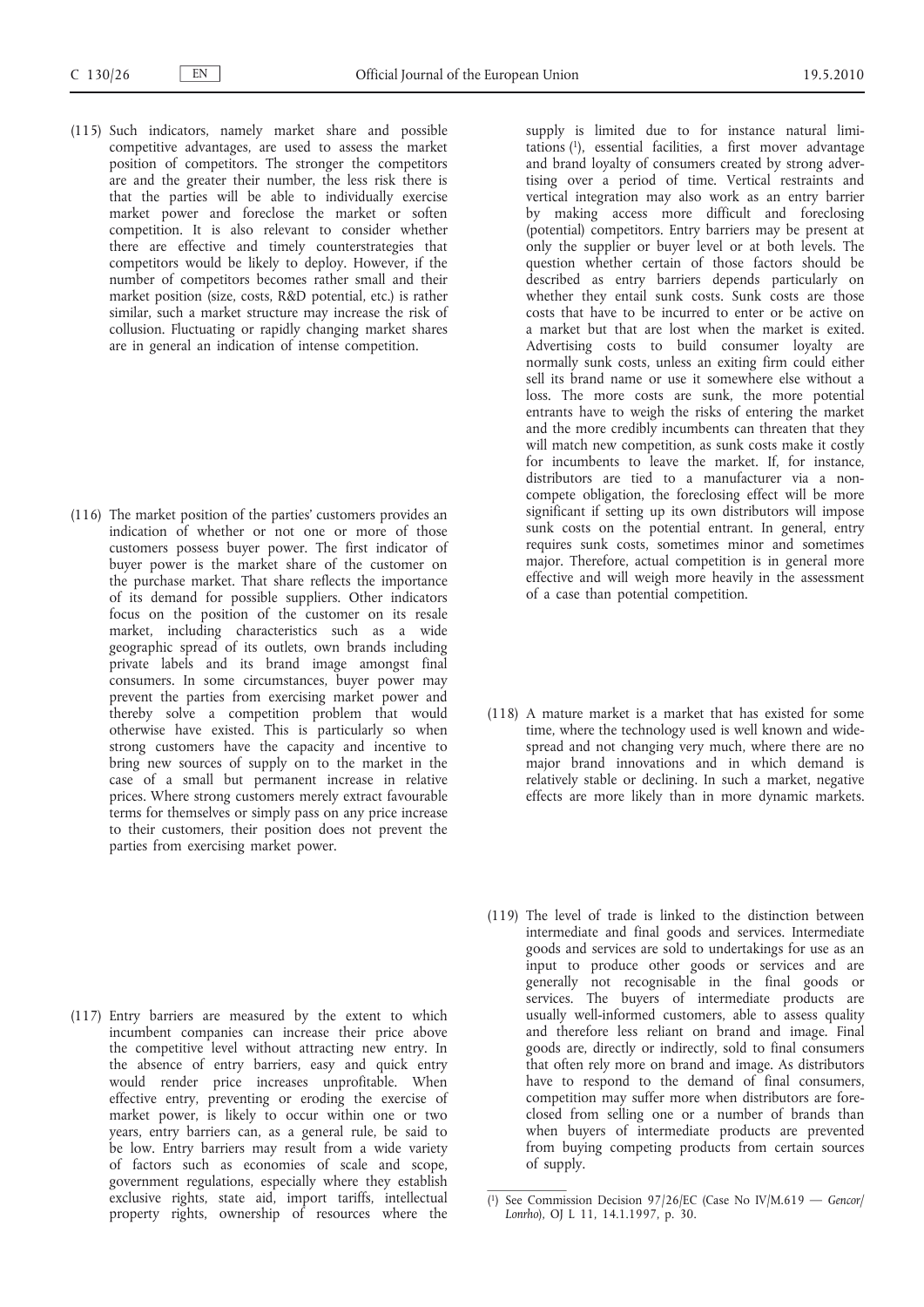- (120) The nature of the product plays a role in particular for final products in assessing both the likely negative and the likely positive effects. When assessing the likely negative effects, it is important whether the products on the market are more homogeneous or heterogeneous, whether the product is expensive, taking up a large part of the consumer's budget, or is inexpensive and whether the product is a one-off purchase or repeatedly purchased. In general, when the product is more heterogeneous, less expensive and resembles more a one-off purchase, vertical restraints are more likely to have negative effects.
- (121) In the assessment of particular restraints other factors may have to be taken into account. Among these factors can be the cumulative effect, that is, the coverage of the market by similar agreements of others, whether the agreement is 'imposed' (mainly one party is subject to the restrictions or obligations) or 'agreed' (both parties accept restrictions or obligations), the regulatory environment and behaviour that may indicate or facilitate collusion like price leadership, pre-announced price changes and discussions on the 'right' price, price rigidity in response to excess capacity, price discrimination and past collusive behaviour.

## 1.3.2. Relevant factors for the assessment under Article 101(3)

- (122) Restrictive vertical agreements may also produce procompetitive effects in the form of efficiencies, which may outweigh their anti-competitive effects. Such an assessment takes place within the framework of Article 101(3), which contains an exception from the prohibition rule of Article 101(1). For that exception to be applicable, the vertical agreement must produce objective economic benefits, the restrictions on competition must be indispensable to attain the efficiencies, consumers must receive a fair share of the efficiency gains, and the agreement must not afford the parties the possibility of eliminating competition in respect of a substantial part of the products concerned (1).
- (123) The assessment of restrictive agreements under Article 101(3) is made within the actual context in which they occur  $(2)$  and on the basis of the facts existing at any given point in time. The assessment is

sensitive to material changes in the facts. The exception rule of Article 101(3) applies as long as the four conditions are fulfilled and ceases to apply when that is no longer the case  $(3)$ . When applying Article 101(3) in accordance with these principles it is necessary to take into account the investments made by any of the parties and the time needed and the restraints required to commit and recoup an efficiency enhancing investment.

- (124) The first condition of Article 101(3) requires an assessment of what are the objective benefits in terms of efficiencies produced by the agreement. In this respect, vertical agreements often have the potential to help realise efficiencies, as explained in section 1.2, by improving the way in which the parties conduct their complementary activities.
- (125) In the application of the indispensability test contained in Article 101(3), the Commission will in particular examine whether individual restrictions make it possible to perform the production, purchase and/or (re)sale of the contract products more efficiently than would have been the case in the absence of the restriction concerned. In making such an assessment, the market conditions and the realities facing the parties must be taken into account. Undertakings invoking the benefit of Article 101(3) are not required to consider hypothetical and theoretical alternatives. They must, however, explain and demonstrate why seemingly realistic and significantly less restrictive alternatives would be significantly less efficient. If the application of what appears to be a commercially realistic and less restrictive alternative would lead to a significant loss of efficiencies, the restriction in question is treated as indispensable.
- (126) The condition that consumers must receive a fair share of the benefits implies that consumers of the products purchased and/or (re)sold under the vertical agreement must at least be compensated for the negative effects of the agreement. (4) In other words, the efficiency gains must fully off-set the likely negative impact on prices, output and other relevant factors caused by the agreement.

<sup>(</sup> 1) See Communication from the Commission - Notice – Guidelines on the application of Article 81(3) of the Treaty, OJ C 101, 27.4.2004, p. 97.

<sup>(</sup> 2) See Judgment of the Court of Justice in Joined Cases 25/84 and 26/84 *Ford* [1985] ECR 2725.

<sup>(</sup> 3) See in this respect for example Commission Decision 1999/242/EC (Case No IV/36.237 – *TPS*), OJ L 90, 2.4.1999, p. 6. Similarly, the prohibition of Article 101(1) also only applies as long as the agreement has a restrictive object or restrictive effects.

<sup>(</sup> 4) See paragraph 85 of Communication from the Commission - Notice – Guidelines on the application of Article 81(3) of the Treaty, OJ C 101, 27.4.2004, p. 97.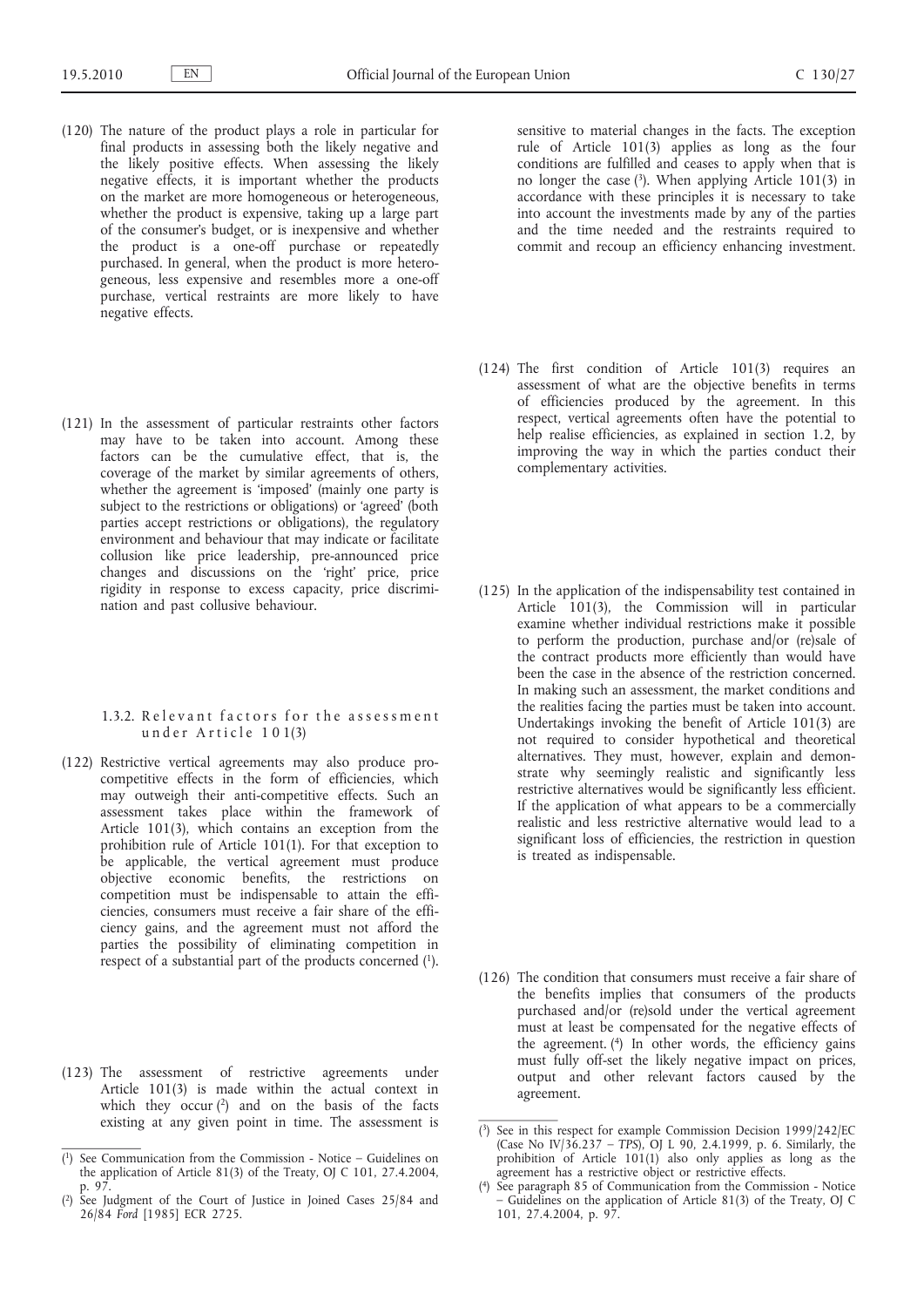(127) The last condition of Article 101(3), according to which the agreement must not afford the parties the possibility of eliminating competition in respect of a substantial part of the products concerned, presupposes an analysis of remaining competitive pressures on the market and the impact of the agreement on such sources of competition. In the application of the last condition of Article 101(3), the relationship between Article 101(3) and Article 102 must be taken into account. According to settled case law, the application of Article 101(3) cannot prevent the application of Article 102 (1). Moreover, since Articles 101 and 102 both pursue the aim of maintaining effective competition on the market, consistency requires that Article 101(3) be interpreted as precluding any application of the exception rule to restrictive agreements that constitute an abuse of a dominant position  $(2)$ . The vertical agreement may not eliminate effective competition, by removing all or most existing sources of actual or potential competition. Rivalry between undertakings is an essential driver of economic efficiency, including dynamic efficiencies in the form of innovation. In its absence, the dominant undertaking will lack adequate incentives to continue to create and pass on efficiency gains. Where there is no residual competition and no foreseeable threat of entry, the protection of rivalry and the competitive process outweighs possible efficiency gains. A restrictive agreement which maintains, creates or strengthens a market position approaching that of a monopoly can normally not be justified on the grounds that it also creates efficiency gains.

#### 2. **Analysis of specific vertical restraints**

(128) The most common vertical restraints and combinations of vertical restraints are analysed in the remainder of these Guidelines following the framework of analysis developed in paragraphs (96) to (127). Other restraints and combinations exist for which no direct guidance is provided in these Guidelines. They will, however, be treated according to the same principles and with the same emphasis on the effect on the market.

## 2.1. *Single branding*

(129) Under the heading of 'single branding' fall those agreements which have as their main element the fact that the buyer is obliged or induced to concentrate its orders for a particular type of product with one supplier. That component can be found amongst others in noncompete and quantity-forcing on the buyer. A noncompete arrangement is based on an obligation or incentive scheme which makes the buyer purchase more than 80% of its requirements on a particular market from only one supplier. It does not mean that the buyer can only buy directly from the supplier, but that the buyer will not buy and resell or incorporate competing goods or services. Quantity-forcing on the buyer is a weaker form of non-compete, where incentives or obligations agreed between the supplier and the buyer make the latter concentrate its purchases to a large extent with one supplier. Quantity-forcing may for example take the form of minimum purchase requirements, stocking requirements or non-linear pricing, such as conditional rebate schemes or a two-part tariff (fixed fee plus a price per unit). A so-called 'English clause', requiring the buyer to report any better offer and allowing him only to accept such an offer when the supplier does not match it, can be expected to have the same effect as a single branding obligation, especially when the buyer has to reveal who makes the better offer.

- (130) The possible competition risks of single branding are foreclosure of the market to competing suppliers and potential suppliers, softening of competition and facilitation of collusion between suppliers in case of cumulative use and, where the buyer is a retailer selling to final consumers, a loss of in-store inter-brand competition. Such restrictive effects have a direct impact on interbrand competition.
- (131) Single branding is exempted by the Block Exemption Regulation where the supplier's and buyer's market share each do not exceed 30 % and are subject to a limitation in time of five years for the non-compete obligation. The remainder of this section provides guidance for the assessment of individual cases above the market share threshold or beyond the time limit of five years.
- (132) The capacity for single branding obligations of one specific supplier to result in anticompetitive foreclosure arises in particular where, without the obligations, an important competitive constraint is exercised by competitors that either are not yet present on the market at the time the obligations are concluded, or that are not in a position to compete for the full supply of the customers. Competitors may not be able to compete for an individual customer's entire demand

<sup>(</sup> 1) See Judgment of the Court of Justice in Joined Cases C-395/96 P and C-396/96 P *Compagnie Maritime Belge* [2000] ECR I-1365, paragraph 130. Similarly, the application of Article 101(3) does not prevent the application of the Treaty rules on the free movement of goods, services, persons and capital. These provisions are in certain circumstances applicable to agreements, decisions and concerted practices within the meaning of Article 101(1), see to that effect Judgment of the Court of Justice in Case C-309/99 *Wouters* [2002] ECR I-1577, paragraph 120.

<sup>(</sup> 2) See in this respect Judgment of the Court of First Instance in Case T-51/89 *Tetra Pak (I)* [1990] ECR II-309. See also paragraph 106 of Communication from the Commission - Notice – Guidelines on the application of Article 81(3) of the Treaty, OJ C 101, 27.4.2004, p. 97.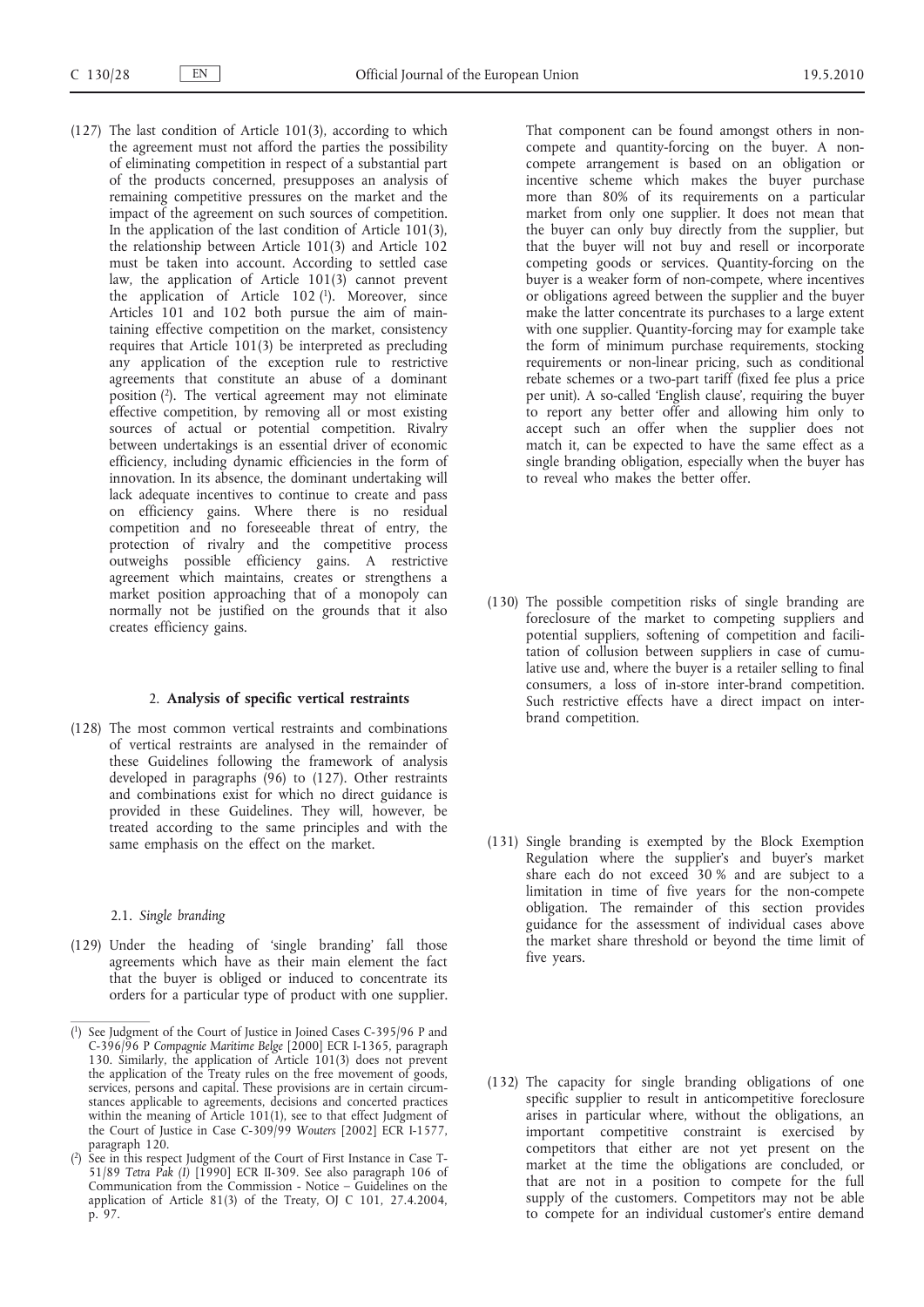because the supplier in question is an unavoidable trading partner at least for part of the demand on the market, for instance because its brand is a 'must stock item' preferred by many final consumers or because the capacity constraints on the other suppliers are such that a part of demand can only be provided for by the supplier in question. (1) The market position of the supplier is thus of main importance to assess possible anticompetitive effects of single branding obligations.

- (133) If competitors can compete on equal terms for each individual customer's entire demand, single branding obligations of one specific supplier are generally unlikely to hamper effective competition unless the switching of supplier by customers is rendered difficult due to the duration and market coverage of the single branding obligations. The higher its tied market share, that is, the part of its market share sold under a single branding obligation, the more significant foreclosure is likely to be. Similarly, the longer the duration of the single branding obligations, the more significant foreclosure is likely to be. Single branding obligations shorter than one year entered into by non-dominant companies are generally not considered to give rise to appreciable anti-competitive effects or net negative effects. Single branding obligations between one and five years entered into by non-dominant companies usually require a proper balancing of pro- and anticompetitive effects, while single branding obligations exceeding five years are for most types of investments not considered necessary to achieve the claimed efficiencies or the efficiencies are not sufficient to outweigh their foreclosure effect. Single branding obligations are more likely to result in anti-competitive foreclosure when entered into by dominant companies.
- (134) When assessing the supplier's market power, the market position of its competitors is important. As long as the competitors are sufficiently numerous and strong, no appreciable anti-competitive effects can be expected. Foreclosure of competitors is not very likely where they have similar market positions and can offer similarly attractive products. In such a case, foreclosure may, however, occur for potential entrants when a number of major suppliers enter into single branding contracts with a significant number of buyers on the relevant market (cumulative effect situation). This is also a situation where single branding agreements may facilitate collusion between competing suppliers. If, individually, those suppliers are covered by the Block Exemption

Regulation, a withdrawal of the block exemption may be necessary to deal with such a negative cumulative effect. A tied market share of less than 5 % is not considered in general to contribute significantly to a cumulative foreclosure effect.

- (135) In cases where the market share of the largest supplier is below 30 % and the market share of the five largest suppliers is below 50 %, there is unlikely to be a single or a cumulative anti-competitive effect situation. Where a potential entrant cannot penetrate the market profitably, it is likely to be due to factors other than single branding obligations, such as consumer preferences.
- (136) Entry barriers are important to establish whether there is anticompetitive foreclosure. Wherever it is relatively easy for competing suppliers to create new buyers or find alternative buyers for their product, foreclosure is unlikely to be a real problem. However, there are often entry barriers, both at the manufacturing and at the distribution level.
- (137) Countervailing power is relevant, as powerful buyers will not easily allow themselves to be cut off from the supply of competing goods or services. More generally, in order to convince customers to accept single branding, the supplier may have to compensate them, in whole or in part, for the loss in competition resulting from the exclusivity. Where such compensation is given, it may be in the individual interest of a customer to enter into a single branding obligation with the supplier. But it would be wrong to conclude automatically from this that all single branding obligations, taken together, are overall beneficial for customers on that market and for the final consumers. It is in particular unlikely that consumers as a whole will benefit if there are many customers and the single branding obligations, taken together, have the effect of preventing the entry or expansion of competing undertakings.
- (138) Lastly, 'the level of trade' is relevant. Anticompetitive foreclosure is less likely in case of an intermediate product. When the supplier of an intermediate product is not dominant, the competing suppliers still have a substantial part of demand that is free. Below the level of dominance an anticompetitive foreclosure effect may however arise in a cumulative effect situation. A cumulative anticompetitive effect is unlikely to arise as long as less than 50 % of the market is tied.

<sup>(</sup> 1) Judgment of the Court of First Instance in Case T-65/98 *Van den Bergh Foods* v *Commission* [2003] ECR II-4653, paragraphs 104 and 156.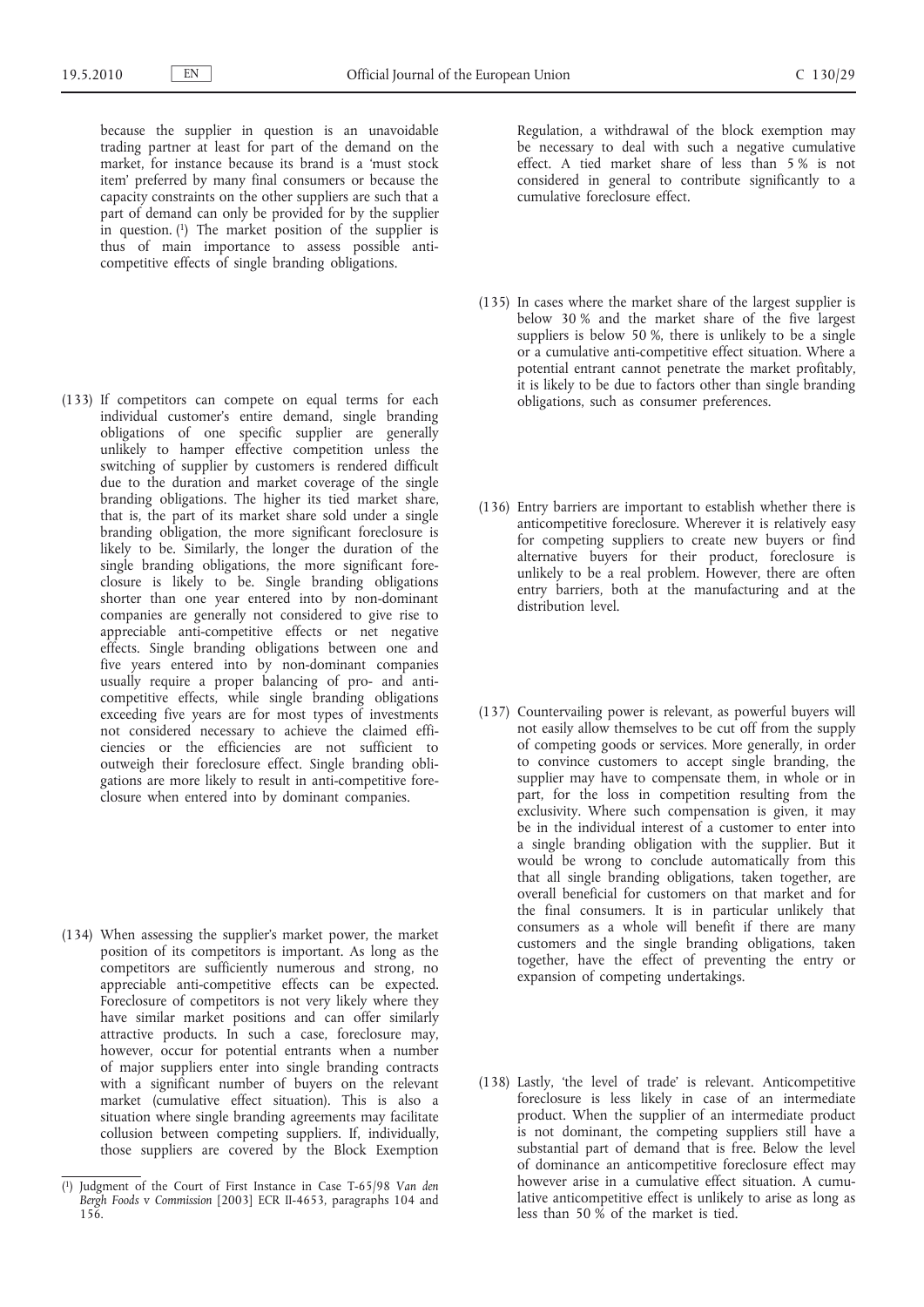- (139) Where the agreement concerns the supply of a final product at the wholesale level, the question whether a competition problem is likely to arise depends in large part on the type of wholesaling and the entry barriers at the wholesale level. There is no real risk of anticompetitive foreclosure if competing manufacturers can easily establish their own wholesaling operation. Whether entry barriers are low depends in part on the type of wholesaling, that is, whether or not wholesalers can operate efficiently with only the product concerned by the agreement (for example ice cream) or whether it is more efficient to trade in a whole range of products (for example frozen foodstuffs). In the latter case, it is not efficient for a manufacturer selling only one product to set up its own wholesaling operation. In that case, anticompetitive effects may arise. In addition, cumulative effect problems may arise if several suppliers tie most of the available wholesalers.
- (140) For final products, foreclosure is in general more likely to occur at the retail level, given the significant entry barriers for most manufacturers to start retail outlets just for their own products. In addition, it is at the retail level that single branding agreements may lead to reduced in-store inter-brand competition. It is for these reasons that for final products at the retail level, significant anti-competitive effects may start to arise, taking into account all other relevant factors, if a nondominant supplier ties 30 % or more of the relevant market. For a dominant company, even a modest tied market share may already lead to significant anticompetitive effects.
- (141) At the retail level, a cumulative foreclosure effect may also arise. Where all suppliers have market shares below 30 %, a cumulative anticompetitive foreclosure effect is unlikely if the total tied market share is less than 40 % and withdrawal of the block exemption is therefore unlikely. That figure may be higher when other factors like the number of competitors, entry barriers etc. are taken into account. Where not all companies have market shares below the threshold of the Block Exemption Regulation but none is dominant, a cumulative anticompetitive foreclosure effect is unlikely if the total tied market share is below 30 %.
- (142) Where the buyer operates from premises and land owned by the supplier or leased by the supplier from a third party not connected with the buyer, the possibility of imposing effective remedies for a possible foreclosure effect will be limited. In that case, intervention by the Commission below the level of dominance is unlikely.
- (143) In certain sectors, the selling of more than one brand from a single site may be difficult, in which case a fore-

closure problem can better be remedied by limiting the effective duration of contracts.

- (144) Where appreciable anti-competitive effects are established, the question of a possible exemption under Article 101(3) arises. For non-compete obligations, the efficiencies described in points (a) (free riding between suppliers), (d), (e) (hold-up problems) and (h) (capital market imperfections) of paragraph (107), may be particularly relevant.
- (145) In the case of an efficiency as described in paragraph (107)(a), (107)(d) and (107)(h), quantity forcing on the buyer could possibly be a less restrictive alternative. A non-compete obligation may be the only viable way to achieve an efficiency as described in paragraph (107)(e), (hold-up problem related to the transfer of know-how).
- (146) In the case of a relationship-specific investment made by the supplier (see paragraph (107)(d) ), a non-compete or quantity forcing agreement for the period of depreciation of the investment will in general fulfil the conditions of Article 101(3). In the case of high relationship-specific investments, a non-compete obligation exceeding five years may be justified. A relationship-specific investment could, for instance, be the installation or adaptation of equipment by the supplier when this equipment can be used afterwards only to produce components for a particular buyer. General or market-specific investments in (extra) capacity are normally not relationship-specific investments. However, where a supplier creates new capacity specifically linked to the operations of a particular buyer, for instance a company producing metal cans which creates new capacity to produce cans on the premises of or next to the canning facility of a food producer, this new capacity may only be economically viable when producing for this particular customer, in which case the investment would be considered to be relationship-specific.
- (147) Where the supplier provides the buyer with a loan or provides the buyer with equipment which is not relationship-specific, this in itself is normally not sufficient to justify the exemption of an anticompetitive foreclosure effect on the market. In case of capital market imperfection, it may be more efficient for the supplier of a product than for a bank to provide a loan (see paragraph  $(107)(h)$ ). However, in such a case the loan should be provided in the least restrictive way and the buyer should thus in general not be prevented from terminating the obligation and repaying the outstanding part of the loan at any point in time and without payment of any penalty.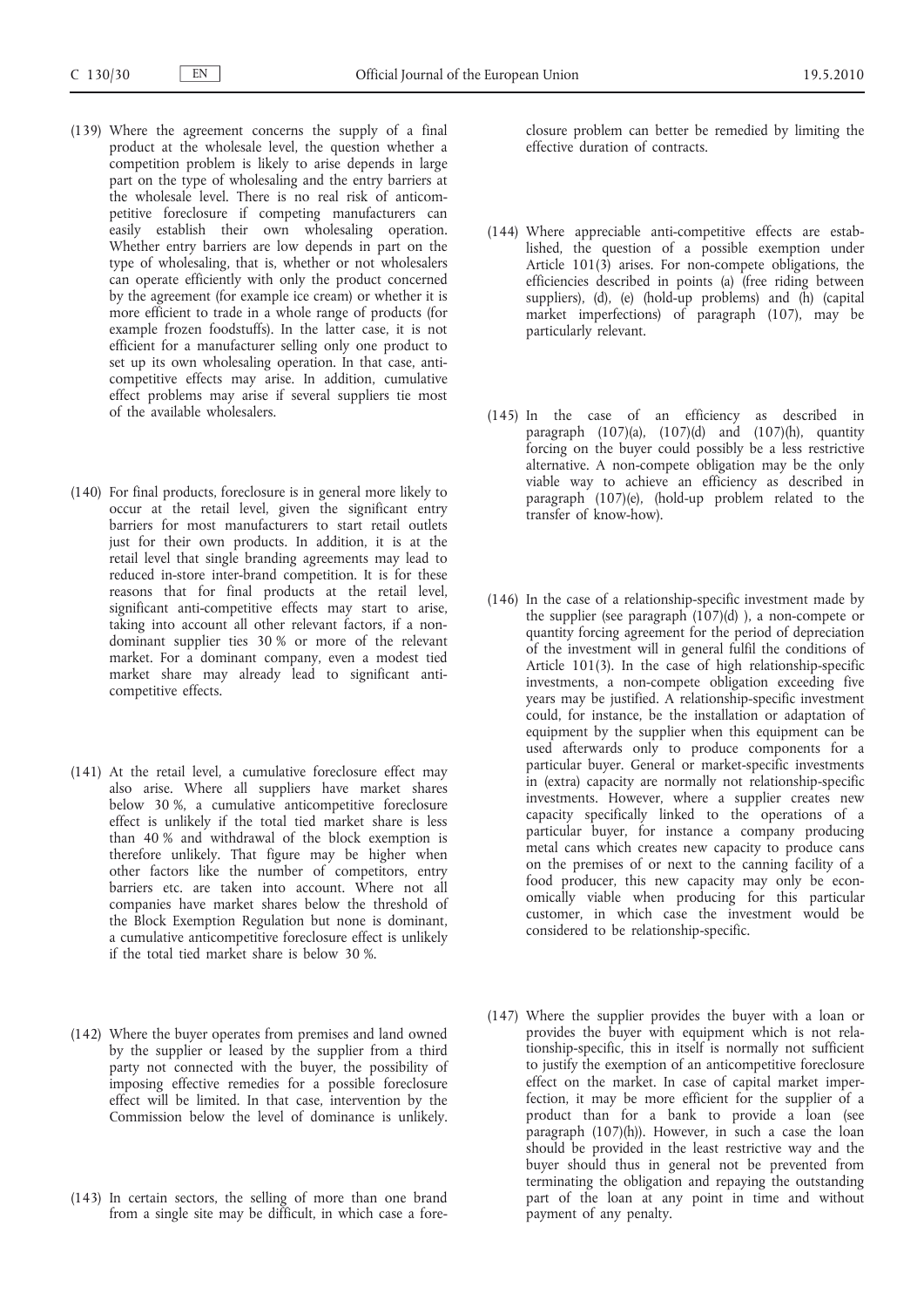(148) The transfer of substantial know-how (paragraph (107)(e)) usually justifies a non-compete obligation for the whole duration of the supply agreement, as for example in the context of franchising.

(149) Example of non-compete obligation

The market leader in a national market for an impulse consumer product, with a market share of 40 %, sells most of its products (90 %) through tied retailers (tied market share 36 %). The agreements oblige the retailers to purchase only from the market leader for at least four years. The market leader is especially strongly represented in the more densely populated areas like the capital. Its competitors, 10 in number, of which some are only locally available, all have much smaller market shares, the biggest having 12 %. Those 10 competitors together supply another 10 % of the market via tied outlets. There is strong brand and product differentiation in the market. The market leader has the strongest brands. It is the only one with regular national advertising campaigns. It provides its tied retailers with special stocking cabinets for its product.

The result on the market is that in total 46 % (36 % + 10 %) of the market is foreclosed to potential entrants and to incumbents not having tied outlets. Potential entrants find entry even more difficult in the densely populated areas where foreclosure is even higher, although it is there that they would prefer to enter the market. In addition, owing to the strong brand and product differentiation and the high search costs relative to the price of the product, the absence of instore inter-brand competition leads to an extra welfare loss for consumers. The possible efficiencies of the outlet exclusivity, which the market leader claims result from reduced transport costs and a possible hold-up problem concerning the stocking cabinets, are limited and do not outweigh the negative effects on competition. The efficiencies are limited, as the transport costs are linked to quantity and not exclusivity and the stocking cabinets do not contain special know-how and are not brand specific. Accordingly, it is unlikely that the conditions of Article 101(3) are fulfilled.

 $(150)$  Example of quantity forcing

A producer X with a 40 % market share sells 80 % of its products through contracts which specify that the reseller is required to purchase at least  $75\%$  of its requirements for that type of product from X. In return  $X$  is offering financing and equipment at favourable rates. The contracts have a duration of five years in which repayment of the loan is foreseen in equal instalments. However, after the first two years buyers have the possibility to terminate the contract with a six-month notice period if they repay the outstanding loan and take over the equipment at its market asset value. At the end of the five-year period the equipment becomes the property of the buyer. Most of the competing producers are small, twelve in total with the biggest having a market share of 20 %, and engage in similar contracts with different durations. The producers with market shares below 10 % often have contracts with longer durations and with less generous termination clauses. The contracts of producer X leave 25 % of requirements free to be supplied by competitors. In the last three years, two new producers have entered the market and gained a combined market share of around 8 %, partly by taking over the loans of a number of resellers in return for contracts with these resellers.

Producer X's tied market share is 24 % (0,75  $\times$  0,80  $\times$  40 %). The other producers' tied market share is around 25 %. Therefore, in total around 49 % of the market is foreclosed to potential entrants and to incumbents not having tied outlets for at least the first two years of the supply contracts. The market shows that the resellers often have difficulty in obtaining loans from banks and are too small in general to obtain capital through other means like the issuing of shares. In addition, producer X is able to demonstrate that concentrating its sales on a limited number of resellers allows him to plan its sales better and to save transport costs. In the light of the efficiencies on the one hand and the 25 % non-tied part in the contracts of producer X, the real possibility for early termination of the contract, the recent entry of new producers and the fact that around half the resellers are not tied on the other hand, the quantity forcing of 75 % applied by producer X is likely to fulfil the conditions of Article 101(3).

#### 2.2 *Exclusive distribution*

(151) In an exclusive distribution agreement, the supplier agrees to sell its products to only one distributor for resale in a particular territory. At the same time, the distributor is usually limited in its active selling into other (exclusively allocated) territories. The possible competition risks are mainly reduced intra-brand competition and market partitioning, which may facilitate price discrimination in particular. When most or all of the suppliers apply exclusive distribution, it may soften competition and facilitate collusion, both at the suppliers' and distributors' level. Lastly, exclusive distribution may lead to foreclosure of other distributors and therewith reduce competition at that level.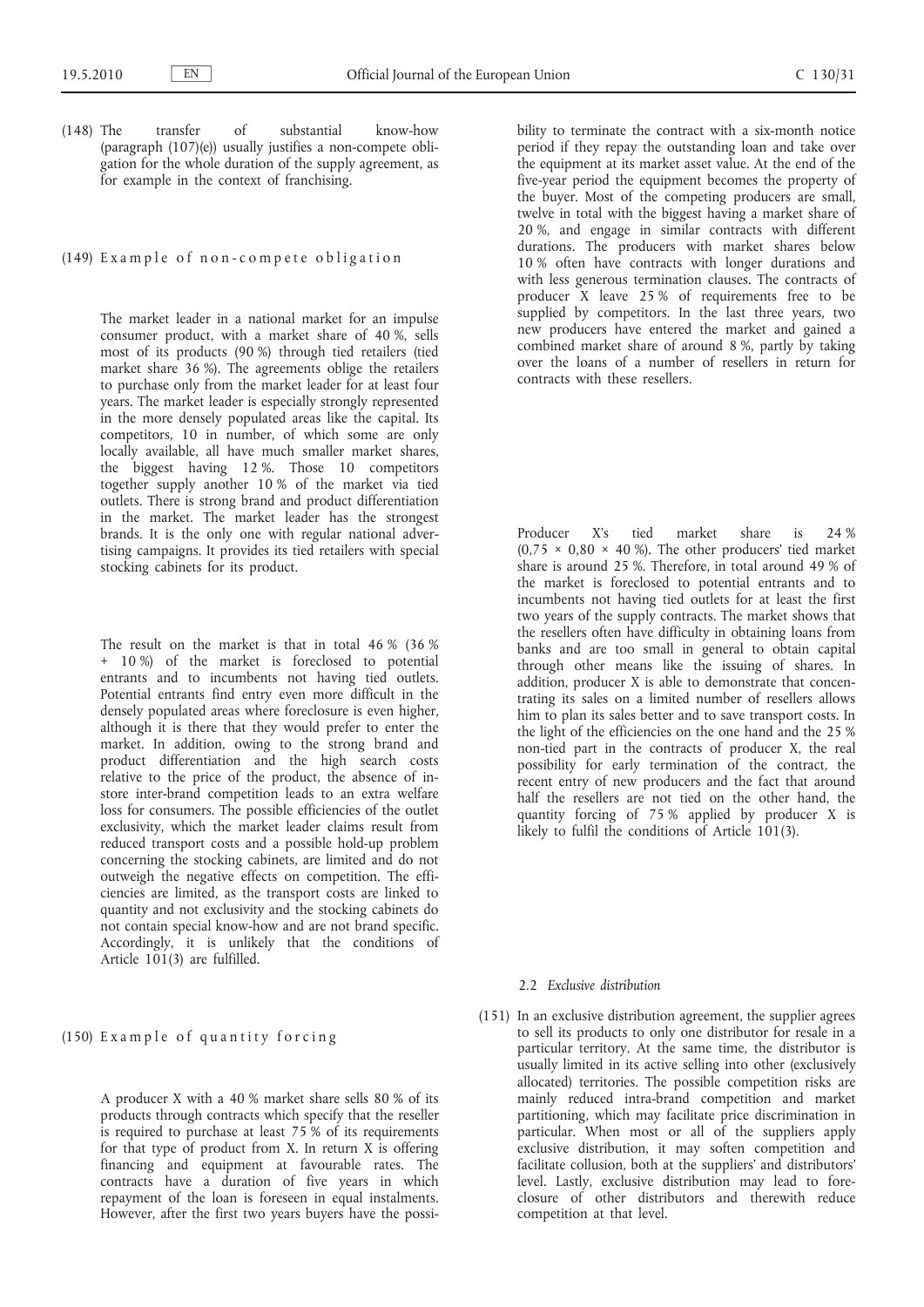- (152) Exclusive distribution is exempted by the Block Exemption Regulation where both the supplier's and buyer's market share each do not exceed 30 %, even if combined with other non-hardcore vertical restraints, such as a non-compete obligation limited to five years, quantity forcing or exclusive purchasing. A combination of exclusive distribution and selective distribution is only exempted by the Block Exemption Regulation if active selling in other territories is not restricted. The remainder of this section provides guidance for the assessment of exclusive distribution in individual cases above the 30 % market share threshold.
- (153) The market position of the supplier and its competitors is of major importance, as the loss of intra-brand competition can only be problematic if inter-brand competition is limited. The stronger the position of the supplier, the more serious is the loss of intra-brand competition. Above the 30 % market share threshold, there may be a risk of a significant reduction of intrabrand competition. In order to fulfil the conditions of Article  $101(3)$ , the loss of intra-brand competition may need to be balanced with real efficiencies.
- (154) The position of the competitors can have a dual significance. Strong competitors will generally mean that the reduction in intra-brand competition is outweighed by sufficient inter-brand competition. However, if the number of competitors becomes rather small and their market position is rather similar in terms of market share, capacity and distribution network, there is a risk of collusion and/or softening of competition. The loss of intra-brand competition can increase that risk, especially when several suppliers operate similar distribution systems. Multiple exclusive dealerships, that is, when different suppliers appoint the same exclusive distributor in a given territory, may further increase the risk of collusion and/or softening of competition. If a dealer is granted the exclusive right to distribute two or more important competing products in the same territory, inter-brand competition may be substantially restricted for those brands. The higher the cumulative market share of the brands distributed by the exclusive multiple brand dealers, the higher the risk of collusion and/or softening of competition and the more interbrand competition will be reduced. If a retailer is the exclusive distributor for a number of brands this may have as result that if one producer cuts the wholesale price for its brand, the exclusive retailer will not be eager to transmit this price cut to the final consumer as it would reduce its sales and profits made with the other brands. Hence, compared to the situation without multiple exclusive dealerships, producers have a reduced interest in entering into price competition with one another. Such cumulative effect situations may be a

reason to withdraw the benefit of the Block Exemption Regulation where the market shares of the suppliers and buyers are below the threshold of the Block Exemption Regulation.

- (155) Entry barriers that may hinder suppliers from creating new distributors or finding alternative distributors are less important in assessing the possible anti-competitive effects of exclusive distribution. Foreclosure of other suppliers does not arise as long as exclusive distribution is not combined with single branding.
- (156) Foreclosure of other distributors is not an issue where the supplier which operates the exclusive distribution system appoints a high number of exclusive distributors on the same market and those exclusive distributors are not restricted in selling to other non-appointed distributors. Foreclosure of other distributors may however become an issue where there is buying power and market power downstream, in particular in the case of very large territories where the exclusive distributor becomes the exclusive buyer for a whole market. An example would be a supermarket chain which becomes the only distributor of a leading brand on a national food retail market. The foreclosure of other distributors may be aggravated in the case of multiple exclusive dealership.
- (157) Buying power may also increase the risk of collusion on the buyers' side when the exclusive distribution arrangements are imposed by important buyers, possibly located in different territories, on one or several suppliers.
- (158) Maturity of the market is important, as loss of intrabrand competition and price discrimination may be a serious problem in a mature market but may be less relevant on a market with growing demand, changing technologies and changing market positions.
- (159) The level of trade is important as the possible negative effects may differ between the wholesale and retail level. Exclusive distribution is mainly applied in the distribution of final goods and services. A loss of intra-brand competition is especially likely at the retail level if coupled with large territories, since final consumers may be confronted with little possibility of choosing between a high price/high service and a low price/low service distributor for an important brand.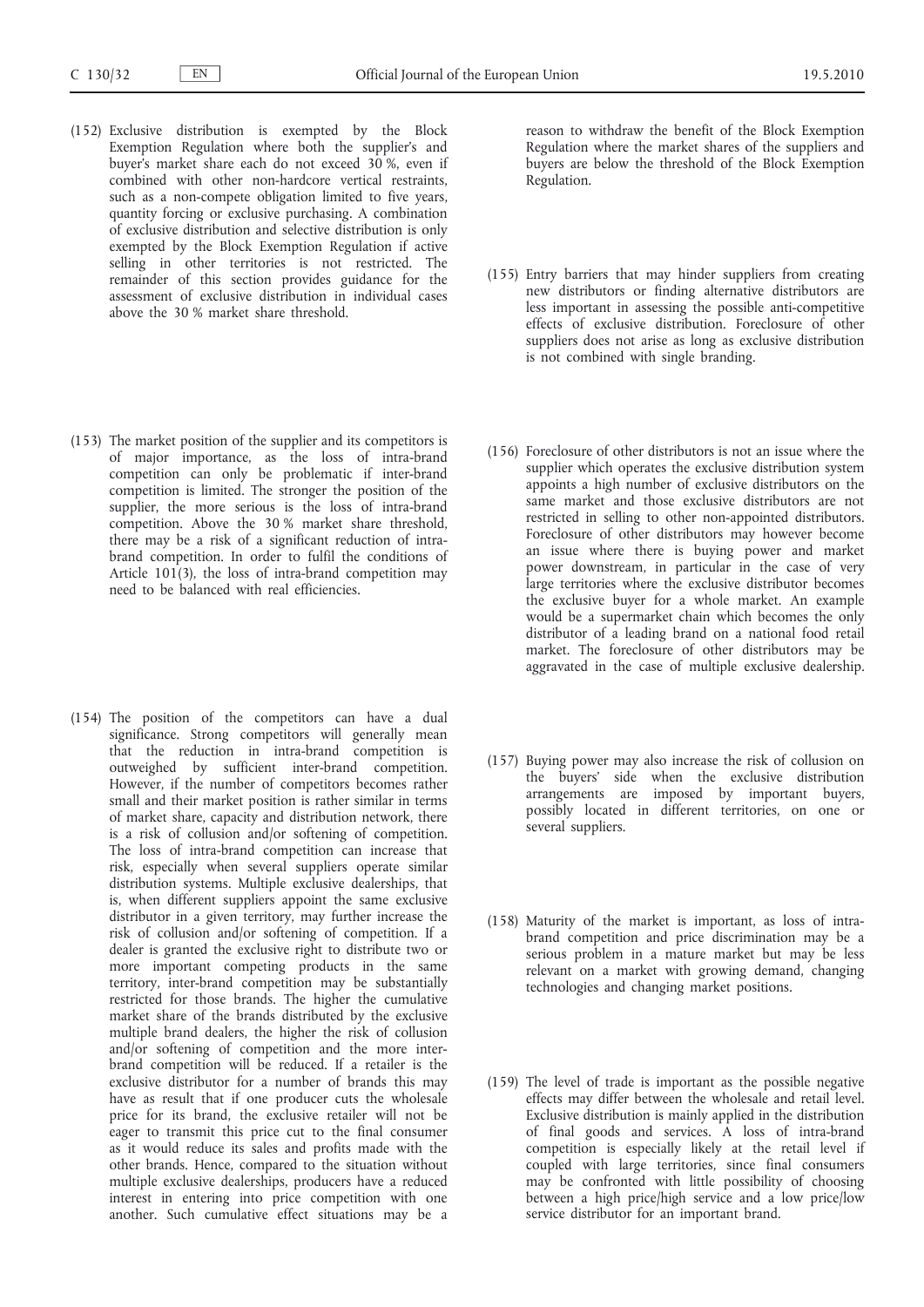- (160) A manufacturer that chooses a wholesaler to be its exclusive distributor will normally do so for a larger territory, such as a whole Member State. As long as the wholesaler can sell the products without limitation to downstream retailers there are not likely to be appreciable anti-competitive effects. A possible loss of intra-brand competition at the wholesale level may be easily outweighed by efficiencies obtained in logistics, promotion etc., especially when the manufacturer is based in a different country. The possible risks for inter-brand competition of multiple exclusive dealerships are however higher at the wholesale than at the retail level. Where one wholesaler becomes the exclusive distributor for a significant number of suppliers, not only is there a risk that competition between these brands is reduced, but also that there is foreclosure at the wholesale level of trade.
- (161) As stated in paragraph (155), foreclosure of other suppliers does not arise as long as exclusive distribution is not combined with single branding. But even when exclusive distribution is combined with single branding anticompetitive foreclosure of other suppliers is unlikely, except possibly when the single branding is applied to a dense network of exclusive distributors with small territories or in case of a cumulative effect. In such a case it may be necessary to apply the principles on single branding set out in section 2.1. However, when the combination does not lead to significant foreclosure, the combination of exclusive distribution and single branding may be pro-competitive by increasing the incentive for the exclusive distributor to focus its efforts on the particular brand. Therefore, in the absence of such a foreclosure effect, the combination of exclusive distribution with non-compete may very well fulfil the conditions of Article 101(3) for the whole duration of the agreement, particularly at the wholesale level.
- (162) The combination of exclusive distribution with exclusive sourcing increases the possible competition risks of reduced intra-brand competition and market partitioning which may facilitate price discrimination in particular. Exclusive distribution already limits arbitrage by customers, as it limits the number of distributors and usually also restricts the distributors in their freedom of active selling. Exclusive sourcing, requiring the exclusive distributors to buy their supplies for the particular brand directly from the manufacturer, eliminates in addition possible arbitrage by the exclusive distributors, which are prevented from buying from other distributors in the system. As a result, the supplier's possibilities to limit intra-brand competition by applying dissimilar conditions of sale to the detriment of consumers are enhanced, unless the combination allows the creation

of efficiencies leading to lower prices to all final consumers.

- (163) The nature of the product is not particularly relevant to the assessment of possible anti-competitive effects of exclusive distribution. It is, however, relevant to an assessment of possible efficiencies, that is, after an appreciable anti-competitive effect is established.
- (164) Exclusive distribution may lead to efficiencies, especially where investments by the distributors are required to protect or build up the brand image. In general, the case for efficiencies is strongest for new products, complex products, and products whose qualities are difficult to judge before consumption (socalled experience products) or whose qualities are difficult to judge even after consumption (so-called credence products). In addition, exclusive distribution may lead to savings in logistic costs due to economies of scale in transport and distribution.
- (165) Example of exclusive distribution at the  $which is a le level$

On the market for a consumer durable, A is the market leader. A sells its product through exclusive wholesalers. Territories for the wholesalers correspond to the entire Member State for small Member States, and to a region for larger Member States. Those exclusive distributors deal with sales to all the retailers in their territories. They do not sell to final consumers. The wholesalers are in charge of promotion in their markets, including sponsoring of local events, but also explaining and promoting the new products to the retailers in their territories. Technology and product innovation are evolving fairly quickly on this market, and pre-sale service to retailers and to final consumers plays an important role. The wholesalers are not required to purchase all their requirements of the brand of supplier A from the producer himself, and arbitrage by wholesalers or retailers is practicable because the transport costs are relatively low compared to the value of the product. The wholesalers are not under a non-compete obligation. Retailers also sell a number of brands of competing suppliers, and there are no exclusive or selective distribution agreements at the retail level. On the EU market of sales to wholesalers A has around 50 % market share. Its market share on the various national retail markets varies between 40 % and 60 %. A has between 6 and 10 competitors on every national market. B, C and D are its biggest competitors and are also present on each national market, with market shares varying between 20 % and 5 %. The remaining producers are national producers, with smaller market shares. B, C and D have similar distribution networks, whereas the local producers tend to sell their products directly to retailers.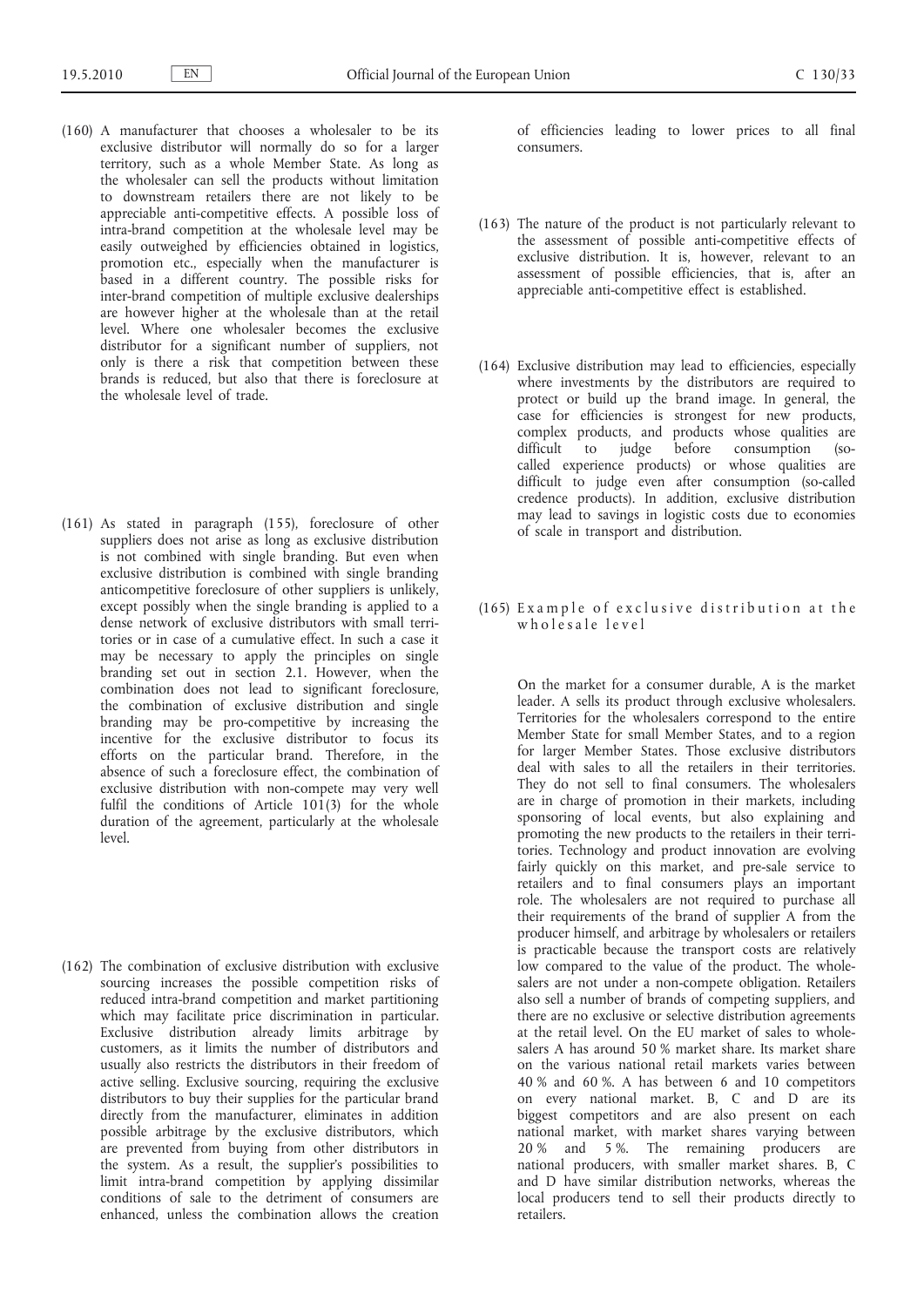On the wholesale market described in this example, the risk of reduced intra-brand competition and price discrimination is low. Arbitrage is not hindered, and the absence of intra-brand competition is not very relevant at the wholesale level. At the retail level, neither intra- nor inter-brand competition are hindered. Moreover, inter-brand competition is largely unaffected by the exclusive arrangements at the wholesale level. Therefore it is likely, even if anti-competitive effects exist, that also the conditions of Article 101(3) are fulfilled.

## (166) Example of multiple exclusive dealerships in an oligopolistic market

On a national market for a final product, there are four market leaders, which each have a market share of around 20 %. Those four market leaders sell their product through exclusive distributors at the retail level. Retailers are given an exclusive territory which corresponds to the town in which they are located or a district of the town for large towns. In most territories, the four market leaders happen to appoint the same exclusive retailer ('multiple dealership'), often centrally located and rather specialised in the product. The remaining 20 % of the national market is composed of small local producers, the largest of these producers having a market share of 5 % on the national market. Those local producers sell their products in general through other retailers, in particular because the exclusive distributors of the four largest suppliers show in general little interest in selling less well-known and cheaper brands. There is strong brand and product differentiation on the market. The four market leaders have large national advertising campaigns and strong brand images, whereas the fringe producers do not advertise their products at the national level. The market is rather mature, with stable demand and no major product and technological innovation. The product is relatively simple.

In such an oligopolistic market, there is a risk of collusion between the four market leaders. That risk is increased through multiple dealerships. Intra-brand competition is limited by the territorial exclusivity. Competition between the four leading brands is reduced at the retail level, since one retailer fixes the price of all four brands in each territory. The multiple dealership implies that, if one producer cuts the price for its brand, the retailer will not be eager to transmit this price cut to the final consumer as it would reduce its sales and profits made with the other brands. Hence, producers have a reduced interest in entering into price competition with one another. Inter-brand price competition exists mainly with the low brand image

goods of the fringe producers. The possible efficiency arguments for (joint) exclusive distributors are limited, as the product is relatively simple, the resale does not require any specific investments or training and advertising is mainly carried out at the level of the producers.

Even though each of the market leaders has a market share below the threshold, the conditions of Article 101(3) may not be fulfilled and withdrawal of the block exemption may be necessary for the agreements concluded with distributors whose market share is below 30 % of the procurement market.

## $(167)$  Example of exclusive distribution combined with exclusive sourcing

Manufacturer A is the European market leader for a bulky consumer durable, with a market share of between 40 % and 60 % in most national retail markets. In Member States where it has a high market share, it has less competitors with much smaller market shares. The competitors are present on only one or two national markets. A's long time policy is to sell its product through its national subsidiaries to exclusive distributors at the retail level, which are not allowed to sell actively into each other's territories. Those distributors are thereby incentivised to promote the product and provide pre-sales services. Recently the retailers are in addition obliged to purchase manufacturer A's products exclusively from the national subsidiary of manufacturer A in their own country. The retailers selling the brand of manufacturer A are the main resellers of that type of product in their territory. They handle competing brands, but with varying degrees of success and enthusiasm. Since the introduction of exclusive sourcing, A applies price differences of 10 % to 15 % between markets with higher prices in the markets where it has less competition. The markets are relatively stable on the demand and the supply side, and there are no significant technological changes.

In the high price markets, the loss of intra-brand competition results not only from the territorial exclusivity at the retail level but is aggravated by the exclusive sourcing obligation imposed on the retailers. The exclusive sourcing obligation helps to keep markets and territories separate by making arbitrage between the exclusive retailers, the main resellers of that type of product, impossible. The exclusive retailers also cannot sell actively into each other's territory and in practice tend to avoid delivering outside their own territory. As a result, price discrimination is possible, without it leading to a significant increase in total sales. Arbitrage by consumers or independent traders is limited due to the bulkiness of the product.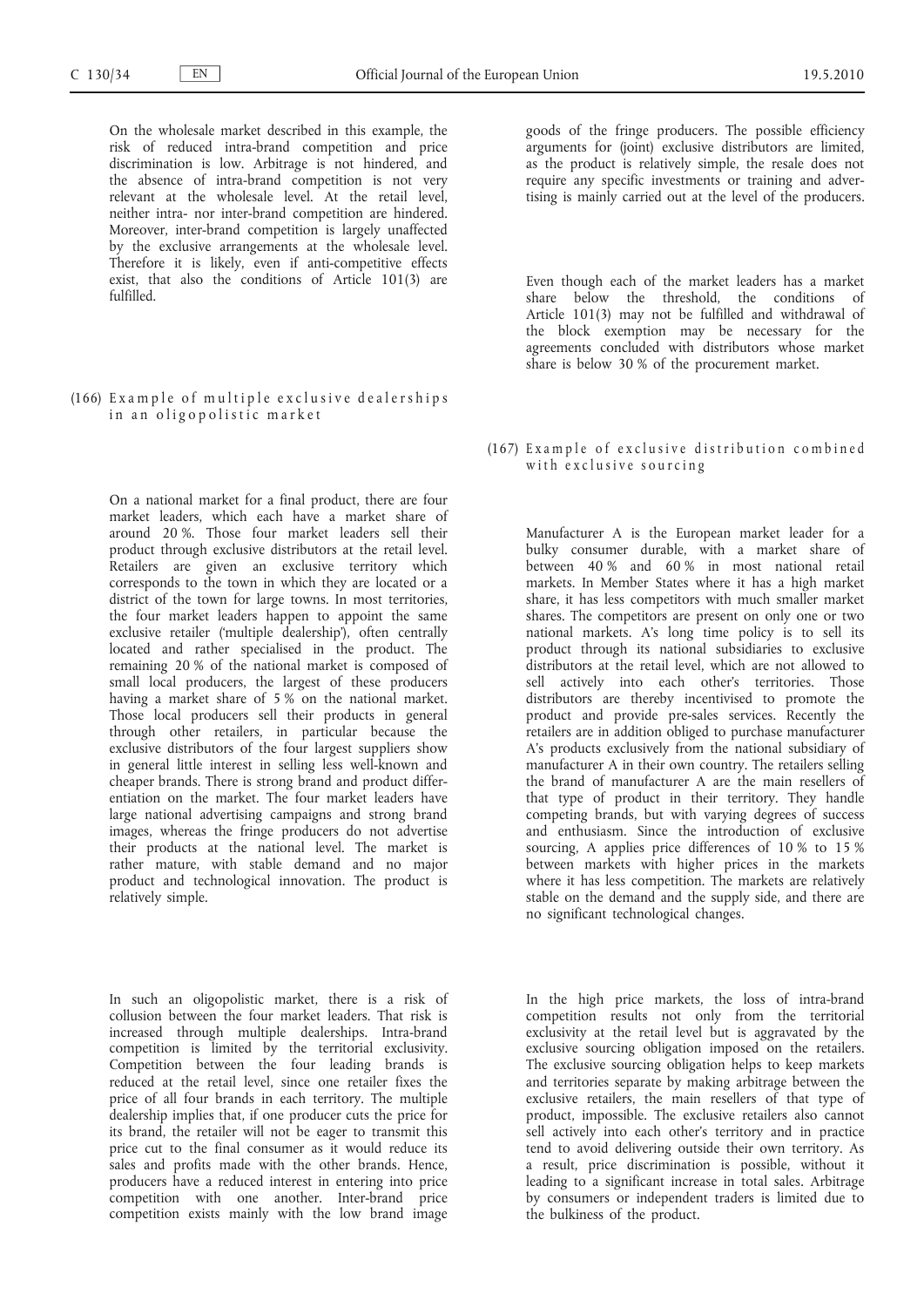While the possible efficiency arguments for appointing exclusive distributors may be convincing, in particular because of the incentivising of retailers, the possible efficiency arguments for the combination of exclusive distribution and exclusive sourcing, and in particular the possible efficiency arguments for exclusive sourcing, linked mainly to economies of scale in transport, are unlikely to outweigh the negative effect of price discrimination and reduced intra-brand competition. Consequently, it is unlikely that the conditions of Article  $101(3)$  are fulfilled.

#### 2.3. *Exclusive customer allocation*

- (168) In an exclusive customer allocation agreement, the supplier agrees to sell its products to only one distributor for resale to a particular group of customers. At the same time, the distributor is usually limited in its active selling to other (exclusively allocated) groups of customers. The Block Exemption Regulation does not limit the way an exclusive customer group can be defined; it could for instance be a particular type of customers defined by their occupation but also a list of specific customers selected on the basis of one or more objective criteria. The possible competition risks are mainly reduced intrabrand competition and market partitioning, which may in particular facilitate price discrimination. Where most or all of the suppliers apply exclusive customer allocation, competition may be softened and collusion, both at the suppliers' and the distributors' level, may be facilitated. Lastly, exclusive customer allocation may lead to foreclosure of other distributors and therewith reduce competition at that level.
- (169) Exclusive customer allocation is exempted by the Block Exemption Regulation when both the supplier's and buyer's market share does not exceed the 30 % market share threshold, even if combined with other nonhardcore vertical restraints such as non-compete, quantity-forcing or exclusive sourcing. A combination of exclusive customer allocation and selective distribution is normally a hardcore restriction, as active selling to endusers by the appointed distributors is usually not left free. Above the 30 % market share threshold, the guidance provided in paragraphs (151) to (167) applies also to the assessment of exclusive customer allocation, subject to the specific remarks in the remainder of this section.
- (171) Exclusive customer allocation is mainly applied to intermediate products and at the wholesale level when it concerns final products, where customer groups with different specific requirements concerning the product can be distinguished.
- (172) Exclusive customer allocation may lead to efficiencies, especially when the distributors are required to make investments in for instance specific equipment, skills or know-how to adapt to the requirements of their group of customers. The depreciation period of these investments indicates the justified duration of an exclusive customer allocation system. In general the case is strongest for new or complex products and for products requiring adaptation to the needs of the individual customer. Identifiable differentiated needs are more likely for intermediate products, that is, products sold to different types of professional buyers. Allocation of final consumers is unlikely to lead to efficiencies.

## $(173)$  Example of exclusive customer allocation

A company has developed a sophisticated sprinkler installation. The company has currently a market share of 40 % on the market for sprinkler installations. When it started selling the sophisticated sprinkler it had a market share of 20 % with an older product. The installation of the new type of sprinkler depends on the type of building that it is installed in and on the use of the building (office, chemical plant, hospital etc.). The company has appointed a number of distributors to sell and install the sprinkler installation. Each distributor needed to train its employees for the general and specific requirements of installing the sprinkler installation for a particular class of customers. To ensure that distributors would specialise, the company assigned to each distributor an exclusive class of customers and prohibited active sales to each others' exclusive customer classes. After five years, all the exclusive distributors will be allowed to sell actively to all classes of customers, thereby ending the system of exclusive customer allocation. The supplier may then also start selling to new distributors. The market is quite dynamic, with two recent entries and a number of technological developments. Competitors, with market shares between 25 % and 5 %, are also upgrading their products.

(170) The allocation of customers normally makes arbitrage by the customers more difficult. In addition, as each appointed distributor has its own class of customers, non-appointed distributors not falling within such a class may find it difficult to obtain the product. Consequently, possible arbitrage by non-appointed distributors will be reduced.

As the exclusivity is of limited duration and helps to ensure that the distributors may recoup their investments and concentrate their sales efforts first on a certain class of customers in order to learn the trade, and as the possible anti-competitive effects seem limited in a dynamic market, the conditions of Article 101(3) are likely to be fulfilled.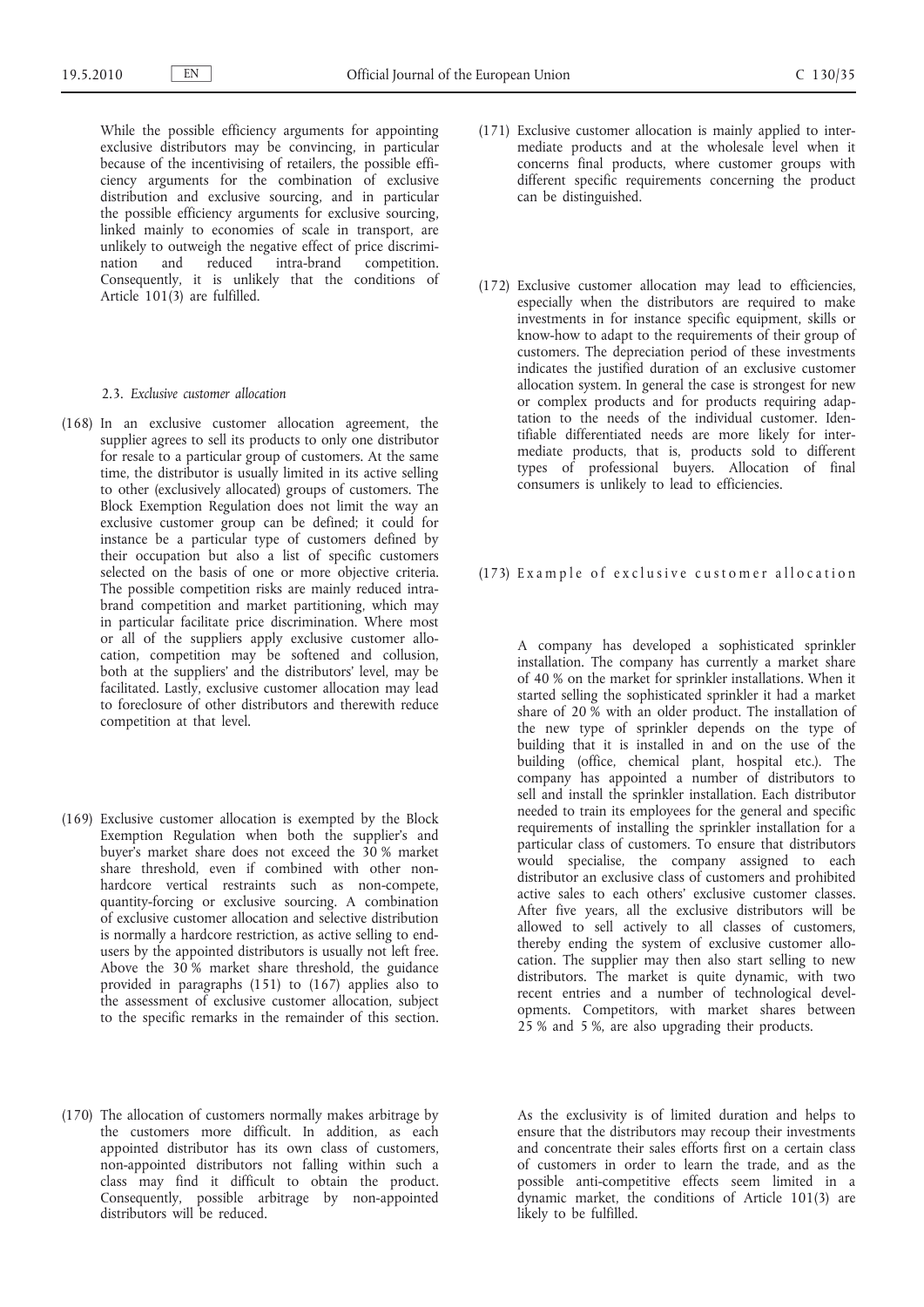#### 2.4. *Selective distribution*

- (174) Selective distribution agreements, like exclusive distribution agreements, restrict the number of authorised distributors on the one hand and the possibilities of resale on the other. The difference with exclusive distribution is that the restriction of the number of dealers does not depend on the number of territories but on selection criteria linked in the first place to the nature of the product. Another difference with exclusive distribution is that the restriction on resale is not a restriction on active selling to a territory but a restriction on any sales to non-authorised distributors, leaving only appointed dealers and final customers as possible buyers. Selective distribution is almost always used to distribute branded final products.
- (175) The possible competition risks are a reduction in intrabrand competition and, especially in case of cumulative effect, foreclosure of certain type(s) of distributors and softening of competition and facilitation of collusion between suppliers or buyers. To assess the possible anti-competitive effects of selective distribution under Article 101(1), a distinction needs to be made between purely qualitative selective distribution and quantitative selective distribution. Purely qualitative selective distribution selects dealers only on the basis of objective criteria required by the nature of the product such as training of sales personnel, the service provided at the point of sale, a certain range of the products being sold etc. (1) The application of such criteria does not put a direct limit on the number of dealers. Purely qualitative selective distribution is in general considered to fall outside Article 101(1) for lack of anti-competitive effects, provided that three conditions are satisfied. First, the nature of the product in question must necessitate a selective distribution system, in the sense that such a system must constitute a legitimate requirement, having regard to the nature of the product concerned, to preserve its quality and ensure its proper use. Secondly, resellers must be chosen on the basis of objective criteria of a qualitative nature which are laid down uniformly for all and made available to all potential resellers and are not applied in a discriminatory manner. Thirdly, the criteria laid down must not go beyond what is necessary (2). Quantitative selective distribution adds further criteria for selection that more directly limit the potential number of dealers by, for instance, requiring minimum or maximum sales, by fixing the number of dealers, etc.
- (176) Qualitative and quantitative selective distribution is exempted by the Block Exemption Regulation as long

as the market share of both supplier and buyer each do not exceed 30 %, even if combined with other nonhardcore vertical restraints, such as non-compete or exclusive distribution, provided active selling by the authorised distributors to each other and to end users is not restricted. The Block Exemption Regulation exempts selective distribution regardless of the nature of the product concerned and regardless of the nature of the selection criteria. However, where the characteristics of the product (3) do not require selective distribution or do not require the applied criteria, such as for instance the requirement for distributors to have one or more brick and mortar shops or to provide specific services, such a distribution system does not generally bring about sufficient efficiency enhancing effects to counterbalance a significant reduction in intra-brand competition. Where appreciable anti-competitive effects occur, the benefit of the Block Exemption Regulation is likely to be withdrawn. In addition, the remainder of this section provides guidance for the assessment of selective distribution in individual cases which are not covered by the Block Exemption Regulation or in the case of cumulative effects resulting from parallel networks of selective distribution.

- (177) The market position of the supplier and its competitors is of central importance in assessing possible anticompetitive effects, as the loss of intra-brand competition can only be problematic if inter-brand competition is limited. The stronger the position of the supplier, the more problematic is the loss of intra-brand competition. Another important factor is the number of selective distribution networks present in the same market. Where selective distribution is applied by only one supplier on the market, quantitative selective distribution does not normally create net negative effects provided that the contract goods, having regard to their nature, require the use of a selective distribution system and on condition that the selection criteria applied are necessary to ensure efficient distribution of the goods in question. The reality, however, seems to be that selective distribution is often applied by a number of the suppliers on a given market.
- (178) The position of competitors can have a dual significance and plays in particular a role in case of a cumulative effect. Strong competitors will mean in general that the reduction in intra-brand competition is easily outweighed by sufficient inter-brand competition. However, when a majority of the main suppliers apply selective distribution, there will be a significant loss of intrabrand competition and possible foreclosure of certain

<sup>(</sup> 1) See for example judgment of the Court of First Instance in Case T-88/92 *Groupement d'achat Édouard Leclerc v Commission* [1996] ECR II-1961.

<sup>(</sup> 2) See judgments of the Court of Justice in Case 31/80 *L'Oréal* v *PVBA* [1980] ECR 3775, paragraphs 15 and 16; Case 26/76 *Metro I* [1977] ECR 1875, paragraphs 20 and 21; Case 107/82 *AEG* [1983] ECR 3151, paragraph 35; and judgment of the Court of First Instance in Case T-19/91 *Vichy* v *Commission* [1992] ECR II-415, paragraph 65.

<sup>(</sup> 3) See for example judgments of the Court of First Instance in Case T-19/92, *Groupement d'achat Edouard Leclerc* v *Commission* [1996] ECR II-1851, paragraphs 112 to 123; Case T-88/92 *Groupement d'achat Edouard Leclerc* v *Commission* [1996] ECR II-1961, paragraphs 106 to 117, and the case law referred to in the preceding footnote.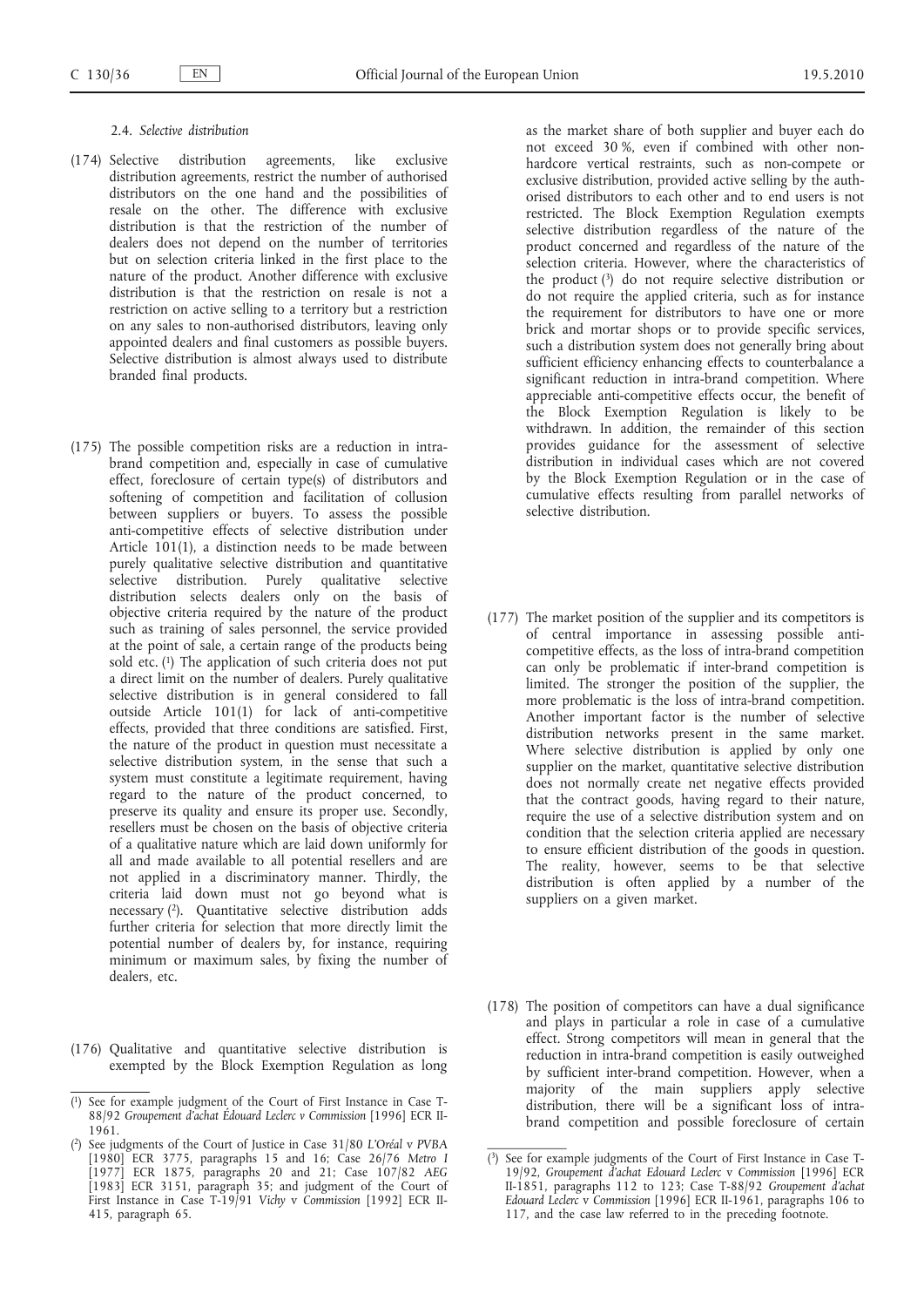types of distributors as well as an increased risk of collusion between those major suppliers. The risk of foreclosure of more efficient distributors has always been greater with selective distribution than with exclusive distribution, given the restriction on sales to non-authorised dealers in selective distribution. That restriction is designed to give selective distribution systems a closed character, making it impossible for non-authorised dealers to obtain supplies. Accordingly, selective distribution is particularly well suited to avoid pressure by price discounters (whether offline or online-only distributors) on the margins of the manufacturer, as well as on the margins of the authorised dealers. Foreclosure of such distribution formats, whether resulting from the cumulative application of selective distribution or from the application by a single supplier with a market share exceeding 30 %, reduces the possibilities for consumers to take advantage of the specific benefits offered by these formats such as lower prices, more transparency and wider access.

(179) Where the Block Exemption Regulation applies to individual networks of selective distribution, withdrawal of the block exemption or disapplication of the Block Exemption Regulation may be considered in case of cumulative effects. However, a cumulative effect problem is unlikely to arise when the share of the market covered by selective distribution is below 50 %. Also, no problem is likely to arise where the market coverage ratio exceeds 50 %, but the aggregate market share of the five largest suppliers (CR5) is below 50 %. Where both the CR5 and the share of the market covered by selective distribution exceed 50 %, the assessment may vary depending on whether or not all five largest suppliers apply selective distribution. The stronger the position of the competitors which do not apply selective distribution, the less likely other distributors will be foreclosed. If all five largest suppliers apply selective distribution, competition concerns may arise with respect to those agreements in particular that apply quantitative selection criteria by directly limiting the number of authorised dealers or that apply qualitative criteria, such as a requirement to have one or more brick and mortar shops or to provide specific services, which forecloses certain distribution formats. The conditions of Article 101(3) are in general unlikely to be fulfilled if the selective distribution systems at issue prevent access to the market by new distributors capable of adequately selling the products in question, especially price discounters or online-only distributors offering lower prices to consumers, thereby limiting distribution to the advantage of certain existing channels and to the detriment of final consumers. More indirect forms of quantitative selective distribution, resulting for instance from the combination of purely qualitative selection criteria with the requirement imposed on the dealers to achieve a minimum amount of annual purchases, are less likely to produce net negative effects, if such an amount does not represent a significant proportion of the dealer's

total turnover achieved with the type of products in question and it does not go beyond what is necessary for the supplier to recoup its relationship-specific investment and/or realise economies of scale in distribution. As regards individual contributions, a supplier with a market share of less than 5 % is in general not considered to contribute significantly to a cumulative effect.

- (180) Entry barriers are mainly of interest in the case of foreclosure of the market to non-authorised dealers. In general, entry barriers will be considerable as selective distribution is usually applied by manufacturers of branded products. It will in general take time and considerable investment for excluded retailers to launch their own brands or obtain competitive supplies elsewhere.
- (181) Buying power may increase the risk of collusion between dealers and thus appreciably change the analysis of possible anti-competitive effects of selective distribution. Foreclosure of the market to more efficient retailers may especially result where a strong dealer organisation imposes selection criteria on the supplier aimed at limiting distribution to the advantage of its members.
- (182) Article 5(1)(c) of the Block Exemption Regulation provides that the supplier may not impose an obligation causing the authorised dealers, either directly or indirectly, not to sell the brands of particular competing suppliers. Such a condition aims specifically at avoiding horizontal collusion to exclude particular brands through the creation of a selective club of brands by the leading suppliers. That kind of obligation is unlikely to be exemptible when the CR5 is equal to or above 50 %, unless none of the suppliers imposing such an obligation belongs to the five largest suppliers on the market.
- (183) Foreclosure of other suppliers is normally not a problem as long as other suppliers can use the same distributors, that is, as long as the selective distribution system is not combined with single branding. In the case of a dense network of authorised distributors or in the case of a cumulative effect, the combination of selective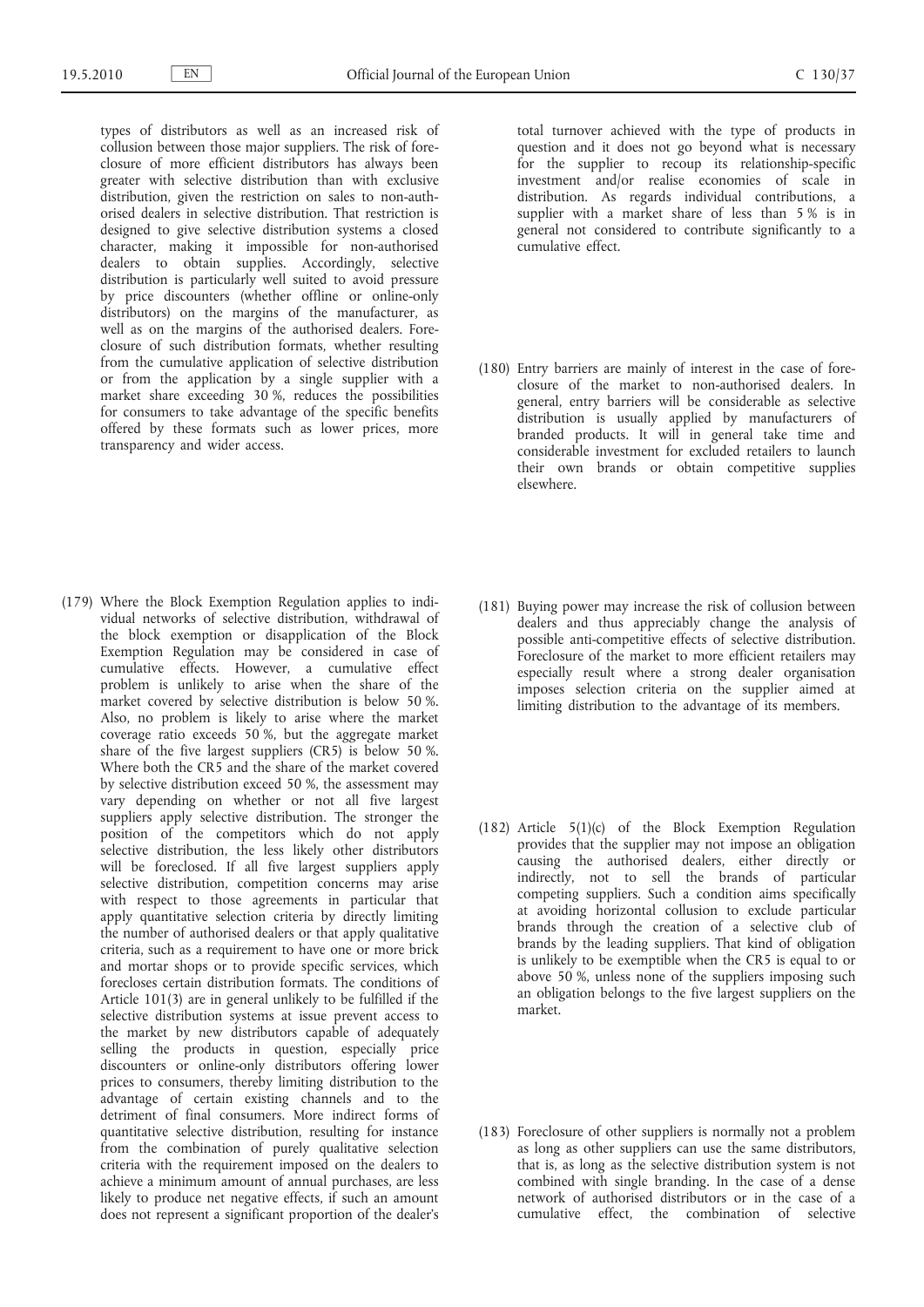distribution and a non-compete obligation may pose a risk of foreclosure to other suppliers. In that case, the principles set out in section 2.1. on single branding apply. Where selective distribution is not combined with a non-compete obligation, foreclosure of the market to competing suppliers may still be a problem where the leading suppliers apply not only purely qualitative selection criteria, but impose on their dealers certain additional obligations such as the obligation to reserve a minimum shelf-space for their products or to ensure that the sales of their products by the dealer achieve a minimum percentage of the dealer's total turnover. Such a problem is unlikely to arise if the share of the market covered by selective distribution is below 50 % or, where this coverage ratio is exceeded, if the market share of the five largest suppliers is below 50 %.

- (184) Maturity of the market is important, as loss of intrabrand competition and possible foreclosure of suppliers or dealers may be a serious problem on a mature market but is less relevant on a market with growing demand, changing technologies and changing market positions.
- (185) Selective distribution may be efficient when it leads to savings in logistical costs due to economies of scale in transport and that may occur irrespective of the nature of the product (paragraph (107)(g)). However, such an efficiency is usually only marginal in selective distribution systems. To help solve a free-rider problem between the distributors (paragraph  $(107)(a)$ ) or to help create a brand image (paragraph  $(107)(i)$ ), the nature of the product is very relevant. In general, the case is strongest for new products, complex products, products whose qualities are difficult to judge before consumption (so-called experience products) or whose qualities are difficult to judge even after consumption (so-called credence products). The combination of selective distribution with a location clause, protecting an appointed dealer against other appointed dealers opening up a shop in its vicinity, may in particular fulfil the conditions of Article 101(3) if the combination is indispensable to protect substantial and relationshipspecific investments made by the authorised dealer (paragraph (107)(d)).
- (186) To ensure that the least anti-competitive restraint is chosen, it is relevant to see whether the same efficiencies can be obtained at a comparable cost by for instance service requirements alone.

## (187) Example of quantitative selective distribution

On a market for consumer durables, the market leader (brand A) with a market share of 35 %, sells its product to final consumers through a selective distribution network. There are several criteria for admission to the network: the shop must employ trained staff and provide pre-sales services, there must be a specialised area in the shop devoted to the sales of the product and similar hitech products, and the shop is required to sell a wide range of models of the supplier and to display them in an attractive manner. Moreover, the number of admissible retailers in the network is directly limited through the establishment of a maximum number of retailers per number of inhabitants in each province or urban area. Manufacturer A has 6 competitors in that market. Its largest competitors, B, C and D, have market shares of respectively 25, 15 and 10 %, whilst the other producers have smaller market shares. A is the only manufacturer to use selective distribution. The selective distributors of brand A always handle a few competing brands. However, competing brands are also widely sold in shops which are not member of A's selective distribution network. Channels of distribution are various: for instance, brands B and C are sold in most of A's selected shops, but also in other shops providing a high quality service and in hypermarkets. Brand D is mainly sold in high service shops. Technology is evolving quite rapidly in this market, and the main suppliers maintain a strong quality image for their products through advertising.

On that market, the coverage ratio of selective distribution is 35 %. Inter-brand competition is not directly affected by the selective distribution system of A. Intra-brand competition for brand A may be reduced, but consumers have access to low service/low price retailers for brands B and C, which have a comparable quality image to brand A. Moreover, access to high service retailers for other brands is not foreclosed, since there is no limitation on the capacity of selected distributors to sell competing brands, and the quantitative limitation on the number of retailers for brand A leaves other high service retailers free to distribute competing brands. In this case, in view of the service requirements and the efficiencies these are likely to provide and the limited effect on intra-brand competition the conditions of Article 101(3) are likely to be fulfilled.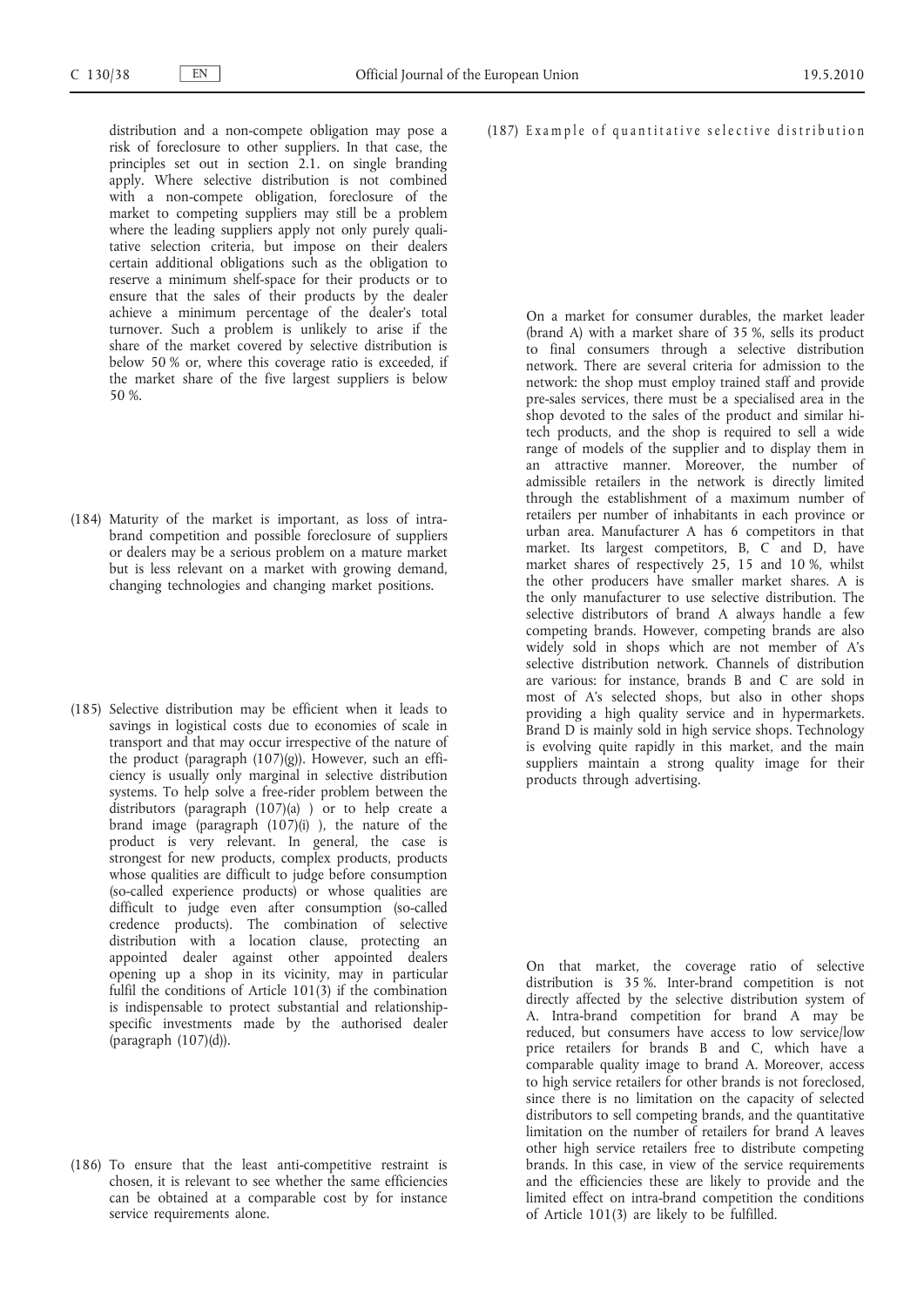(188) Example of selective distribution with cumulative effects

> On a market for a particular sports article, there are seven manufacturers, whose respective market shares are: 25 %, 20 %, 15 %, 15 %, 10 %, 8 % and 7 %. The five largest manufacturers distribute their products through quantitative selective distribution, whilst the two smallest use different types of distribution systems, which results in a coverage ratio of selective distribution of 85 %. The criteria for access to the selective distribution networks are remarkably uniform amongst manufacturers: the distributors are required to have one or more brick and mortar shops, those shops are required to have trained personnel and to provide presale services, there must be a specialised area in the shop devoted to the sales of the article and a minimum size for this area is specified. The shop is required to sell a wide range of the brand in question and to display the article in an attractive manner, the shop must be located in a commercial street, and that type of article must represent at least 30 % of the total turnover of the shop. In general, the same dealer is appointed selective distributor for all five brands. The two brands which do not use selective distribution usually sell through less specialised retailers with lower service levels. The market is stable, both on the supply and on the demand side, and there is strong brand image and product differentiation. The five market leaders have strong brand images, acquired through advertising and sponsoring, whereas the two smaller manufacturers have a strategy of cheaper products, with no strong brand image.

> On that market, access by general price discounters and online-only distributors to the five leading brands is denied. Indeed, the requirement that this type of article represents at least 30 % of the activity of the dealers and the criteria on presentation and pre-sales services rule out most price discounters from the network of authorised dealers. The requirement to have one or more brick and mortar shops excludes online-only distributors from the network. As a consequence, consumers have no choice but to buy the five leading brands in high service/high price shops. This leads to reduced inter-brand competition between the five leading brands. The fact that the two smallest brands can be bought in low service/low price shops does not compensate for this, because the brand image of the five market leaders is much better. Inter-brand competition is also limited through multiple dealership. Even though there exists some degree of intra-brand competition and the number of retailers is not directly limited, the criteria for admission are strict enough to lead to a small number of retailers for the five leading brands in each territory.

The efficiencies associated with these quantitative selective distribution systems are low: the product is not very complex and does not justify a particularly high service. Unless the manufacturers can prove that there are clear efficiencies linked to their network of selective distribution, it is probable that the block exemption will have to be withdrawn because of its cumulative effects resulting in less choice and higher prices for consumers.

## 2.5. *Franchising*

- (189) Franchise agreements contain licences of intellectual property rights relating in particular to trade marks or signs and know-how for the use and distribution of goods or services. In addition to the licence of IPRs, the franchisor usually provides the franchisee during the life of the agreement with commercial or technical assistance. The licence and the assistance are integral components of the business method being franchised. The franchisor is in general paid a franchise fee by the franchisee for the use of the particular business method. Franchising may enable the franchisor to establish, with limited investments, a uniform network for the distribution of its products. In addition to the provision of the business method, franchise agreements usually contain a combination of different vertical restraints concerning the products being distributed, in particular selective distribution and/or non-compete and/or exclusive distribution or weaker forms thereof.
- (190) The coverage by the Block Exemption Regulation of the licensing of IPRs contained in franchise agreements is dealt with in paragraphs (24) to (46). As for the vertical restraints on the purchase, sale and resale of goods and services within a franchising arrangement, such as selective distribution, non-compete obligations or exclusive distribution, the Block Exemption Regulation applies up to the 30 % market share threshold  $(1)$ . The guidance provided in respect of those types of restraints applies also to franchising, subject to the following two specific remarks:
	- (a) The more important the transfer of know-how, the more likely it is that the restraints create efficiencies and/or are indispensable to protect the know-how and that the vertical restraints fulfil the conditions of Article 101(3);

<sup>(</sup> 1) See also paragraphs (86) to (95), in particular paragraph (92).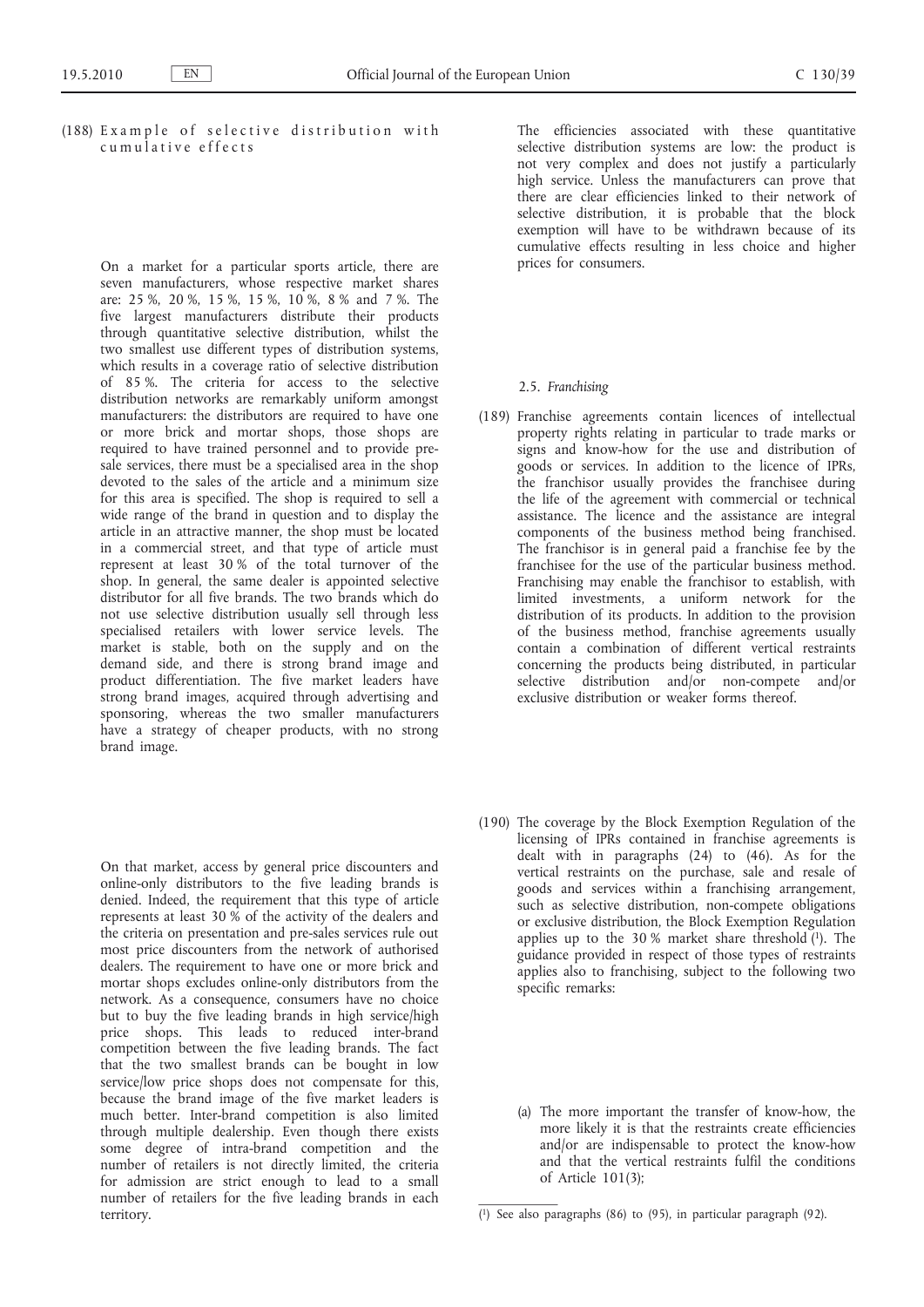(b) A non-compete obligation on the goods or services purchased by the franchisee falls outside the scope of Article 101(1) where the obligation is necessary to maintain the common identity and reputation of the franchised network. In such cases, the duration of the non-compete obligation is also irrelevant under Article 101(1), as long as it does not exceed the duration of the franchise agreement itself.

#### (191) Example of franchising

A manufacturer has developed a new format for selling sweets in so-called fun shops where the sweets can be coloured specially on demand from the consumer. The manufacturer of the sweets has also developed the machines to colour the sweets. The manufacturer also produces the colouring liquids. The quality and freshness of the liquid is of vital importance to producing good sweets. The manufacturer made a success of its sweets through a number of own retail outlets all operating under the same trade name and with the uniform fun image (style of lay-out of the shops, common advertising etc.). In order to expand sales the manufacturer started a franchising system. The franchisees are obliged to buy the sweets, liquid and colouring machine from the manufacturer, to have the same image and operate under the trade name, pay a franchise fee, contribute to common advertising and ensure the confidentiality of the operating manual prepared by the franchisor. In addition, the franchisees are only allowed to sell from the agreed premises, to sell to end users or other franchisees and are not allowed to sell other sweets. The franchisor is obliged not to appoint another franchisee nor operate a retail outlet himself in a given contract territory. The franchisor is also under the obligation to update and further develop its products, the business outlook and the operating manual and make these improvements available to all retail franchisees. The franchise agreements are concluded for a duration of 10 years.

Sweet retailers buy their sweets on a national market from either national producers that cater for national tastes or from wholesalers which import sweets from foreign producers in addition to selling products from national producers. On that market the franchisor's products compete with other brands of sweets. The franchisor has a market share of 30 % on the market for sweets sold to retailers. Competition comes from a number of national and international brands, sometimes produced by large diversified food companies. There are many potential points of sale of sweets in the form of tobacconists, general food retailers, cafeterias and specialised sweet shops. The franchisor's market share of the market for machines for colouring food is below 10 %.

Most of the obligations contained in the franchise agreements can be deemed necessary to protect the intellectual property rights or maintain the common identity and reputation of the franchised network and fall outside Article 101(1). The restrictions on selling (contract territory and selective distribution) provide an incentive to the franchisees to invest in the colouring machine and the franchise concept and, if not necessary to, at least help maintain the common identity, thereby offsetting the loss of intra-brand competition. The non-compete clause excluding other brands of sweets from the shops for the full duration of the agreements does allow the franchisor to keep the outlets uniform and prevent competitors from benefiting from its trade name. It does not lead to any serious foreclosure in view of the great number of potential outlets available to other sweet producers. The franchise agreements of this franchisor are likely to fulfil the conditions for exemption under Article 101(3) in as far as the obligations contained therein fall under Article 101(1).

## 2.6 *Exclusive supply*

- (192) Under the heading of exclusive supply fall those restrictions that have as their main element that the supplier is obliged or induced to sell the contract products only or mainly to one buyer, in general or for a particular use. Such restrictions may take the form of an exclusive supply obligation, restricting the supplier to sell to only one buyer for the purposes of resale or a particular use, but may for instance also take the form of quantity forcing on the supplier, where incentives are agreed between the supplier and buyer which make the former concentrate its sales mainly with one buyer. For intermediate goods or services, exclusive supply is often referred to as industrial supply.
- (193) Exclusive supply is exempted by the Block Exemption Regulation where both the supplier's and buyer's market share does not exceed 30 %, even if combined with other non-hardcore vertical restraints such as noncompete. The remainder of this section provides guidance for the assessment of exclusive supply in individual cases above the market share threshold.
- (194) The main competition risk of exclusive supply is anticompetitive foreclosure of other buyers. There is a similarity with the possible effects of exclusive distribution, in particular when the exclusive distributor becomes the exclusive buyer for a whole market (see section 2.2, in particular paragraph (156)). The market share of the buyer on the upstream purchase market is obviously important for assessing the ability of the buyer to impose exclusive supply which forecloses other buyers from access to supplies. The importance of the buyer on the downstream market is however the factor which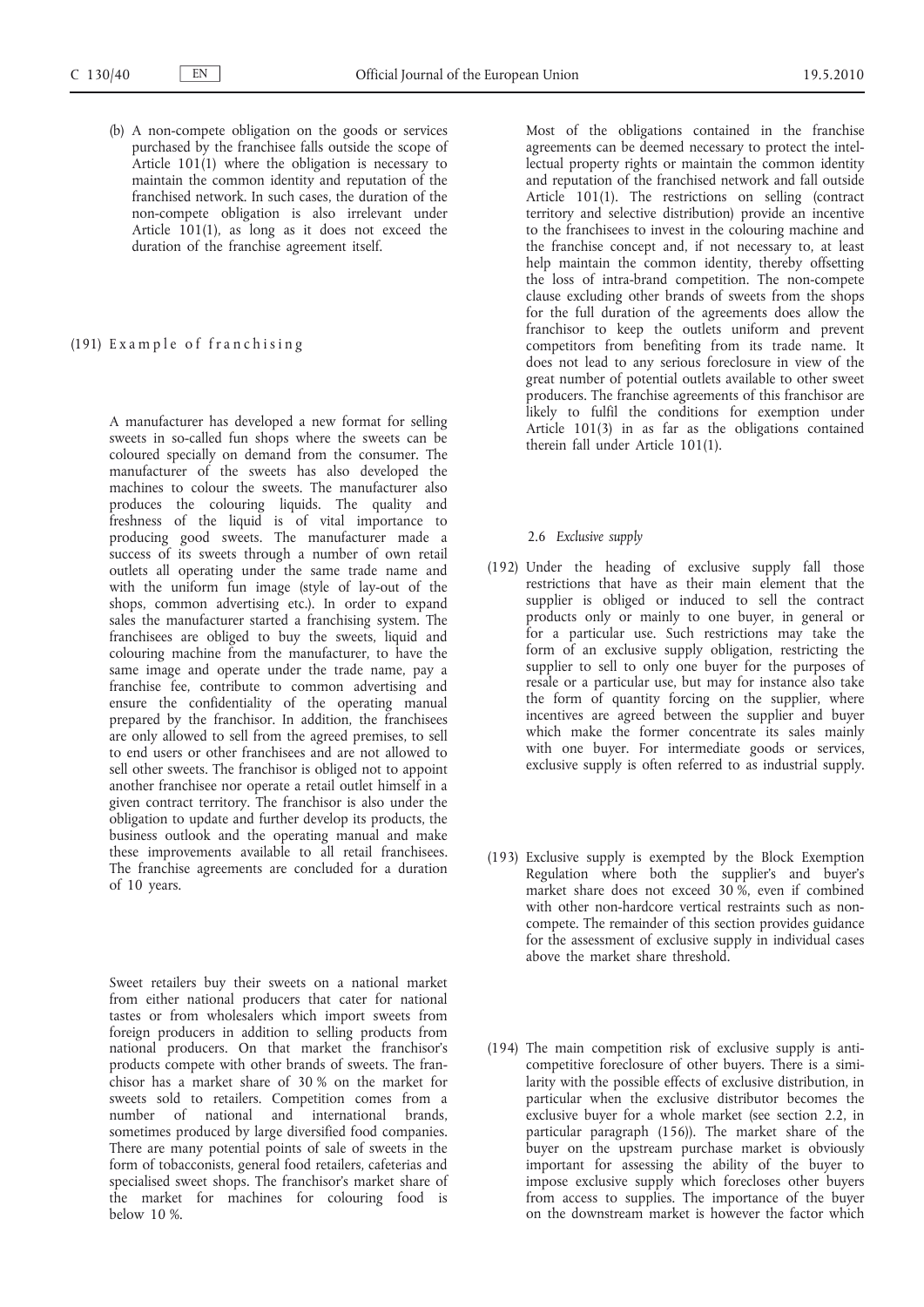determines whether a competition problem may arise. If the buyer has no market power downstream, then no appreciable negative effects for consumers can be expected. Negative effects may arise when the market share of the buyer on the downstream supply market as well as the upstream purchase market exceeds 30 %. Where the market share of the buyer on the upstream market does not exceed 30 %, significant foreclosure effects may still result, especially when the market share of the buyer on its downstream market exceeds 30 % and the exclusive supply relates to a particular use of the contract products. Where a company is dominant on the downstream market, any obligation to supply the products only or mainly to the dominant buyer may easily have significant anti-competitive effects.

- (195) It is not only the market position of the buyer on the upstream and downstream market that is important but also the extent to and the duration for which it applies an exclusive supply obligation. The higher the tied supply share, and the longer the duration of the exclusive supply, the more significant the foreclosure is likely to be. Exclusive supply agreements shorter than five years entered into by non-dominant companies usually require a balancing of pro- and anti-competitive effects, while agreements lasting longer than five years are for most types of investments not considered necessary to achieve the claimed efficiencies or the efficiencies are not sufficient to outweigh the foreclosure effect of such long-term exclusive supply agreements.
- (196) The market position of the competing buyers on the upstream market is important as it is likely that competing buyers will be foreclosed for anti-competitive reasons, that is, to increase their costs, if they are significantly smaller than the foreclosing buyer. Foreclosure of competing buyers is not very likely where those competitors have similar buying power and can offer the suppliers similar sales possibilities. In such a case, foreclosure could only occur for potential entrants, which may not be able to secure supplies when a number of major buyers all enter into exclusive supply contracts with the majority of suppliers on the market. Such a cumulative effect may lead to withdrawal of the benefit of the Block Exemption Regulation.

foreclosure is unlikely to be a real problem. However, there are often significant entry barriers.

- (198) Countervailing power of suppliers is relevant, as important suppliers will not easily allow themselves to be cut off from alternative buyers. Foreclosure is therefore mainly a risk in the case of weak suppliers and strong buyers. In the case of strong suppliers, the exclusive supply may be found in combination with noncompete obligations. The combination with non-compete obligations brings in the rules developed for single branding. Where there are relationship-specific investments involved on both sides (hold-up problem) the combination of exclusive supply and non-compete obligations that is, reciprocal exclusivity in industrial supply agreements may often be justified, in particular below the level of dominance.
- (199) Lastly, the level of trade and the nature of the product are relevant for foreclosure. Anticompetitive foreclosure is less likely in the case of an intermediate product or where the product is homogeneous. Firstly, a foreclosed manufacturer that uses a certain input usually has more flexibility to respond to the demand of its customers than the wholesaler or retailer has in responding to the demand of the final consumer for whom brands may play an important role. Secondly, the loss of a possible source of supply matters less for the foreclosed buyers in the case of homogeneous products than in the case of a heterogeneous product with different grades and qualities. For final branded products or differentiated intermediate products where there are entry barriers, exclusive supply may have appreciable anti-competitive effects where the competing buyers are relatively small compared to the foreclosing buyer, even if the latter is not dominant on the downstream market.
- (200) Efficiencies can be expected in the case of a hold-up problem (paragraph  $(107)(d)$  and  $(107)(e)$ ), and such efficiencies are more likely for intermediate products than for final products. Other efficiencies are less likely. economies of scale in distribution (paragraph (107)(g)) do not seem likely to justify exclusive supply.
- (197) Entry barriers at the supplier level are relevant to establishing whether there is real foreclosure. In as far as it is efficient for competing buyers to provide the goods or services themselves via upstream vertical integration,
- (201) In the case of a hold-up problem and even more so in the case of economies of scale in distribution, quantity forcing on the supplier, such as minimum supply requirements, could well be a less restrictive alternative.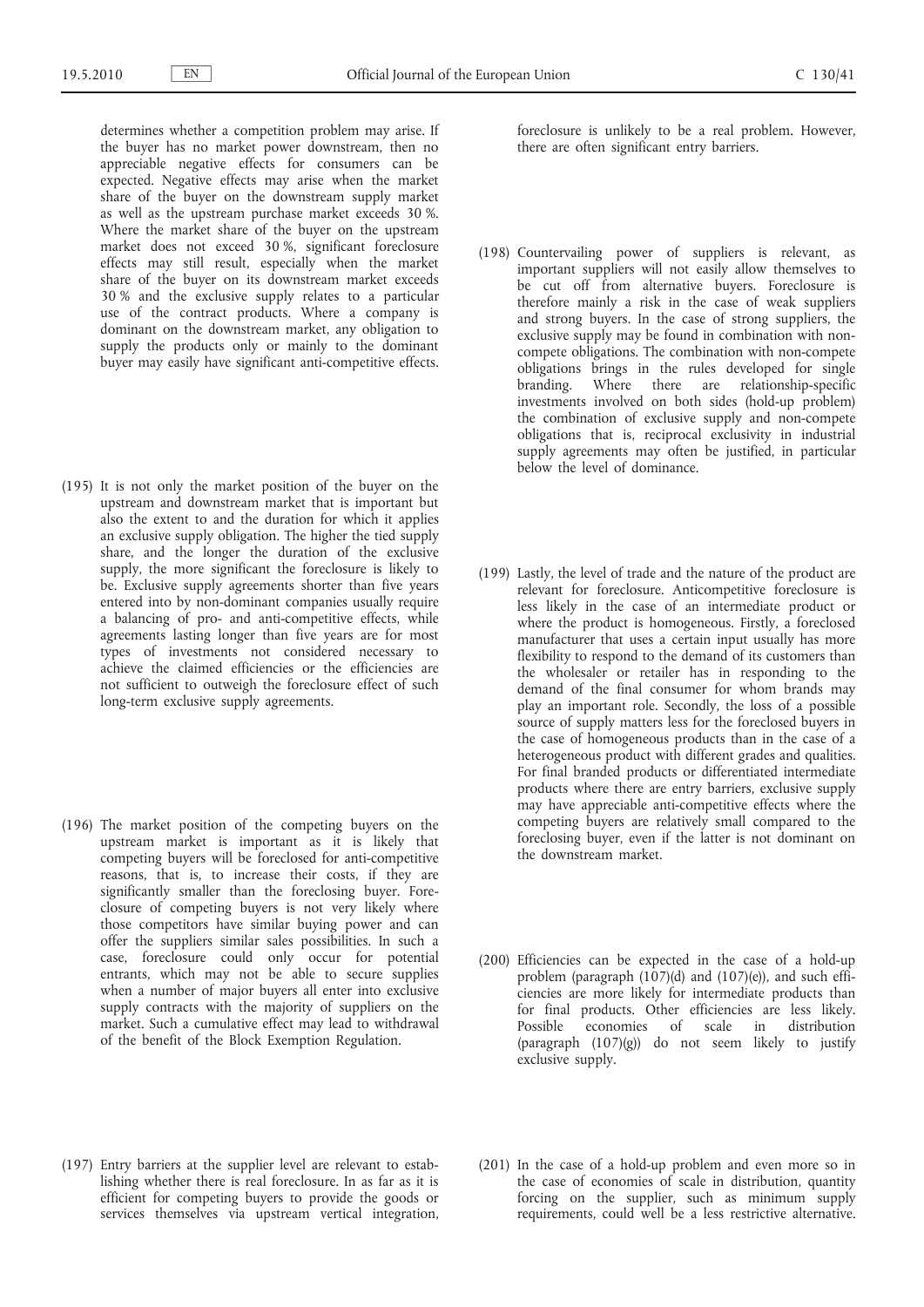## $(202)$  Example of exclusive supply

On a market for a certain type of components (intermediate product market) supplier A agrees with buyer B to develop, with its own know-how and considerable investment in new machines and with the help of specifications supplied by buyer B, a different version of the component. B will have to make considerable investments to incorporate the new component. It is agreed that A will supply the new product only to buyer B for a period of five years from the date of first entry on the market. B is obliged to buy the new product only from A for the same period of five years. Both A and B can continue to sell and buy respectively other versions of the component elsewhere. The market share of buyer B on the upstream component market and on the downstream final goods market is 40 %. The market share of the component supplier is 35 %. There are two other component suppliers with around 20-25 % market share and a number of small suppliers.

Given the considerable investments, the agreement is likely to fulfil the conditions of Article  $101(3)$  in view of the efficiencies and the limited foreclosure effect. Other buyers are foreclosed from a particular version of a product of a supplier with 35 % market share and there are other component suppliers that could develop similar new products. The foreclosure of part of buyer B's demand to other suppliers is limited to maximum 40 % of the market.

## 2.7. *Upfront access payments*

- (203) Upfront access payments are fixed fees that suppliers pay to distributors in the framework of a vertical relationship at the beginning of a relevant period, in order to get access to their distribution network and remunerate services provided to the suppliers by the retailers. This category includes various practices such as slotting allowances  $(1)$ , the so called pay-to-stay fees  $(2)$ , payments to have access to a distributor's promotion campaigns etc. Upfront access payments are exempted under the Block Exemption Regulation when both the supplier's and buyer's market share does not exceed 30 %. The remainder of this section provides guidance for the assessment of upfront access payments in individual cases above the market share threshold.
- (204) Upfront access payments may sometimes result in anticompetitive foreclosure of other distributors if such

payments induce the supplier to channel its products through only one or a limited number of distributors. A high fee may make that a supplier wants to channel a substantial volume of its sales through this distributor in order to cover the costs of the fee. In such a case, upfront access payments may have the same downstream foreclosure effect as an exclusive supply type of obligation. The assessment of that negative effect is made by analogy to the assessment of exclusive supply obligations (in particular paragraphs (194) to (199)).

- (205) Exceptionally, upfront access payments may also result in anticompetitive foreclosure of other suppliers, where the widespread use of upfront access payments increases barriers to entry for small entrants. The assessment of that possible negative effect is made by analogy to the assessment of single branding obligations (in particular paragraphs  $(132)$  to  $(141)$ ).
- (206) In addition to possible foreclosure effects, upfront access payments may soften competition and facilitate collusion between distributors. Upfront access payments are likely to increase the price charged by the supplier for the contract products since the supplier must cover the expense of those payments. Higher supply prices may reduce the incentive of the retailers to compete on price on the downstream market, while the profits of distributors are increased as a result of the access payments. Such reduction of competition between distributors through the cumulative use of upfront access payments normally requires the distribution market to be highly concentrated.
- (207) However, the use of upfront access payments may in many cases contribute to an efficient allocation of shelf space for new products. Distributors often have less information than suppliers on the potential for success of new products to be introduced on the market and, as a result, the amount of products to be stocked may be sub-optimal. Upfront access payments may be used to reduce this asymmetry in information between suppliers and distributors by explicitly allowing suppliers to compete for shelf space. The distributor may thus receive a signal of which products are most likely to be successful since a supplier would normally agree to pay an upfront access fee if it estimates a low probability of failure of the product introduction.

<sup>(</sup> 1) Fixed fees that manufacturers pay to retailers in order to get access to their shelf space.

<sup>(</sup> 2) Lump sum payments made to ensure the continued presence of an existing product on the shelf for some further period.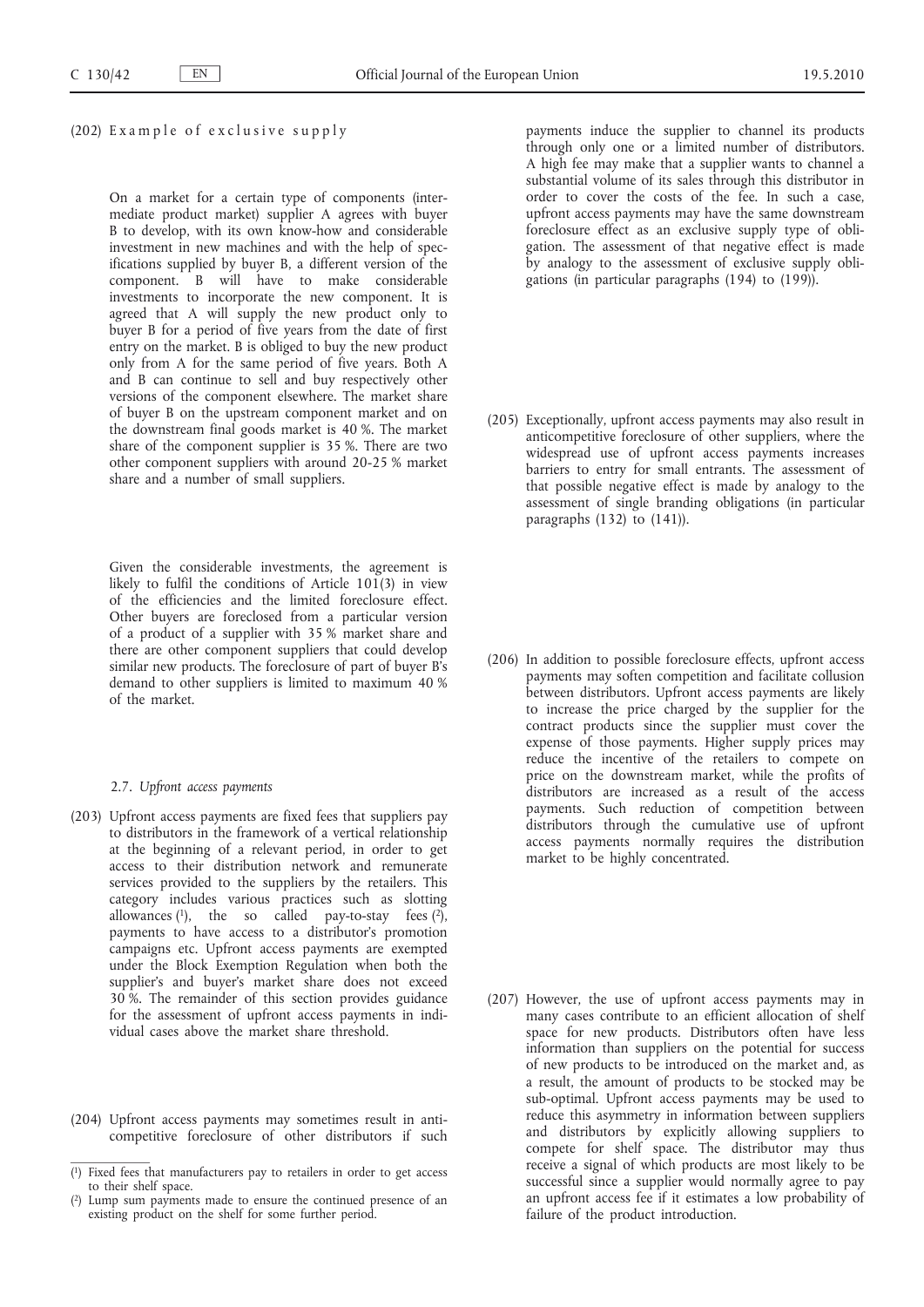(208) Furthermore, due to the asymmetry in information mentioned in paragraph (207), suppliers may have incentives to free-ride on distributors' promotional efforts in order to introduce sub-optimal products. If a product is not successful, the distributors will pay part of the costs of the product failure. The use of upfront access fees may prevent such free riding by shifting the risk of product failure back to the suppliers, thereby contributing to an optimal rate of product introductions.

#### 2.8. *Category Management Agreements*

- (209) Category management agreements are agreements by which, within a distribution agreement, the distributor entrusts the supplier (the 'category captain') with the marketing of a category of products including in general not only the supplier's products, but also the products of its competitors. The category captain may thus have an influence on for instance the product placement and product promotion in the shop and product selection for the shop. Category management agreements are exempted under the Block Exemption Regulation when both the supplier's and buyer's market share does not exceed 30 %. The remainder of this section provides guidance for the assessment of category management agreements in individual cases above the market share threshold.
- (210) While in most cases category management agreements will not be problematic, they may sometimes distort competition between suppliers, and finally result in anticompetitive foreclosure of other suppliers, where the category captain is able, due to its influence over the marketing decisions of the distributor, to limit or disadvantage the distribution of products of competing suppliers. While in most cases the distributor may not have an interest in limiting its choice of products, when the distributor also sells competing products under its own brand (private labels), the distributor may also have incentives to exclude certain suppliers, in particular intermediate range products. The assessment of such upstream foreclosure effect is made by analogy to the assessment of single branding obligations (in particular paragraphs  $(132)$  to  $(141)$ ) by addressing issues like the market coverage of these agreements, the market position of competing suppliers and the possible cumulative use of such agreements.
- (211) In addition, category management agreements may facilitate collusion between distributors when the same supplier serves as a category captain for all or most of the competing distributors on a market and provides these distributors with a common point of reference for their marketing decisions.
- (212) Category management may also facilitate collusion between suppliers through increased opportunities to exchange via retailers sensitive market information,

such as for instance information related to future pricing, promotional plans or advertising campaigns (1).

(213) However, the use of category management agreements may also lead to efficiencies. Category management agreements may allow distributors to have access to the supplier's marketing expertise for a certain group of products and to achieve economies of scale as they ensure that the optimal quantity of products is presented timely and directly on the shelves. As category management is based on customers' habits, category management agreements may lead to higher customer satisfaction as they help to better meet demand expectations. In general, the higher the interbrand competition and the lower consumers' switching costs, the greater the economic benefits achieved through category management.

## 2.9 *Tying*

- (214) Tying refers to situations where customers that purchase one product (the tying product) are required also to purchase another distinct product (the tied product) from the same supplier or someone designated by the latter. Tying may constitute an abuse within the meaning of Article 102 (2). Tying may also constitute a vertical restraint falling under Article 101 where it results in a single branding type of obligation (see paragraphs (129) to (150)) for the tied product. Only the latter situation is dealt with in these Guidelines.
- (215) Whether products will be considered as distinct depends on customer demand. Two products are distinct where, in the absence of the tying, a substantial number of customers would purchase or would have purchased the tying product without also buying the tied product from the same supplier, thereby allowing stand-alone production for both the tying and the tied product  $(3)$ . Evidence that two products are distinct could include direct evidence that, when given a choice, customers purchase the tying and the tied products separately from different sources of supply, or indirect evidence, such as the presence on the market of undertakings specialised in the manufacture or sale of the tied product without the tying product (4), or evidence indicating that undertakings with little market power,

- ( 3) Judgment of the Court of First Instance in Case T-201/04 *Microsoft* v *Commission* [2007] ECR II-3601, paragraphs 917, 921 and 922.
- ( 4) Judgment of the Court of First Instance in Case T-30/89 *Hilti* v *Commission* [1991] ECR II-1439, paragraph 67.

<sup>(</sup> 1) Direct information exchange between competitors is not covered by the Block Exemption Regulation, see Article 2(4) of that Regulation and paragraphs 27-28 of these Guidelines.

<sup>(</sup> 2) Judgment of the Court of Justice in Case C-333/94 P *Tetrapak* v *Commission* [1996] ECR I-5951, paragraph 37. See also Communication from the Commission – Guidance on the Commission's enforcement priorities in applying Article 82 of the EC Treaty to abusive conduct by dominant undertakings, OJ C 45, 24.2.2009, p. 7.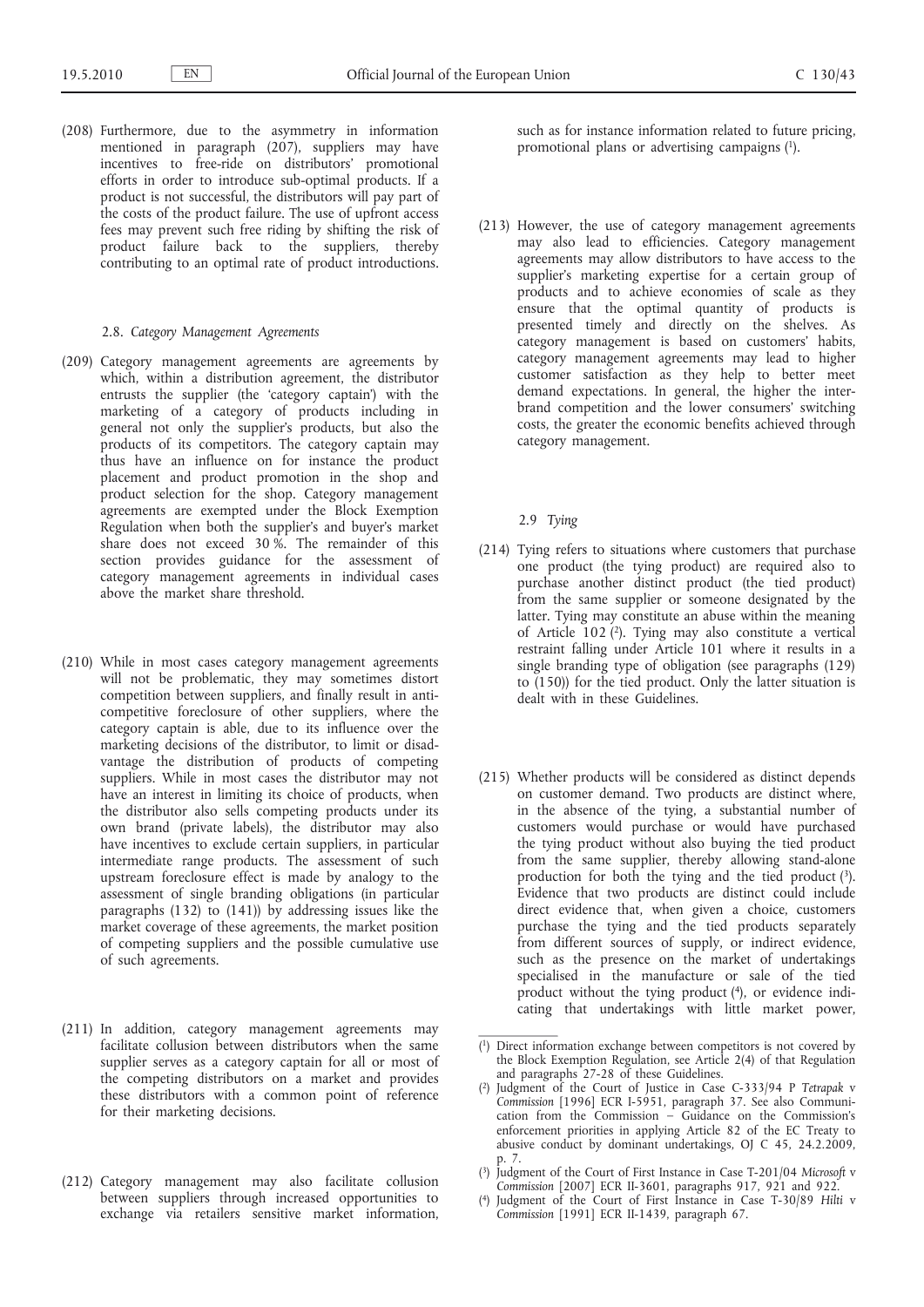particularly on competitive markets, tend not to tie or not to bundle such products. For instance, since customers want to buy shoes with laces and it is not practicable for distributors to lace new shoes with the laces of their choice, it has become commercial usage for shoe manufacturers to supply shoes with laces. Therefore, the sale of shoes with laces is not a tying practice.

- (216) Tying may lead to anticompetitive foreclosure effects on the tied market, the tying market, or both at the same time. The foreclosure effect depends on the tied percentage of total sales on the market of the tied product. On the question of what can be considered appreciable foreclosure under Article 101(1), the analysis for single branding can be applied. Tying means that there is at least a form of quantity-forcing on the buyer in respect of the tied product. Where in addition a non-compete obligation is agreed in respect of the tied product, this increases the possible foreclosure effect on the market of the tied product. The tying may lead to less competition for customers interested in buying the tied product, but not the tying product. If there is not a sufficient number of customers that will buy the tied product alone to sustain competitors of the supplier on the tied market, the tying can lead to those customers facing higher prices. If the tied product is an important complementary product for customers of the tying product, a reduction of alternative suppliers of the tied product and hence a reduced availability of that product can make entry onto the tying market alone more difficult.
- (217) Tying may also directly lead to prices that are above the competitive level, especially in three situations. Firstly, if the tying and the tied product can be used in variable proportions as inputs to a production process, customers may react to an increase in price for the tying product by increasing their demand for the tied product while decreasing their demand for the tying product. By tying the two products the supplier may seek to avoid this substitution and as a result be able to raise its prices. Secondly, when the tying allows price discrimination according to the use the customer makes of the tying product, for example the tying of ink cartridges to the sale of photocopying machines (metering). Thirdly, when in the case of long-term contracts or in the case of aftermarkets with original equipment with a long replacement time, it becomes difficult for the customers to calculate the consequences of the tying.
- (218) Tying is exempted under the Block Exemption Regulation when the market share of the supplier, on both the market of the tied product and the market of the tying product, and the market share of the buyer, on the relevant upstream markets, do not exceed 30 %. It may be combined with other vertical restraints, which are not

hardcore restrictions under that Regulation, such as noncompete obligations or quantity forcing in respect of the tying product, or exclusive sourcing. The remainder of this section provides guidance for the assessment of tying in individual cases above the market share threshold.

- (219) The market position of the supplier on the market of the tying product is obviously of central importance to assess possible anti-competitive effects. In general, this type of agreement is imposed by the supplier. The importance of the supplier on the market of the tying product is the main reason why a buyer may find it difficult to refuse a tying obligation.
- (220) The market position of the supplier's competitors on the market of the tying product is important in assessing the supplier's market power. As long as its competitors are sufficiently numerous and strong, no anti-competitive effects can be expected, as buyers have sufficient alternatives to purchase the tying product without the tied product, unless other suppliers are applying similar tying. In addition, entry barriers on the market of the tying product are relevant to establish the market position of the supplier. When tying is combined with a noncompete obligation in respect of the tying product, this considerably strengthens the position of the supplier.
- (221) Buying power is relevant, as important buyers will not easily be forced to accept tying without obtaining at least part of the possible efficiencies. Tying not based on efficiency is therefore mainly a risk where buyers do not have significant buying power.
- (222) Where appreciable anti-competitive effects are established, the question whether the conditions of Article 101(3) are fulfilled arises. Tying obligations may help to produce efficiencies arising from joint production or joint distribution. Where the tied product is not produced by the supplier, an efficiency may also arise from the supplier buying large quantities of the tied product. For tying to fulfil the conditions of Article 101(3), it must, however, be shown that at least part of these cost reductions are passed on to the consumer, which is normally not the case when the retailer is able to obtain, on a regular basis, supplies of the same or equivalent products on the same or better conditions than those offered by the supplier which applies the tying practice. Another efficiency may exist where tying helps to ensure a certain uniformity and quality standardisation (see paragraph (107)(i)). However, it needs to be demonstrated that the positive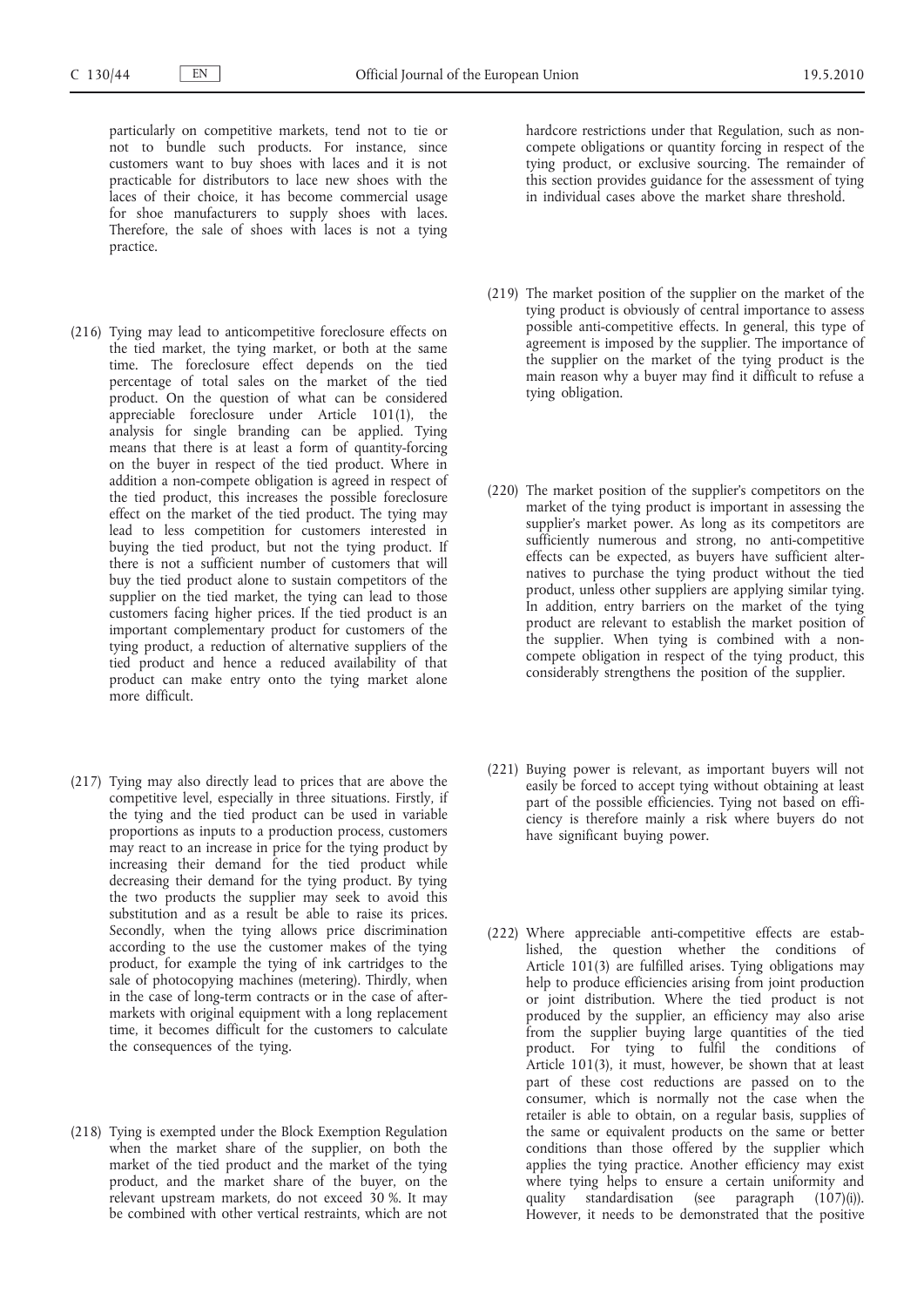effects cannot be realised equally efficiently by requiring the buyer to use or resell products satisfying minimum quality standards, without requiring the buyer to purchase these from the supplier or someone designated by the latter. The requirements concerning minimum quality standards would not normally fall within the scope of Article 101(1). Where the supplier of the tying product imposes on the buyer the suppliers from which the buyer must purchase the tied product, for instance because the formulation of minimum quality standards is not possible, this may also fall outside the scope of Article 101(1), especially where the supplier of the tying product does not derive a direct (financial) benefit from designating the suppliers of the tied product.

#### 2.10 *Resale price restrictions*

(223) As explained in section III.3, resale price maintenance (RPM), that is, agreements or concerted practices having as their direct or indirect object the establishment of a fixed or minimum resale price or a fixed or minimum price level to be observed by the buyer, are treated as a hardcore restriction. Where an agreement includes RPM, that agreement is presumed to restrict competition and thus to fall within Article 101(1). It also gives rise to the presumption that the agreement is unlikely to fulfil the conditions of Article 101(3), for which reason the block exemption does not apply. However, undertakings have the possibility to plead an efficiency defence under Article 101(3) in an individual case. It is incumbent on the parties to substantiate that likely efficiencies result from including RPM in their agreement and demonstrate that all the conditions of Article 101(3) are fulfilled. It then falls to the Commission to effectively assess the likely negative effects on competition and consumers before deciding whether the conditions Article 101(3) are fulfilled.

may be able to force or convince one or more suppliers to fix their resale price above the competitive level and thereby help them to reach or stabilise a collusive equilibrium. The resulting loss of price competition seems especially problematic when the RPM is inspired by the buyers, whose collective horizontal interests can be expected to work out negatively for consumers. Third, RPM may more generally soften competition between manufacturers and/or between retailers, in particular when manufacturers use the same distributors to distribute their products and RPM is applied by all or many of them. Fourth, the immediate effect of RPM will be that all or certain distributors are prevented from lowering their sales price for that particular brand. In other words, the direct effect of RPM is a price increase. Fifth, RPM may lower the pressure on the margin of the manufacturer, in particular where the manufacturer has a commitment problem, that is, where it has an interest in lowering the price charged to subsequent distributors. In such a situation, the manufacturer may prefer to agree to RPM, so as to help it to commit not to lower the price for subsequent distributors and to reduce the pressure on its own margin. Sixth, RPM may be implemented by a manufacturer with market power to foreclose smaller rivals. The increased margin that RPM may offer distributors, may entice the latter to favour the particular brand over rival brands when advising customers, even where such advice is not in the interest of these customers, or not to sell these rival brands at all. Lastly, RPM may reduce dynamism and innovation at the distribution level. By preventing price competition between different distributors, RPM may prevent more efficient retailers from entering the market or acquiring sufficient scale with low prices. It also may prevent or hinder the entry and expansion of distribution formats based on low prices, such as price discounters.

- (224) RPM may restrict competition in a number of ways. Firstly, RPM may facilitate collusion between suppliers by enhancing price transparency on the market, thereby making it easier to detect whether a supplier deviates from the collusive equilibrium by cutting its price. RPM also undermines the incentive for the supplier to cut its price to its distributors, as the fixed resale price will prevent it from benefiting from expanded sales. Such a negative effect is particularly plausible where the market is prone to collusive outcomes, for instance if the manufacturers form a tight oligopoly, and a significant part of the market is covered by RPM agreements. Second, by eliminating intra-brand price competition, RPM may also facilitate collusion between the buyers, that is, at the distribution level. Strong or well organised distributors
- (225) However, RPM may not only restrict competition but may also, in particular where it is supplier driven, lead to efficiencies, which will be assessed under Article 101(3). Most notably, where a manufacturer introduces a new product, RPM may be helpful during the introductory period of expanding demand to induce distributors to better take into account the manufacturer's interest to promote the product. RPM may provide the distributors with the means to increase sales efforts and if the distributors on this market are under competitive pressure this may induce them to expand overall demand for the product and make the launch of the product a success, also for the benefit of consumers (1). Similarly, fixed resale prices, and not just maximum

<sup>(</sup> 1) This assumes that it is not practical for the supplier to impose on all buyers by contract effective promotion requirements, see also paragraph 107 point (a).